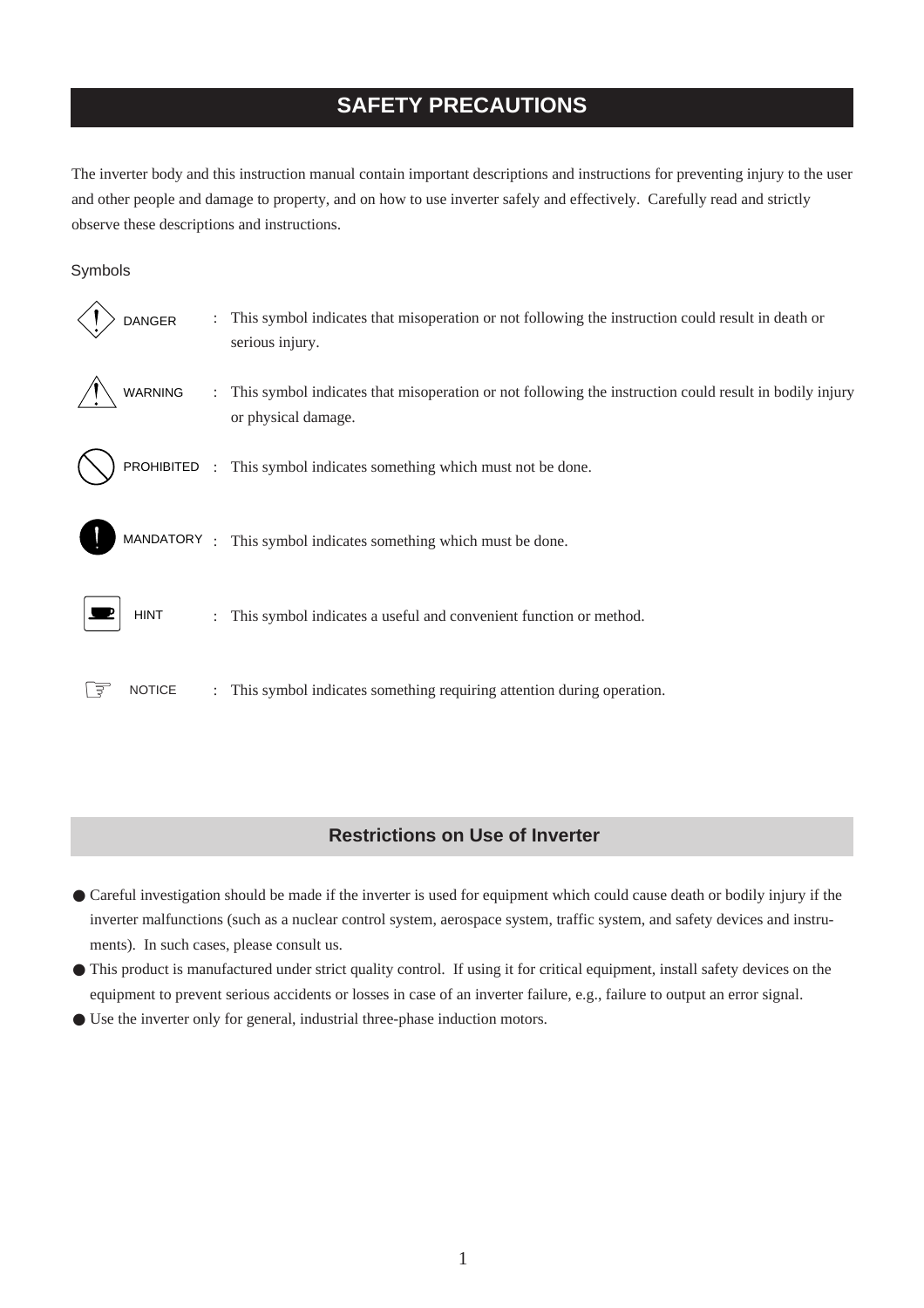# **GENERAL PRECAUTIONS**





**WARNING**

NEVER **TOUCH** 



: Never touch the heat sink. The heat sink become hot and could cause burns.

### **Precautions for Disposal**

Pay attention to the following when disposing of the used inverter.

| Explosion on incineration: | If the inverter is burnt in an incinerator, the electrolytic capacitors contained within may<br>explode due to expansion of the electrolyte. |
|----------------------------|----------------------------------------------------------------------------------------------------------------------------------------------|
| Plastic:                   | The plastics used for the covers, etc. may produce harmful or toxic gases when burnt. Be<br>very careful when incinerating.                  |
| Disposal:                  | Dispose of the inverter as industrial waste.                                                                                                 |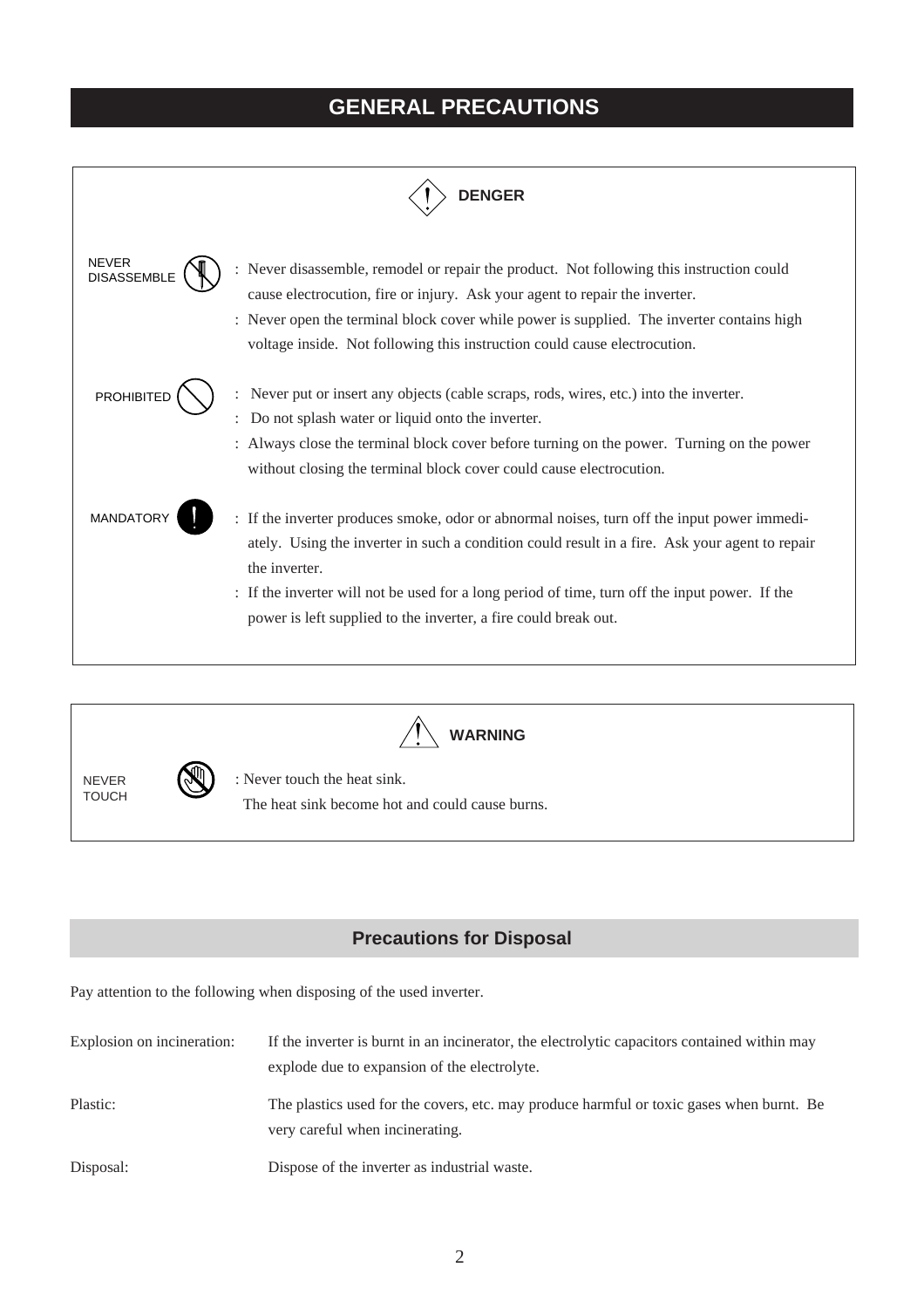# **ACCEPTANCE INSPECTION AND PRECAUTION**

Before using the product, check that you have received the proper model of inverter. The product model is indicated in the position shown below. If an incorrect model has been supplied, contact the agent from whom you purchased it.



| Applicable | Type                |                     |                     |  |  |  |  |  |
|------------|---------------------|---------------------|---------------------|--|--|--|--|--|
| motor      | $200$ Vac           | $200$ Vac           | $400$ Vac           |  |  |  |  |  |
|            | Single phase        | Three phase         | Three phase         |  |  |  |  |  |
| 0.2kW      | <b>VFS7S-2002UP</b> |                     |                     |  |  |  |  |  |
| 0.4kW      | VFS7S-2004UP        | VFS7-2004UP         |                     |  |  |  |  |  |
| 0.75kW     | <b>VFS7S-2007UP</b> | <b>VFS7-2007UP</b>  | <b>VFS7-4007UPL</b> |  |  |  |  |  |
| 1.5kW      | <b>VFS7S-2015UP</b> | VFS7-2015UP         | <b>VFS7-4015UPL</b> |  |  |  |  |  |
| 2.2kW      | <b>VFS7S-2022UP</b> | <b>VFS7-2022UP</b>  | <b>VFS7-4022UPL</b> |  |  |  |  |  |
| 3.7kW      |                     | <b>VFS7-2037UPL</b> | <b>VFS7-4037UPL</b> |  |  |  |  |  |
| 5.5kW      |                     | <b>VFS7-2055UPL</b> | <b>VFS7-4055UPL</b> |  |  |  |  |  |
| 7.5kW      |                     | <b>VFS7-2075UPL</b> | <b>VFS7-4075UPL</b> |  |  |  |  |  |
| 11kW       |                     |                     | <b>VFS7-4110UPL</b> |  |  |  |  |  |
| 15kW       |                     |                     | <b>VFS7-4150UPL</b> |  |  |  |  |  |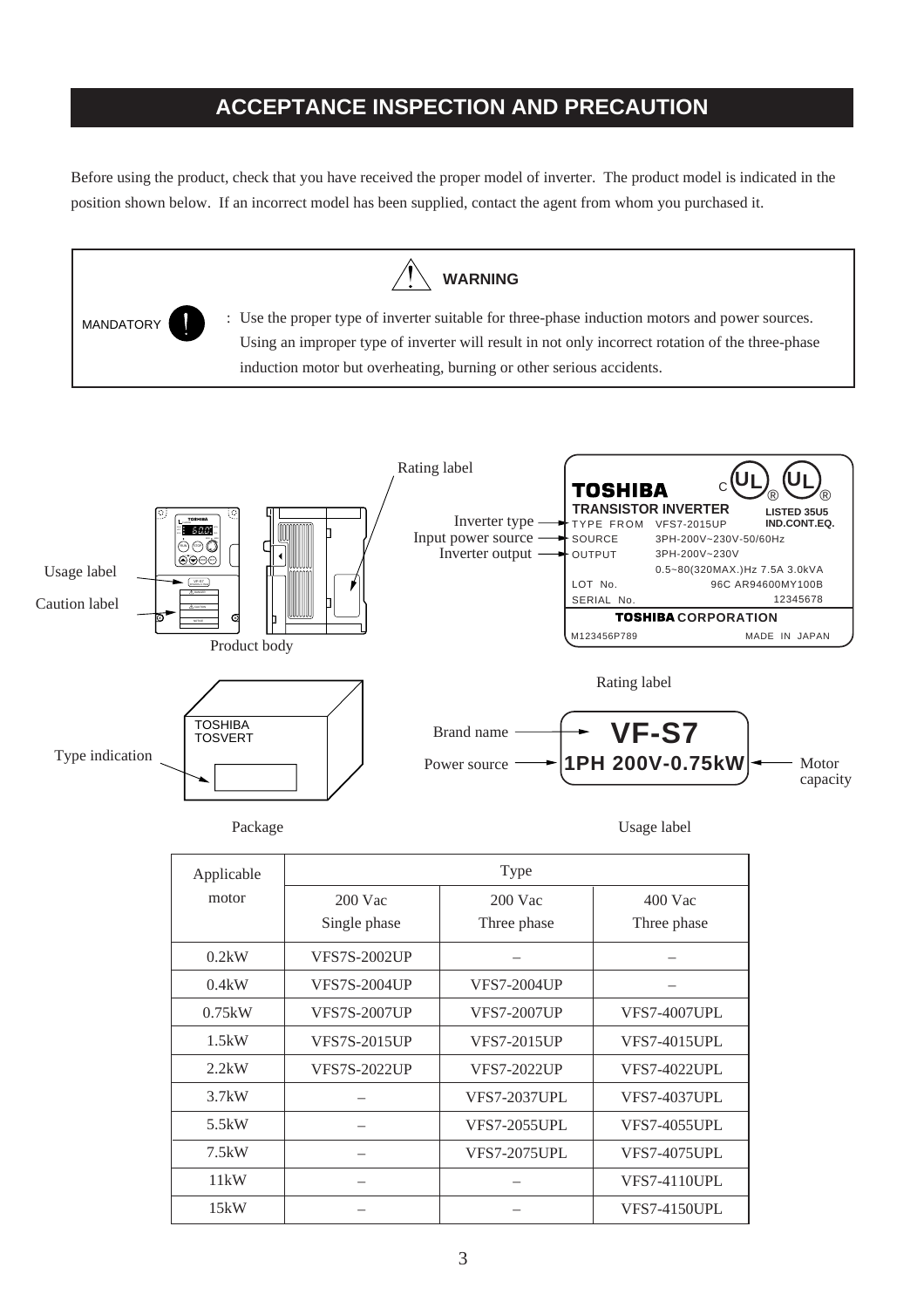# **EXTERNAL VIEW AND COMPONENT NAMES**



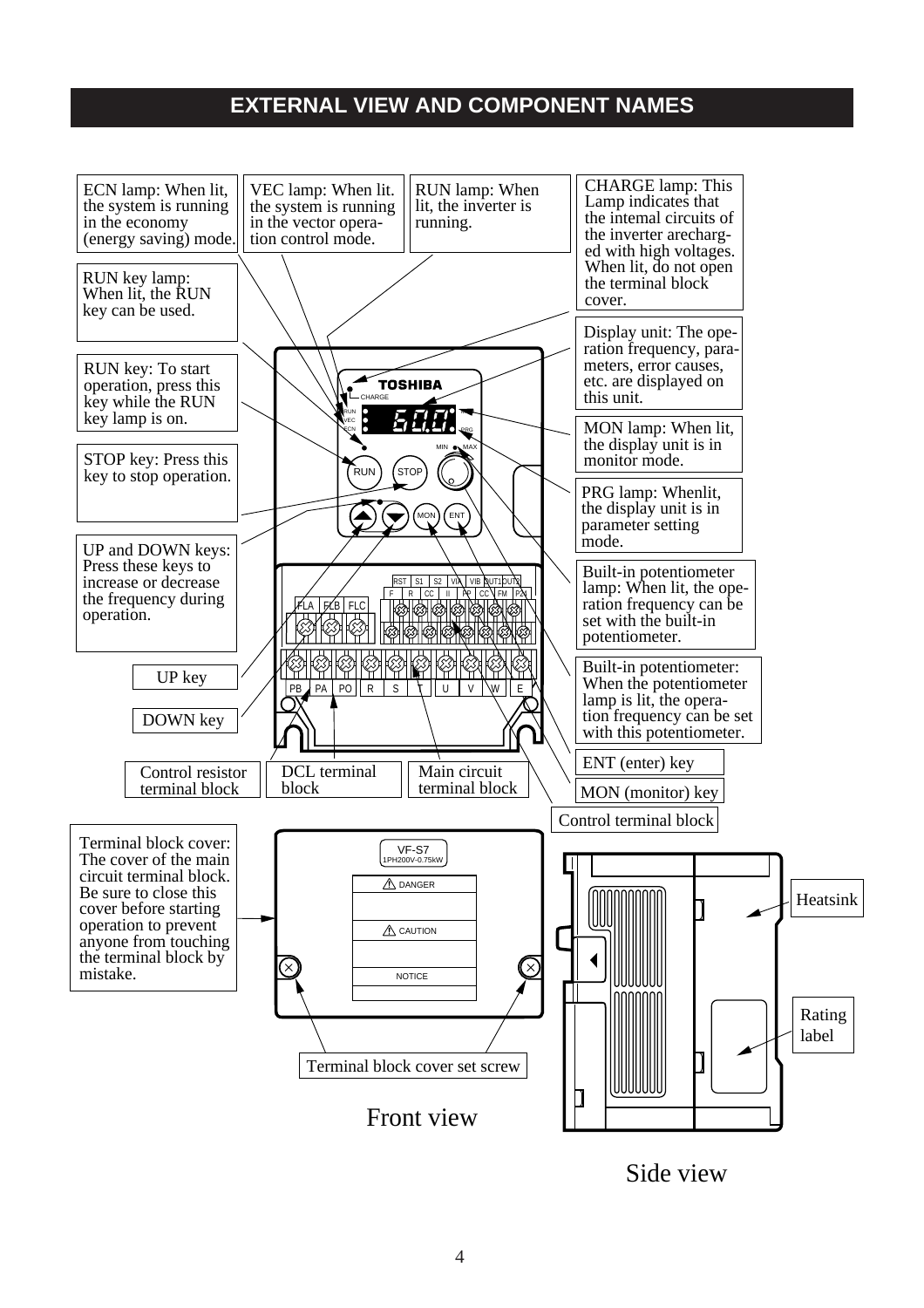# **INSTALLATION**



|                  | <b>WARNING</b>                                                                                                                                                                                                                                                                                                                                                                                                                                                                                                                                                                                                                                                                                                                                    |
|------------------|---------------------------------------------------------------------------------------------------------------------------------------------------------------------------------------------------------------------------------------------------------------------------------------------------------------------------------------------------------------------------------------------------------------------------------------------------------------------------------------------------------------------------------------------------------------------------------------------------------------------------------------------------------------------------------------------------------------------------------------------------|
| <b>MANDATORY</b> | : Use the inverter under the environmental conditions specified in the instruction manual,<br>otherwise malfunctions or troubles could result.<br>: Install the inverter on a base which can hold the inverter weight, otherwise the inverter could<br>fall and cause injury.<br>: Use a mechanical brake when braking (i.e., holding the motor shaft) is needed. The motor<br>shaft cannot be held by the braking function of the inverter alone, risking an accident or<br>injury.<br>: Install the inverter on a metal panel or another nonflammable object. If it is to be installed on<br>a heat insulating panel, install it on a metal panel (50 cm square or more in size), then install<br>the metal panel on the heat insulating panel. |

Install the inverter in the following conditions. Location: Indoors on a metal surface Orientation: Vertical Environmental conditions Temperature: -10 to 40°C -10 to  $50^{\circ}$ C (Remove the seal from the vent hole in the upper part of the inverter.)  $\left\{\begin{array}{c}\right\}$ <br>5 cm or more 10 cm or more Humidity: 93% RH or less, no condensation  $\frac{1}{2}$  cm or more Vibration:  $5.9 \text{ m/s}^2$  or less (10 to 55 Hz)  $\frac{1}{2}$ Resistor Others: Free from combustible gases, particles, dust, corrosive gases, grinding 10 cm or more oil and cutting oil Solenoid: Connect a surge arrester to the coil.

Leave space around the inverter as shown in the figure.

Breke: Connect a surge arrester to the coil.

Elecotromagnetic contactor: Connect a surge arrester to the coil. Fluorescent lamp: Connect a surge arresster to the coil. Resistor: Use in a distant place from the inverter.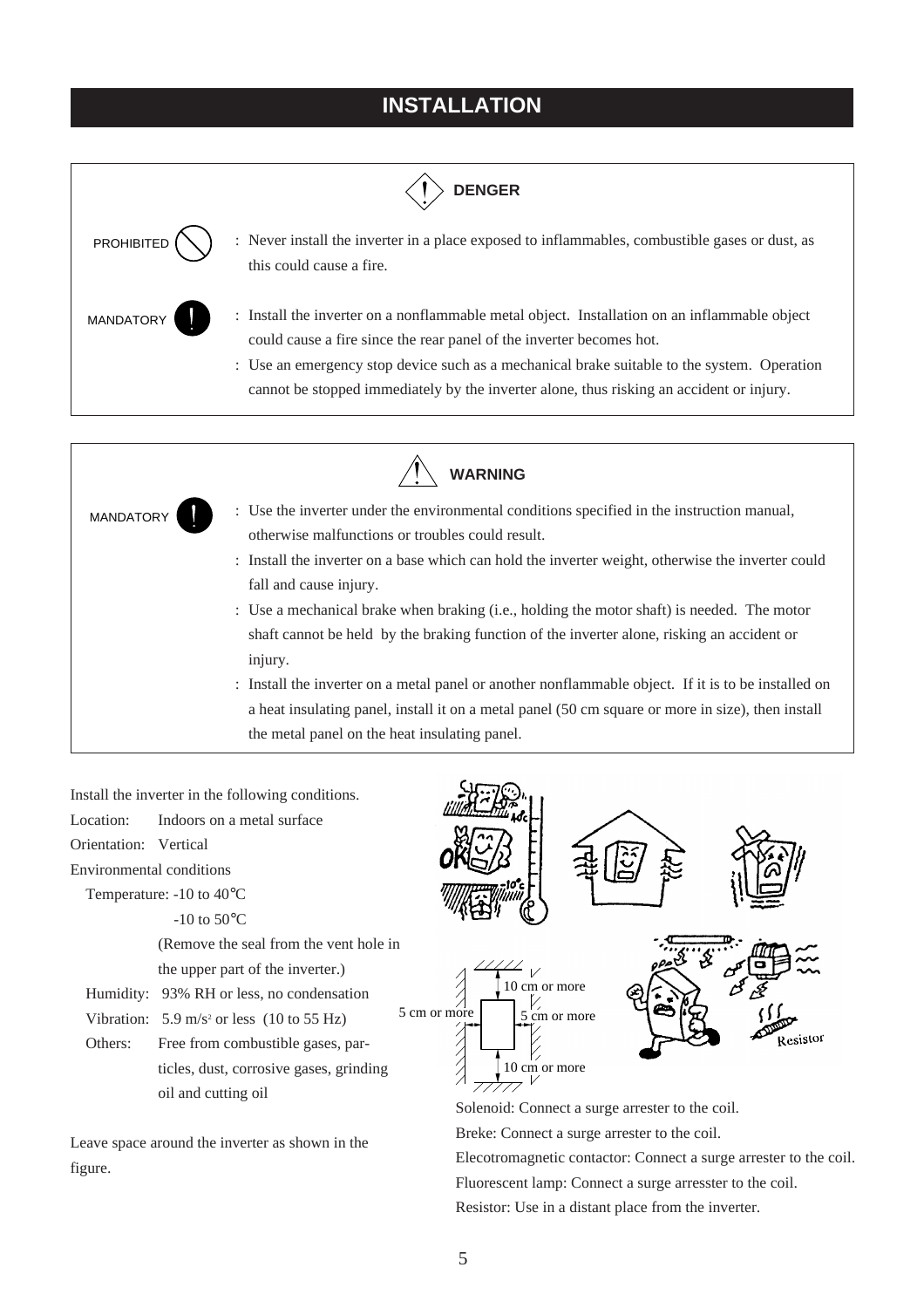# **CONNECTION OF MAIN CIRCUIT (POWER SUPPLY AND MOTOR)**

This section describes how to connect the power supply, motor, alternating current reactor ACL (optional) and direct current reactor DCL.

|           | <b>DENGER</b>                                                                                                                                                                                                                              |  |  |  |  |  |  |  |  |  |
|-----------|--------------------------------------------------------------------------------------------------------------------------------------------------------------------------------------------------------------------------------------------|--|--|--|--|--|--|--|--|--|
| MANDATORY | Entrust all electrical work to a specialist. Wiring connected by an inexperienced person could<br>cause a fire or electrocution.                                                                                                           |  |  |  |  |  |  |  |  |  |
|           | : Connect the wires to the motor terminals of the proper phases. If the wires are connected to the<br>incorrect phases, the motor may rotate in the wrong direction, causing injury.                                                       |  |  |  |  |  |  |  |  |  |
|           | : Before starting wiring work, be sure to turn off the power. Wait for at least ten minutes, and make<br>sure that the CHARGE lamp is off. If wiring is done before confirming that the CHARGE lamp is<br>off, electrocution could result. |  |  |  |  |  |  |  |  |  |
|           | : On completion of wiring, close the terminal block cover; bare terminals could cause electro-<br>cution.                                                                                                                                  |  |  |  |  |  |  |  |  |  |
|           | : Connect the wires in order, not to let any adjacent terminals touch using crimp style terminals with<br>sleeves. Take care not to let wires touch each other, which could result in a fire.                                              |  |  |  |  |  |  |  |  |  |
|           | : Be sure to connect the G/E terminal to the ground. Otherwise, a damaged unit or electric leakage<br>could cause electrocution or a fire.                                                                                                 |  |  |  |  |  |  |  |  |  |





● If the wire length exceeds 30 meters, use a wire with a higher current rating than the recommended wire.



● If there is a radio near the inverter and noise can be heard from it, connect a radio noise filter to the radio.

- (1) Remove the terminal block cover set screws, and open the terminal block cover.
- (2) Connect wires to the terminal blocks of the main circuit, ACL (optional), DCL (optional) and regenerative resistor as shown on page 7.
- (3) Close the terminal block cover, then tighten the screws.

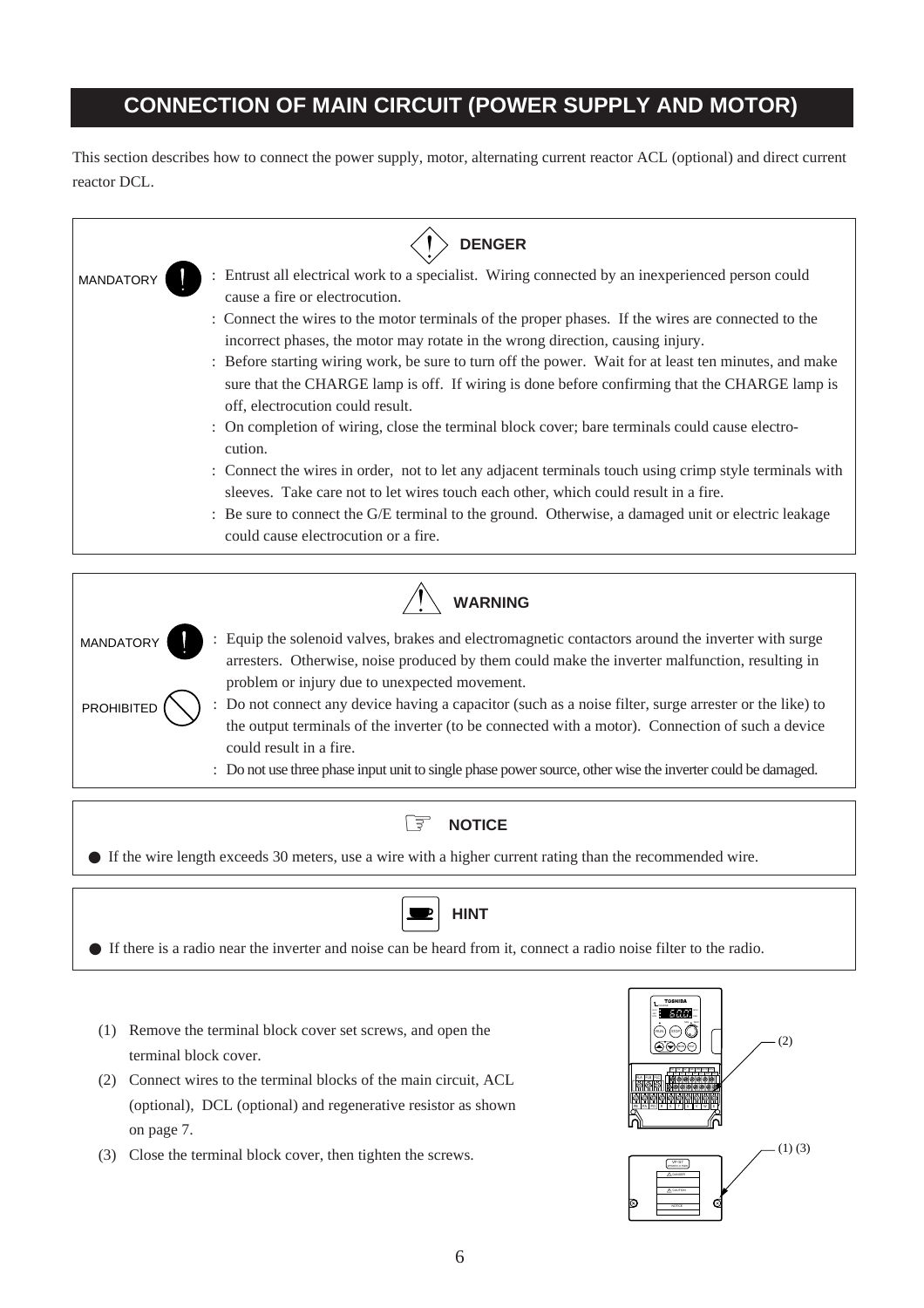### ☞ **NOTICE**

When using the DCL, disconnect the shorting bar from the PO and PA. \*Connect single phase power supply to terminal "R/L1" and "T/L3".









VFS7-2037UPL/4015UPL/4022UPL/4037UPL



| Inverter rated |             | 200V Class       | 400V Class  |                  |  |
|----------------|-------------|------------------|-------------|------------------|--|
| power (kW)     | Standard    | min. allowable   | Standard    | min. allowable   |  |
|                | resistor    | resistance value | resistor    | resistance value |  |
| 0.2            | $200\Omega$ | $70\Omega$       |             |                  |  |
| 0.4            | $200\Omega$ | $70\Omega$       |             |                  |  |
| 0.75           | $200\Omega$ | $70\Omega$       | $200\Omega$ | $100\Omega$      |  |
| 1.5            | $75\Omega$  | $35\Omega$       | $200\Omega$ | $100\Omega$      |  |
| 2.2            | $75\Omega$  | $35\Omega$       | $200\Omega$ | $70\Omega$       |  |
| 3.7            | $40\Omega$  | $20\Omega$       | $160\Omega$ | $40\Omega$       |  |
| 5.5            | $20\Omega$  | $16.5\Omega$     | $60\Omega$  | $40\Omega$       |  |
| 7.5            | $15\Omega$  | $15\Omega$       | $60\Omega$  | $40\Omega$       |  |
| 11             | $10\Omega$  | $10\Omega$       | $40\Omega$  | $40\Omega$       |  |
| 15             | $7.5\Omega$ | $7.5\Omega$      | $30\Omega$  | $30\Omega$       |  |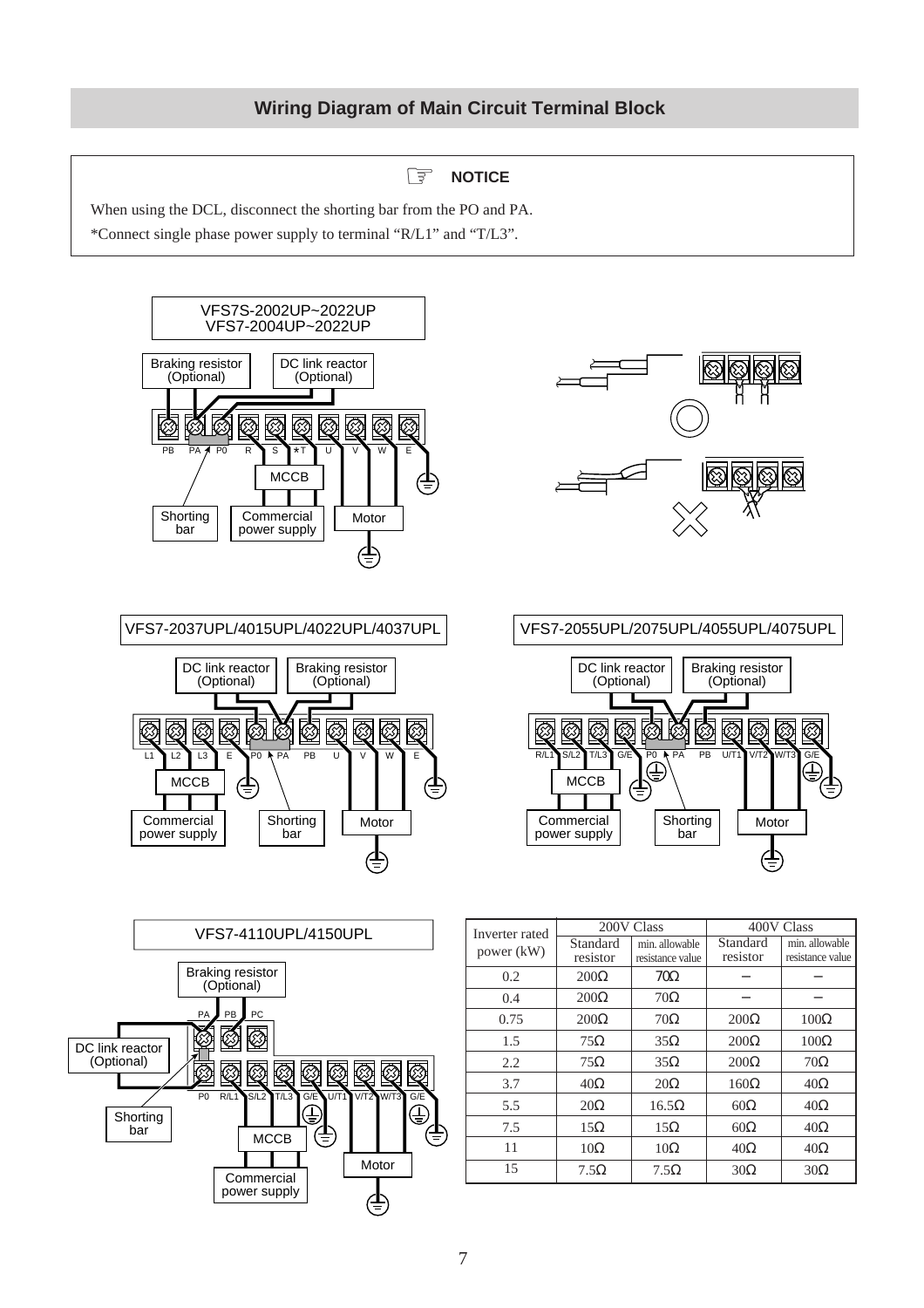# **Recommended Cables According to Device Ratings**

| Power source                                         | Applicable<br>motor | Inverter type                                | Power<br>cable size   | Grounding<br>cable size | Rated current<br>(Non fuse breaker) | <b>TOSHIBA</b> model<br>(Non fuse breaker)                                                                                                                                                                                                                                                                            |
|------------------------------------------------------|---------------------|----------------------------------------------|-----------------------|-------------------------|-------------------------------------|-----------------------------------------------------------------------------------------------------------------------------------------------------------------------------------------------------------------------------------------------------------------------------------------------------------------------|
|                                                      | 0.2kW               | <b>VFS7S-2002UP</b>                          | $2.0$ mm <sup>2</sup> | $3.5$ mm <sup>2</sup>   | 10A                                 | SS30 (2P)                                                                                                                                                                                                                                                                                                             |
|                                                      | 0.4kW               | <b>VFS7S-2004UP</b>                          | $2.0$ mm <sup>2</sup> | $3.5$ mm <sup>2</sup>   | 15A                                 | SS30 (2P)                                                                                                                                                                                                                                                                                                             |
|                                                      | 0.75kW              | <b>VFS7S-2007UP</b>                          | $2.0$ mm <sup>2</sup> | $3.5$ mm <sup>2</sup>   | 20A                                 | SS30 (2P)                                                                                                                                                                                                                                                                                                             |
|                                                      | 1.5kW               | <b>VFS7S-2015UP</b>                          | $3.5$ mm <sup>2</sup> | $3.5$ mm <sup>2</sup>   | 30A                                 | SS30 (2P)                                                                                                                                                                                                                                                                                                             |
|                                                      | 2.2kW               | <b>VFS7S-2022UP</b>                          | $5.5$ mm <sup>2</sup> | $5.5$ mm <sup>2</sup>   | 40A                                 | SS50 (2P)<br>5A<br>SS30 (3P)<br>10A<br>SS30 (3P)<br>15A<br>SS30 (3P)<br>20A<br>SS30 (3P)<br>30A<br>SS30 (3P)<br>50A<br>ES50 (3P)<br>60A<br>EH100 (3P)<br>5A<br>SS30 (3P)<br>10A<br>SS30 (3P)<br>10A<br>SS30 (3P)<br>15A<br>SS30 (3P)<br>30A<br>SS30 (3P)<br>30A<br>SS30 (3P)<br>50A<br>ES50 (3P)<br>60A<br>EH100 (3P) |
|                                                      | 0.4kW               | <b>VFS7-2004UP</b>                           | $2.0$ mm <sup>2</sup> | $3.5$ mm <sup>2</sup>   |                                     |                                                                                                                                                                                                                                                                                                                       |
|                                                      | 0.75kW              | <b>VFS7-2007UP</b>                           | $2.0$ mm <sup>2</sup> | $3.5$ mm <sup>2</sup>   |                                     |                                                                                                                                                                                                                                                                                                                       |
| Three phase<br>200V                                  | 1.5kW               | <b>VFS7-2015UP</b>                           | $2.0$ mm <sup>2</sup> | $3.5$ mm <sup>2</sup>   |                                     |                                                                                                                                                                                                                                                                                                                       |
|                                                      | 2.2kW               | <b>VFS7-2022UP</b>                           | $2.0$ mm <sup>2</sup> | $3.5$ mm <sup>2</sup>   |                                     |                                                                                                                                                                                                                                                                                                                       |
|                                                      | 3.7kW               | <b>VFS7-2037UPL</b>                          | $3.5$ mm <sup>2</sup> | $3.5$ mm <sup>2</sup>   |                                     |                                                                                                                                                                                                                                                                                                                       |
|                                                      | 5.5kW               | <b>VFS7-2055UPL</b>                          | $8.0$ mm <sup>2</sup> | $8.0$ mm <sup>2</sup>   |                                     |                                                                                                                                                                                                                                                                                                                       |
|                                                      | 7.5kW               | <b>VFS7-2075UPL</b>                          | $14$ mm <sup>2</sup>  | $14$ mm <sup>2</sup>    |                                     |                                                                                                                                                                                                                                                                                                                       |
|                                                      | 0.75kW              | <b>VFS7-4007UPL</b>                          | 2mm <sup>2</sup>      | $3.5$ mm <sup>2</sup>   |                                     |                                                                                                                                                                                                                                                                                                                       |
|                                                      | 1.5kW               | <b>VFS7-4015UPL</b>                          | 2mm <sup>2</sup>      | $3.5$ mm <sup>2</sup>   |                                     |                                                                                                                                                                                                                                                                                                                       |
|                                                      | 2.2kW               | <b>VFS7-4022UPL</b>                          | 2mm <sup>2</sup>      | $3.5$ mm <sup>2</sup>   |                                     |                                                                                                                                                                                                                                                                                                                       |
|                                                      | 3.7kW               | <b>VFS7-4037UPL</b>                          | 2mm <sup>2</sup>      | $3.5$ mm <sup>2</sup>   |                                     |                                                                                                                                                                                                                                                                                                                       |
| 400V                                                 | 5.5kW               | <b>VFS7-4055UPL</b>                          | $3.5$ mm <sup>2</sup> | $3.5$ mm <sup>2</sup>   |                                     |                                                                                                                                                                                                                                                                                                                       |
|                                                      | 7.5kW               | <b>VFS7-4075UPL</b><br>$5.5$ mm <sup>2</sup> | $5.5$ mm <sup>2</sup> |                         |                                     |                                                                                                                                                                                                                                                                                                                       |
| Single phase<br>200 V<br>Three phase<br>11kW<br>15kW | <b>VFS7-4110UPL</b> | $8.0$ mm <sup>2</sup>                        | $8.0$ mm <sup>2</sup> |                         |                                     |                                                                                                                                                                                                                                                                                                                       |
|                                                      |                     | <b>VFS7-4150UPL</b>                          | $8.0$ mm <sup>2</sup> | $8.0$ mm <sup>2</sup>   |                                     |                                                                                                                                                                                                                                                                                                                       |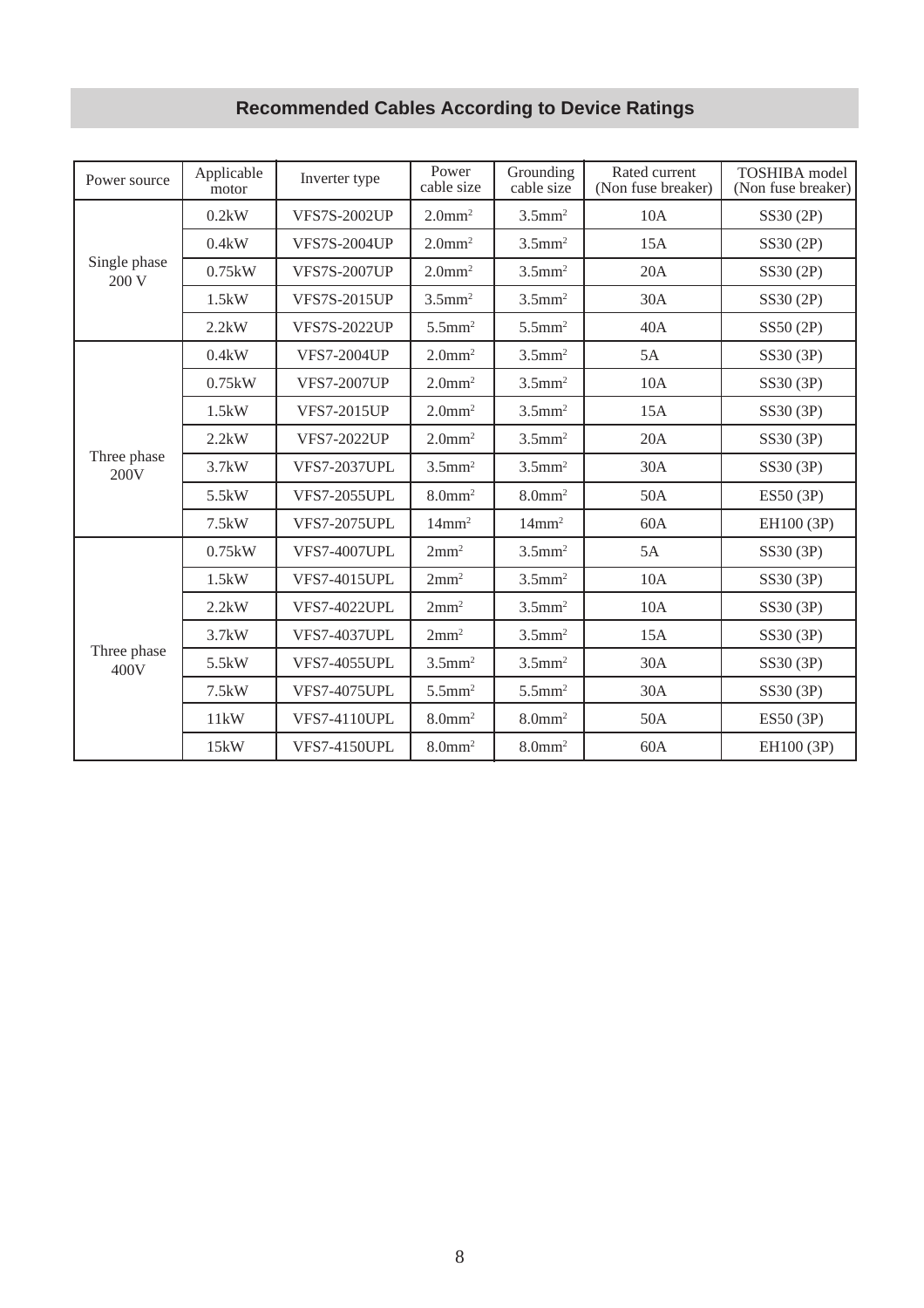# **CONNECTION OF CONTROL SIGNALS**



**DENGER**

MANDATORY : Turn off the power before starting wiring. Otherwise, the motor could begin to rotate suddenly due to improper wiring or operation, resulting in injury.





 $\blacksquare$ 

● The control wires need not be connected if operation is to be controlled using the built-in potentiometer and RUN and STOP keys only.

**HINT**

- (1) Remove the terminal block cover set screws, and open the terminal block cover.
- (2) See page 11, and connect the necessary control wires.
- (3) See page 11, and connect the inverter error output wires if necessary.
- (4) Close the terminal block cover, then tighten the screws.

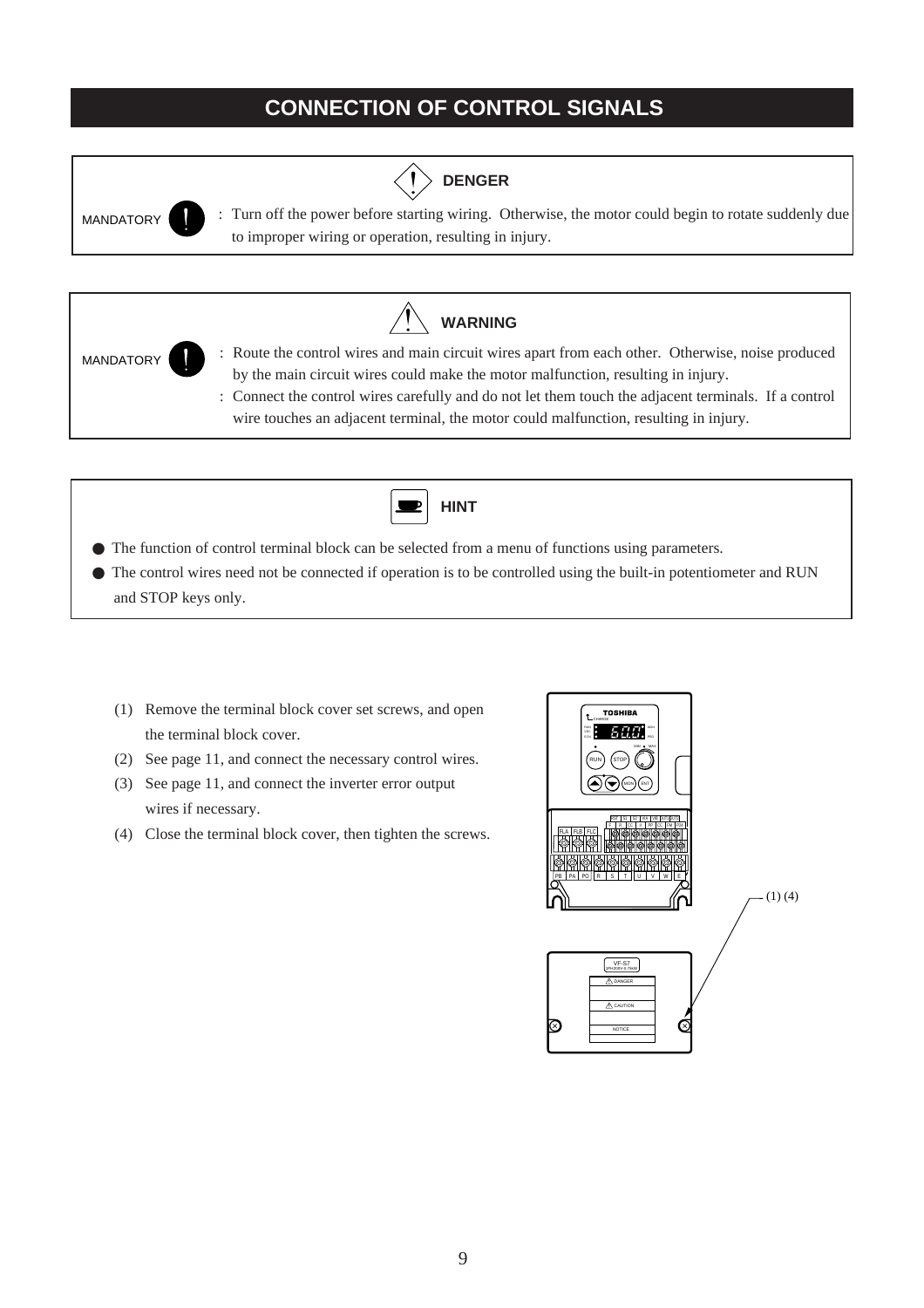### **Examples of Typical Control Wire Connections**





Frequency setting: External signal (0 to 10 V voltage signal) Start and stop: External signals

Frequency setting: External signal (4 to 20 mA current signal) Start and stop: External signals





Frequency setting: Remote: External signal (0 to 10 V voltage or 4 to 20 mA current signal)



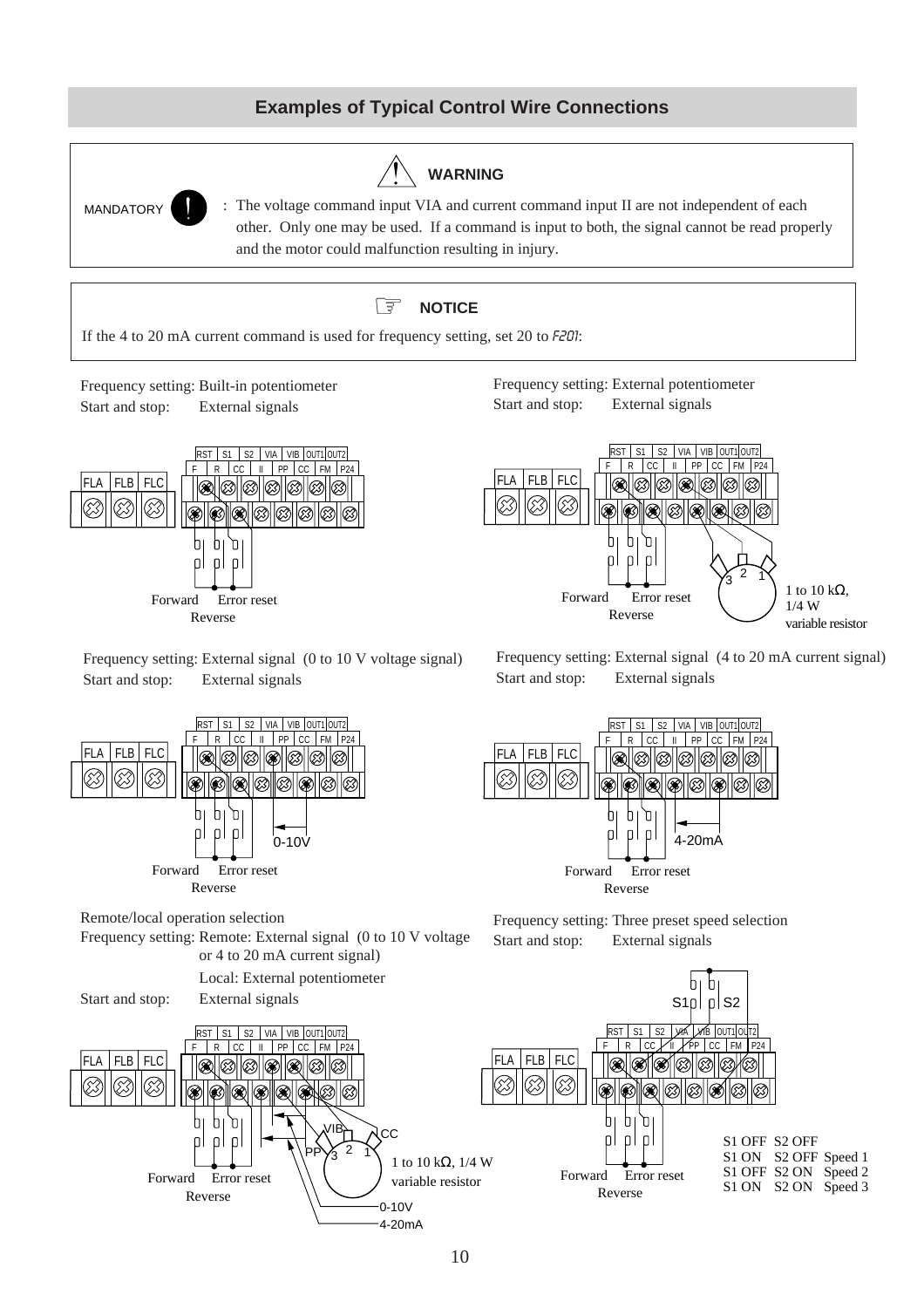# **CONTROL CIRCUIT TERMINAL FUNCTION LIST**

| Terminal<br>block<br>name | $\rm LO$                                                                                                                                                                      | Function<br>Electric rating                                                                                                                                                                    |                                                                   | Inverter internal circuit                             |
|---------------------------|-------------------------------------------------------------------------------------------------------------------------------------------------------------------------------|------------------------------------------------------------------------------------------------------------------------------------------------------------------------------------------------|-------------------------------------------------------------------|-------------------------------------------------------|
| $\boldsymbol{\mathrm{F}}$ | $\mathbf I$                                                                                                                                                                   | Motor rotates forward when the F terminal is<br>connected with the CC terminal.                                                                                                                | 24 Vdc, 10 mA dry<br>contact input                                |                                                       |
| $\mathbb{R}$              | I                                                                                                                                                                             | Motor rotates in reverse when the R terminal<br>is connected with the CC terminal. Motor<br>rotates in reverse when F and R terminals are<br>connected simultaneously with the CC<br>terminal. | 24 Vdc, 10 mA dry<br>contact input                                | P <sub>24</sub><br>P <sub>24</sub><br>P5<br><b>P5</b> |
| S <sub>1</sub>            | Control input signal. By default, preset speed<br>I<br>24 Vdc, 10 mA dry<br>operation is selected when the S1 terminal is<br>contact input<br>connected with the CC terminal. |                                                                                                                                                                                                | $\frac{1}{\sqrt{4}}$ 4.7k $\frac{1}{\sqrt{2}}$ 0.1µ<br>1k<br>1k   |                                                       |
| S <sub>2</sub>            | $\mathbf{I}$                                                                                                                                                                  | Control input signal. By default, preset<br>speed operation is selected when the S2<br>terminal is connected with the CC terminal.                                                             | 24 Vdc, 10 mA<br>non-voltage contact<br>input                     |                                                       |
| <b>RST</b>                | $\mathbf I$                                                                                                                                                                   | Error output signal is reset when the RST<br>terminal is connected with the CC terminal.                                                                                                       | 24 Vdc, 10 mA<br>non-voltage contact<br>input                     |                                                       |
| CC                        | Common                                                                                                                                                                        | Control common signal (not connected to the<br>fault output). Both CC terminals are con-<br>nected together.                                                                                   |                                                                   |                                                       |
| <b>FM</b>                 | $\Omega$                                                                                                                                                                      | Analog meter terminal: Output frequency of<br>output current can be measured. Output<br>frequency is selected by default.                                                                      | 1 mA full scale DC<br>ammeter or 7.5<br>Vdc, 1 mA DC<br>voltmeter | 4.7k<br>Low pass<br>filter<br>circuit                 |
| OUT1                      | $\mathcal{O}$                                                                                                                                                                 | Control output signal. The low speed signal<br>is selected by default. (Connects to the CC<br>terminal when the operation frequency<br>exceeds FI00 frequency.)                                | 24 Vdc, 50 mA<br>open collector<br>output maximum                 | Ουτϕ                                                  |
| OUT2                      | $\overline{O}$                                                                                                                                                                | Control output signal. The speed-reached<br>signal is selected by default. (Connects to the<br>CC terminal when the operation frequency<br>reaches FIDI frequency.)                            | 24 Vdc, 50 mA<br>open collector<br>output maximum                 |                                                       |
| CC                        | Common                                                                                                                                                                        | Control common signal (not connected to the<br>fault output). Both CC terminals are con-<br>nected together.                                                                                   |                                                                   |                                                       |
| $\mathbf{I}$              | I                                                                                                                                                                             | Current frequency command. Used to<br>specify the frequency by issuing a current<br>signal from user's controller. Cannot be used<br>with the VIA signal.                                      | 4 to 20 mA (Input<br>impedance: $400 \Omega$ )                    | 15.3K<br>VIAÓ<br>∏15k<br>150<br>11 Q                  |
| <b>VIA</b>                | $\mathbf{I}$                                                                                                                                                                  | Voltage frequency command. Used to<br>specify the frequency by issuing a voltage<br>signal from the user's controller. Cannot be<br>used with the II signal.                                   | $0$ to $10 \text{ V}$ (Input<br>impedance: 30.55<br>$k\Omega$     | 250<br>CC <sub>0</sub>                                |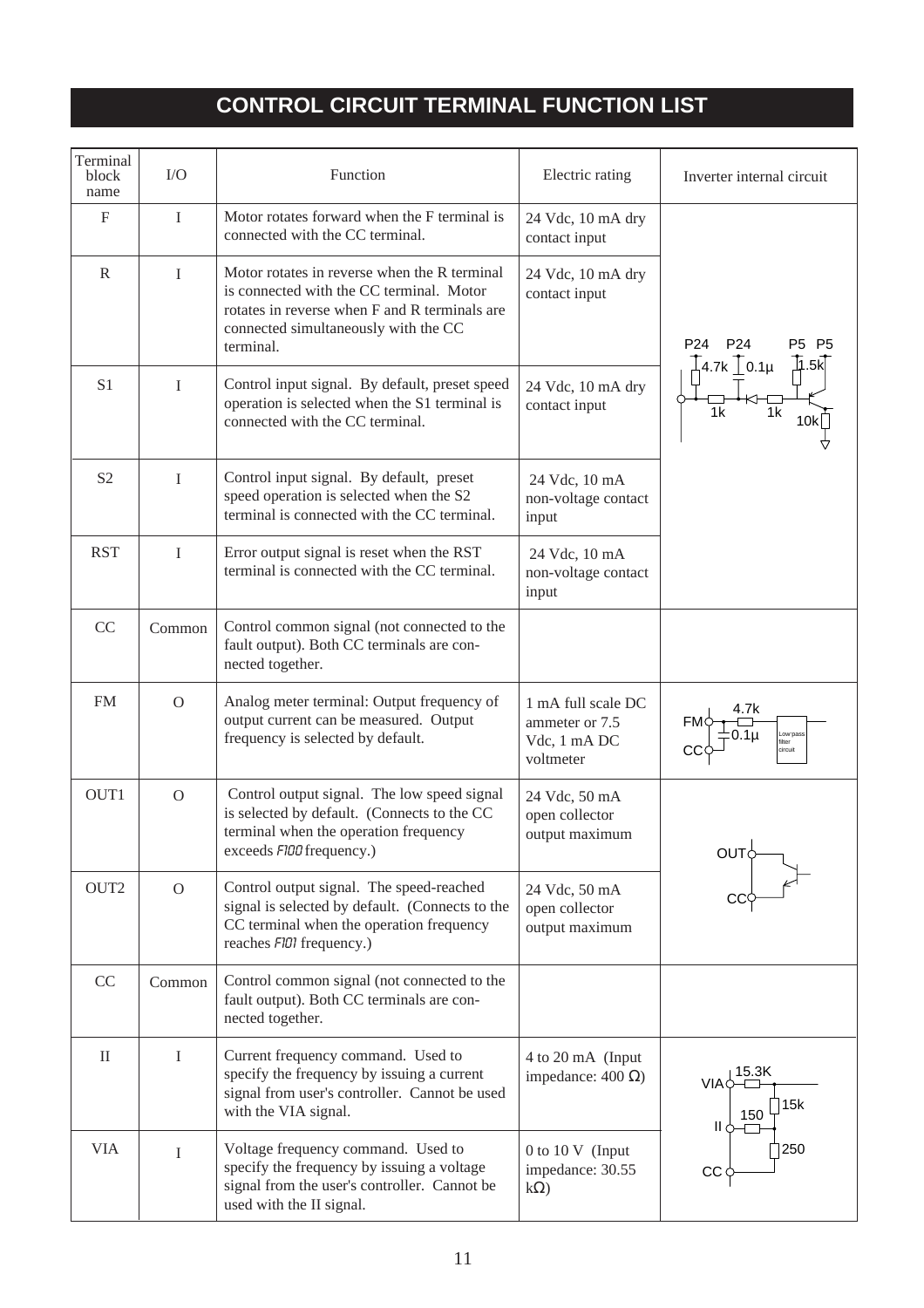| Terminal<br>block<br>name | I/O            | Function                                                                                                               | Electric rating                                                           | Inverter internal circuit  |
|---------------------------|----------------|------------------------------------------------------------------------------------------------------------------------|---------------------------------------------------------------------------|----------------------------|
| <b>VIB</b>                | T              | Voltage frequency command. Used to<br>specify the frequency by issuing a voltage<br>signal from the user's controller. | 0 to 10 V (Input<br>impedance: $30 \text{ k } \Omega$ )                   | 15k<br>VIB¢<br>15k<br>CС   |
| PP                        | $\overline{O}$ | Power supply for the external potentiometer.                                                                           | 10 Vdc (Connect-<br>able potentiometer:<br>1k to 10 k $\Omega$ ,<br>1/4 W | $940^{24V}$<br><b>PP</b> O |
| P <sub>24</sub>           | $\Omega$       | Power supply for the external relay                                                                                    | 24 Vdc, 100 mA                                                            | 24V<br>P <sub>24</sub>     |
| <b>FLA</b>                | $\Omega$       | Fault latch output. Connected with the FLC<br>terminal if an error occurs.                                             | 250 Vac, 2 A                                                              | $FLB\zeta$                 |
| <b>FLB</b>                | $\Omega$       | Fault latch output. Connected with the FLC<br>terminal in the normal condition.                                        | 30 Vdc, 2 A<br>resistive load                                             | <b>FLA</b>                 |
| <b>FLC</b>                | $\Omega$       | Fault latch output. A common terminal for<br>FLA and FLB.                                                              | 30 Vdc, 1.5 A<br>inductive load                                           | <b>FLC</b>                 |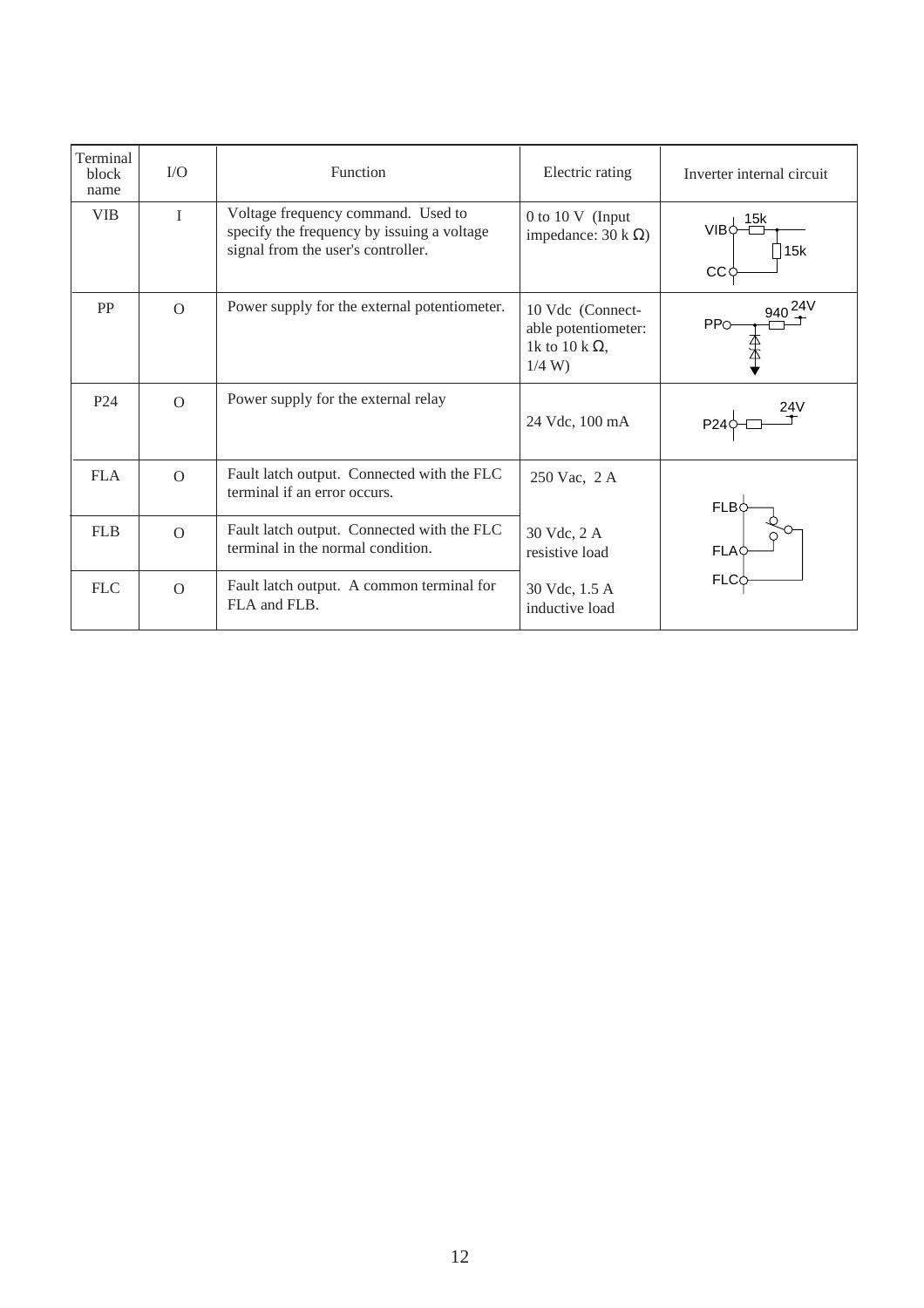# **OPERATION PANEL**

The following conditions are displayed on the operation panel.

RUN  $\overline{R}$   $\overline{R}$   $\overline{R}$   $\overline{R}$   $\overline{R}$   $\overline{R}$   $\overline{R}$   $\overline{R}$   $\overline{R}$   $\overline{R}$   $\overline{R}$   $\overline{R}$   $\overline{R}$   $\overline{R}$   $\overline{R}$   $\overline{R}$   $\overline{R}$   $\overline{R}$   $\overline{R}$   $\overline{R}$   $\overline{R}$   $\overline{R}$   $\overline{R}$   $\overline{R}$ 

 $\frac{8}{6}$   $\frac{1}{2}$   $\frac{1}{2}$   $\frac{8}{3}$  MON

 $\blacktriangledown$ 

▲

▲

VEC ECN

> VEC ECN

PRG

PRG

1) Frequency, 2) parameter display or changes, and 3) inverter condition during operation or in case of an error

| MON<br>MON key<br><b>ENT</b><br>ENT key<br>UP key<br>DOWN key | Keys<br>Selects 1), 2) and 3) in this order. Pressing<br>the MON key displays the first item of the<br>following mode. In the parameter display or<br>change mode, "RUI" is displayed. In the<br>inverter condition display mode, "Fr-F" or "Fr-<br>$r$ " is displayed.<br>Selects the displayed item or stores it in the<br>inverter.<br>Displays the next item or increases a numeric<br>value.<br>Displays the previous item or decreases a<br>numeric value. | Running<br>(During inverter<br>output)<br>Vector operation.<br>mode<br>Energy saving<br>mode<br>Mode $1$ :<br>Mode 2):<br>Mode $3$ : | <b>Display Unit</b><br>ON when displaying the inverter condition<br>ON<br>$\circ$<br><b>MON</b><br><b>RUN</b><br><b>RUI</b><br><b>VEC</b><br>PRG<br><b>ECN</b><br>ON when displaying<br>the parameter set value<br>The operation frequency is displayed, or<br>error contents are displayed when an error<br>is displayed.<br>A parameter name or parameter set value<br>is displayed.<br>The inverter condition is displayed. |
|---------------------------------------------------------------|------------------------------------------------------------------------------------------------------------------------------------------------------------------------------------------------------------------------------------------------------------------------------------------------------------------------------------------------------------------------------------------------------------------------------------------------------------------|--------------------------------------------------------------------------------------------------------------------------------------|--------------------------------------------------------------------------------------------------------------------------------------------------------------------------------------------------------------------------------------------------------------------------------------------------------------------------------------------------------------------------------------------------------------------------------|
|                                                               |                                                                                                                                                                                                                                                                                                                                                                                                                                                                  | <b>Usage</b>                                                                                                                         |                                                                                                                                                                                                                                                                                                                                                                                                                                |
| ECN                                                           | 2) Parameter display/setting<br><b>RUN</b><br>$\overline{60}$<br><i>اتا ا⊾</i><br><b>VEC</b><br><b>ECN</b><br><b>MON</b><br><b>MON</b><br><b>RUN</b><br><b>MON</b><br>Ó<br>VEC<br>PRG<br><b>RUN</b><br><b>MON</b><br><b>VEC</b><br><u>பட்டி</u><br>PRG<br>ECN<br><b>RUN</b><br><b>RUN</b><br><b>MON</b><br>${\sf VEC}$<br><b>VEC</b><br>O<br><b>PRG</b><br><b>ECN</b><br><b>ECN</b><br>When displaying the history log<br>of past errors, the orders and         | <b>MON</b><br>i.ŁI∘l<br><b>MON</b><br>PRG<br><b>MON</b><br>PRG                                                                       | 3) Inverter condition display<br><b>RUN</b><br><b>MON</b><br><b>VEC</b><br>PRG<br><b>ECN</b><br><b>RUN</b><br><b>MON</b><br><b>VEC</b><br>$\circ$<br>PRG<br>ECN<br><b>RUN</b><br><b>MON</b><br>ိ<br>[]}<br>VEC<br>d<br><b>ECN</b><br>PRG                                                                                                                                                                                       |

contents are displayed alternately.

RUN  $\overline{R}$   $\overline{R}$   $\overline{R}$   $\overline{R}$   $\overline{R}$   $\overline{R}$   $\overline{R}$   $\overline{R}$   $\overline{R}$   $\overline{R}$   $\overline{R}$   $\overline{R}$   $\overline{R}$   $\overline{R}$   $\overline{R}$   $\overline{R}$   $\overline{R}$   $\overline{R}$   $\overline{R}$   $\overline{R}$   $\overline{R}$   $\overline{R}$   $\overline{R}$   $\overline{R}$ 

RUN  $\frac{1}{\sqrt{2}}$  =  $\frac{1}{\sqrt{2}}$  MON

VEC ECN

VEC ECN PRG

PRG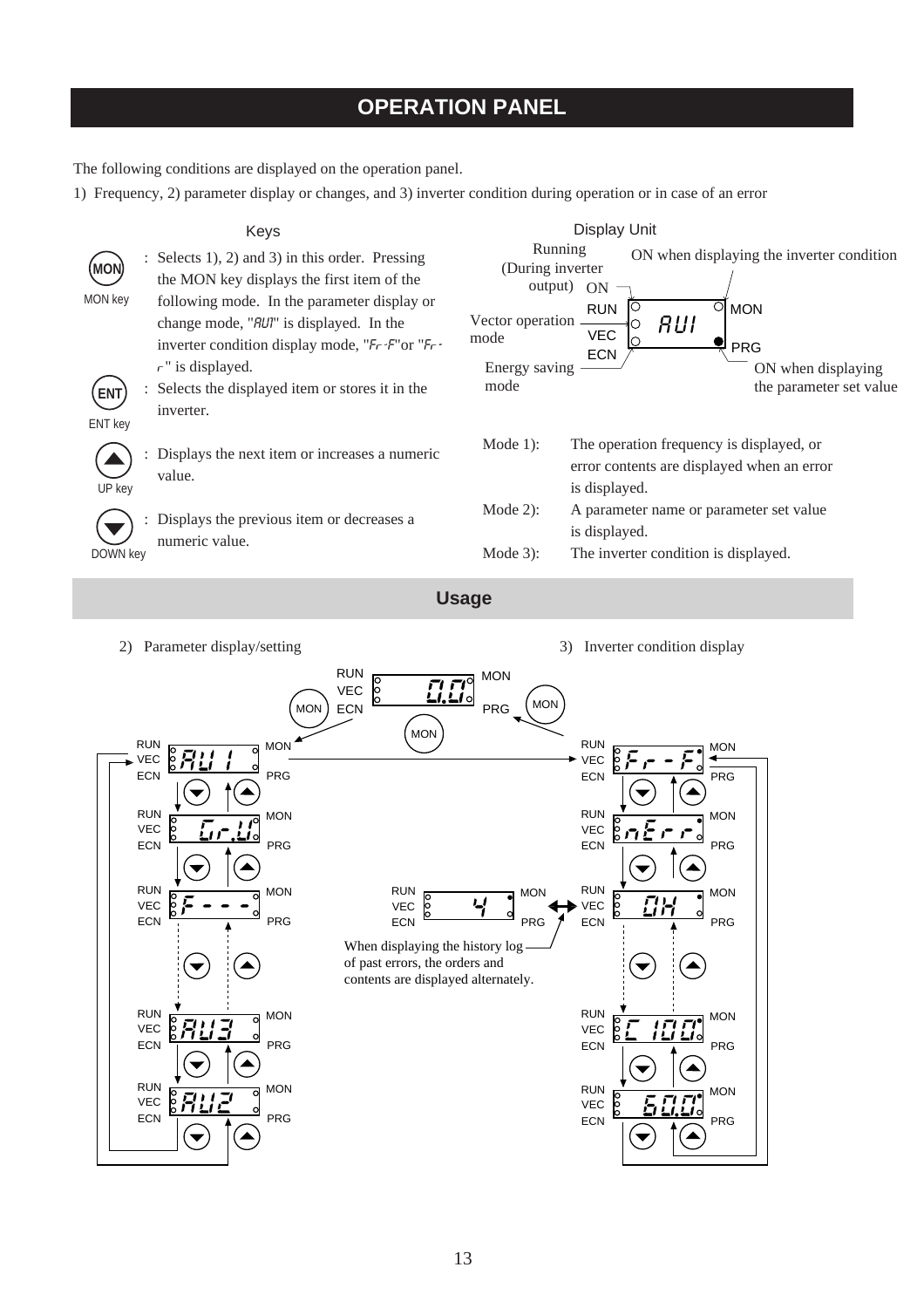# **PARAMETER SETTING**



There are three parameter groups as shown below.

**HINT** $\blacksquare$ 

- $\bullet$  If you become confused during operation, press the  $(MON)$  key several times to return to the frequency display.
- The VF-S7 has three convenient automatic operation functions (automatic acceleration and deceleration, automatic torque boost, and automatic environment setting). In the following operation, parameters do not need to be set. (These functions may not work properly for some load conditions.)

Acceleration and deceleration time: Automatic

Torque boost: Automatic torque boost or vector operation control

Environment setting: Motor base/maximum frequency 50/60 Hz selection

● Displays for operations

 This manual uses the symbols shown below to indicate the LED displays and panel key operations. LED display (Numeric values)

|                                           |  | $12$ 3 4 5 6 7                |  |  |  |
|-------------------------------------------|--|-------------------------------|--|--|--|
| $\mathcal{A} = \{x_1, x_2, \ldots, x_n\}$ |  | 2   3   4   5   6   7   8   9 |  |  |  |

LED display (Characters)

| Aa | <b>Bb</b> | Cc             | Dd | Ee | Ff | Gg | Hh             | Ιi | ັບ | K k            |
|----|-----------|----------------|----|----|----|----|----------------|----|----|----------------|
| Я  | ъ         |                | d  | Ε  |    | U  | HЬ             |    | ப  |                |
| LI | Mm        | Nn             | Oo | Pp | Qq | Rr | S <sub>S</sub> | Tt | Uu | Vv             |
|    | Ω<br>Ħ    | $\overline{a}$ | Ūο | p  | o  | r  |                |    | ப  | $\overline{U}$ |
|    |           |                |    |    |    |    |                |    |    |                |

Ww  $\vert$  Xx  $\vert$  Yy Y Zz

Panel keys

 $($ MON $)$ , etc. (The panel key symbols are enclosed in circles.)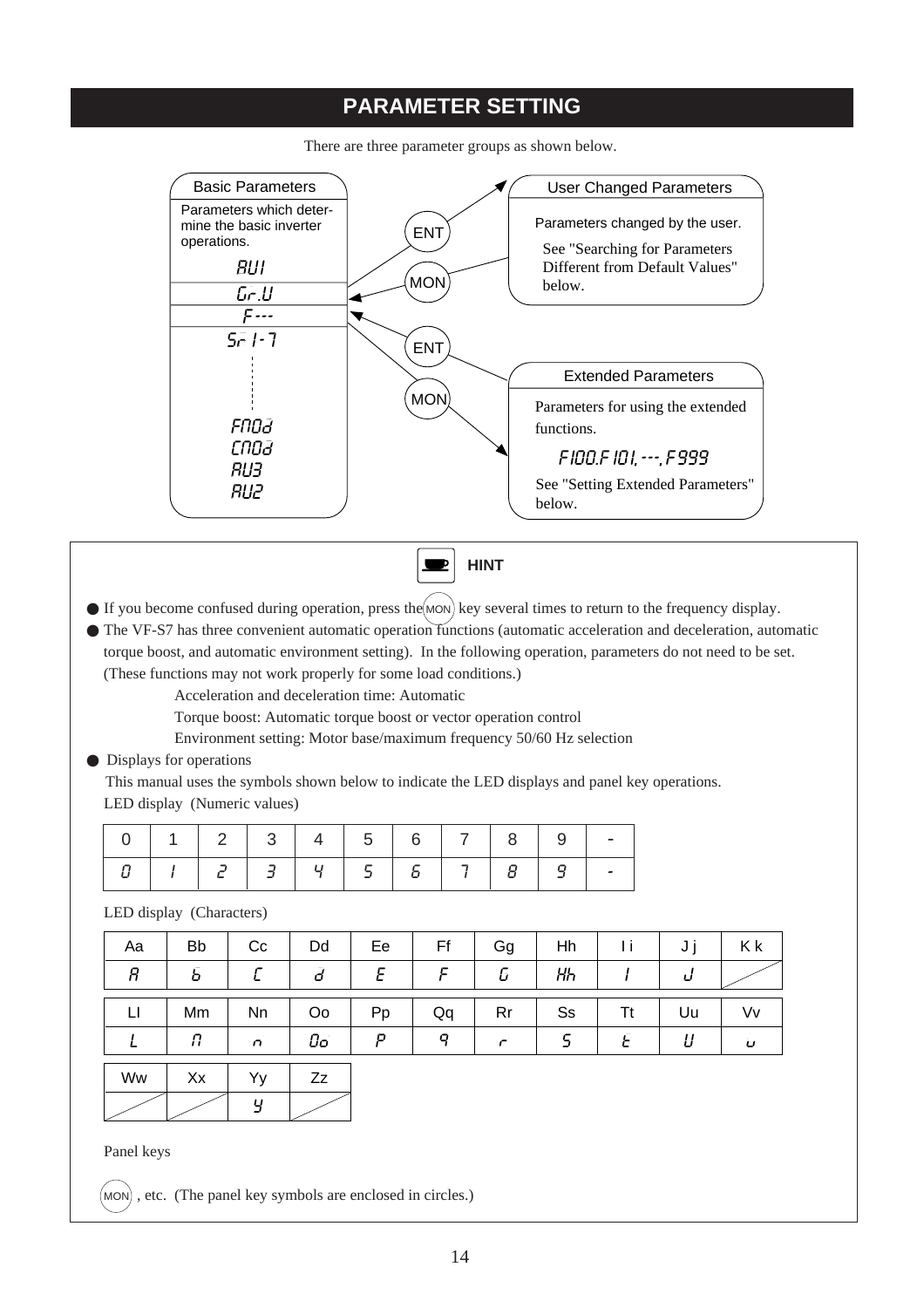# **KEY OPERATIONS**

**WARNING**



Parameter settings are accepted and fed back to the motor operation even while the motor is running. When you change the parameter settings during operation, pay attention to how the motor is running.

Example of Parameter Selection with  $\bigodot$  and  $\bigodot$  Keys Checking Parameter Set Values







There are some parameters cannot be changed while running. See parameter list.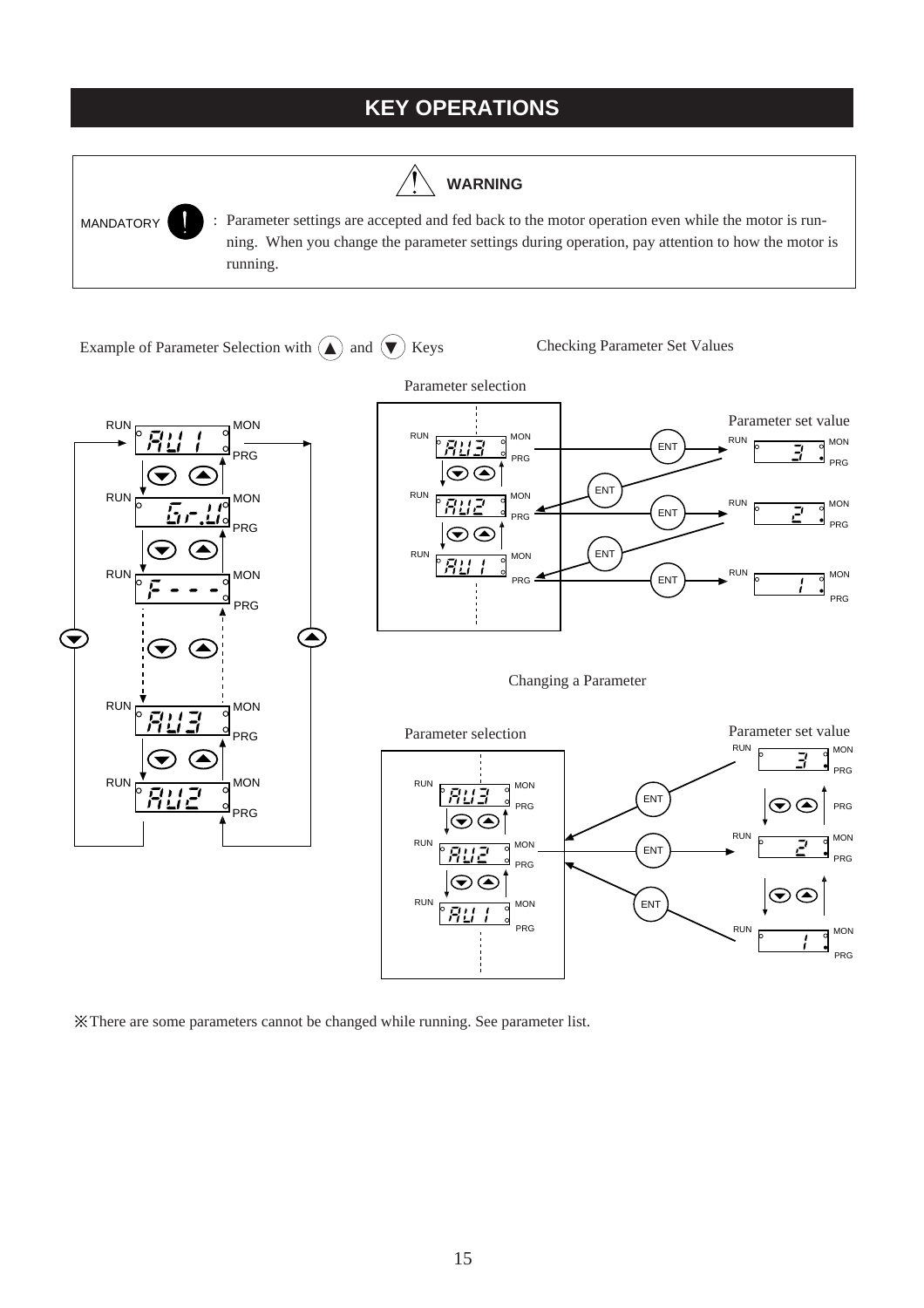- (1) Turn on the power.
- (2) Press the  $(MON)$  key until *RUI* is displayed on the display unit.
- (3) Select the desired parameter name from the parameter list. Press the  $\mathbf{\nabla})$  or  $\mathbf{\Delta}$  key until the parameter name is displayed.
- (4) When the desired parameter name is displayed, press the  $(ENT)$  key. The parameter set value is displayed.
- (5) To change the parameter set value, press the  $\binom{\bullet}{\bullet}$  or  $\binom{\bullet}{\bullet}$ key.
- (6) To store the displayed parameter set value in the inverter, press the  $(ENT)$  key. The parameter name and changed set value are displayed alternately, then the parameter name is displayed.
- (7) To set another parameter, carry out the same sequence from step (3).
- (8) To finish parameter setting, press the  $(MON)$  key twice. The current frequency is displayed.

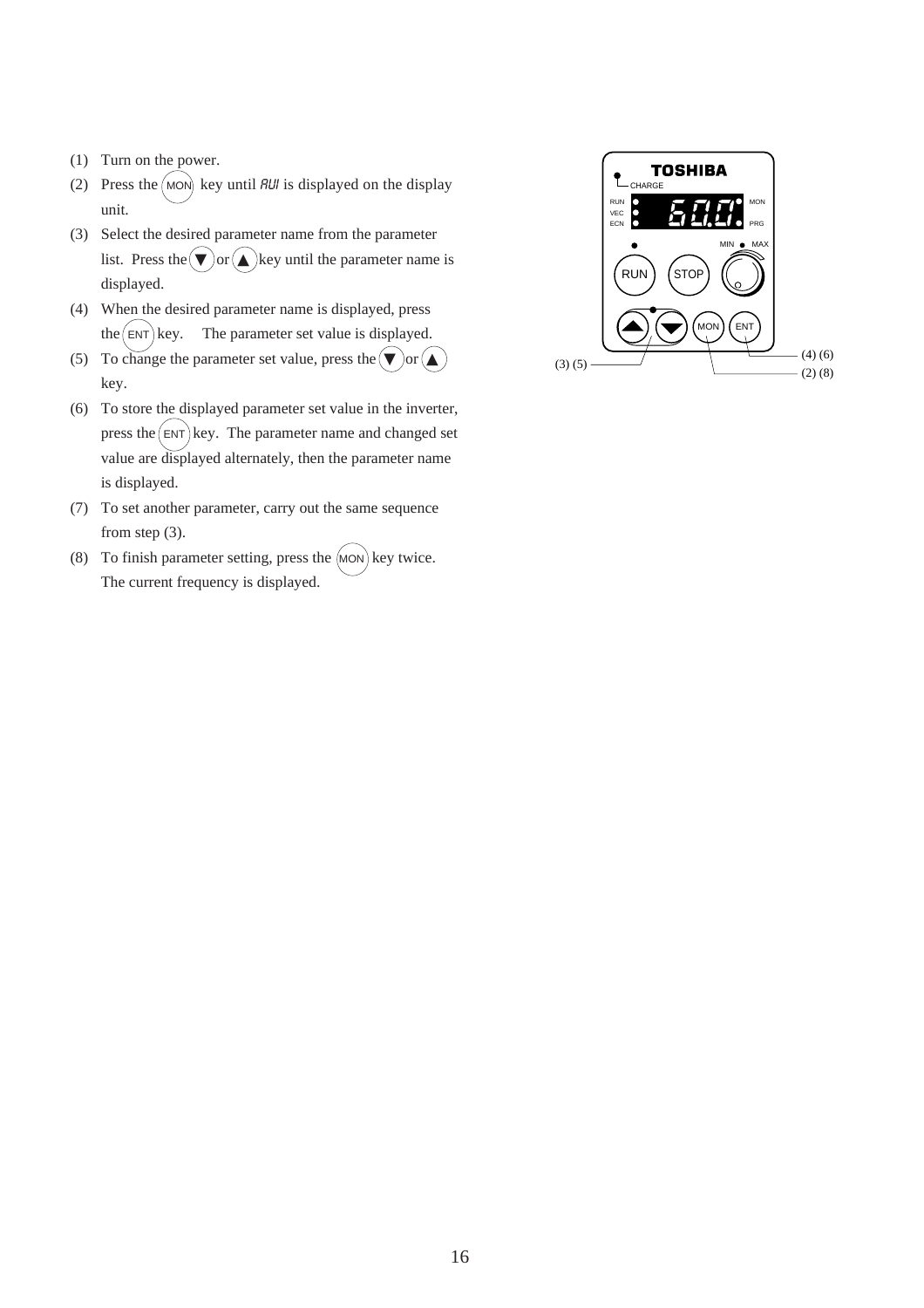# **SETTING THE ACCELERATION AND DECELERATION TIME**

## **Applicable parameters: Automatic acceleration and deceleration** AUI**, acceleration time ACC, and deceleration time**  $dE$ **C**

There are two methods of setting the acceleration and deceleration time: Automatic setting of the acceleration and deceleration time by the inverter, and manual setting.

● Automatic acceleration and deceleration time setting

To select automatic acceleration and deceleration time setting, set the *RUI* value to "*I*".



When automatic acceleration and deceleration time setting is selected, the acceleration and deceleration time is always varied according to the load conditions. If the machine requires a predetermined acceleration and deceleration time, use the manual acceleration and deceleration time setting function.

● Manual acceleration and deceleration time setting

Set the  $HUI$  value to "0". Then, set the  $HCE$  and  $EEC$  values to the desired acceleration time and deceleration time, respectively.



# **INCREASING TORQUE**

# **Applicable parameters: Automatic torque boost** AU2 **and torque boost** 0 8

The motor torque can be increased by raising the inverter output voltage.

There are two methods of raising the output voltage, automatic voltage raising by the inverter and manual voltage raising.

### ☞ **NOTICE**

If the output voltage of the inverter is increased excessively, the inverter may stop due to overcurrent or, in the worst case, the inverter and/or motor may be damaged.

● Automatic torque boost and improving the speed accuracy

Set the *RU2* value to "*1*". The torque is automatically increased. To increase the torque and improve the speed accuracy, set the RU2 value to "3". If operation is not stable when RU2 is set to "2" or "3", set RU2 to "I", and the operation will become stable.

● Increasing inverter output voltage manually Set the  $B\ddot{B}$  value to "0" and increase the  $\omega b$  value. Use a value between 3 and 8 for a normal motor.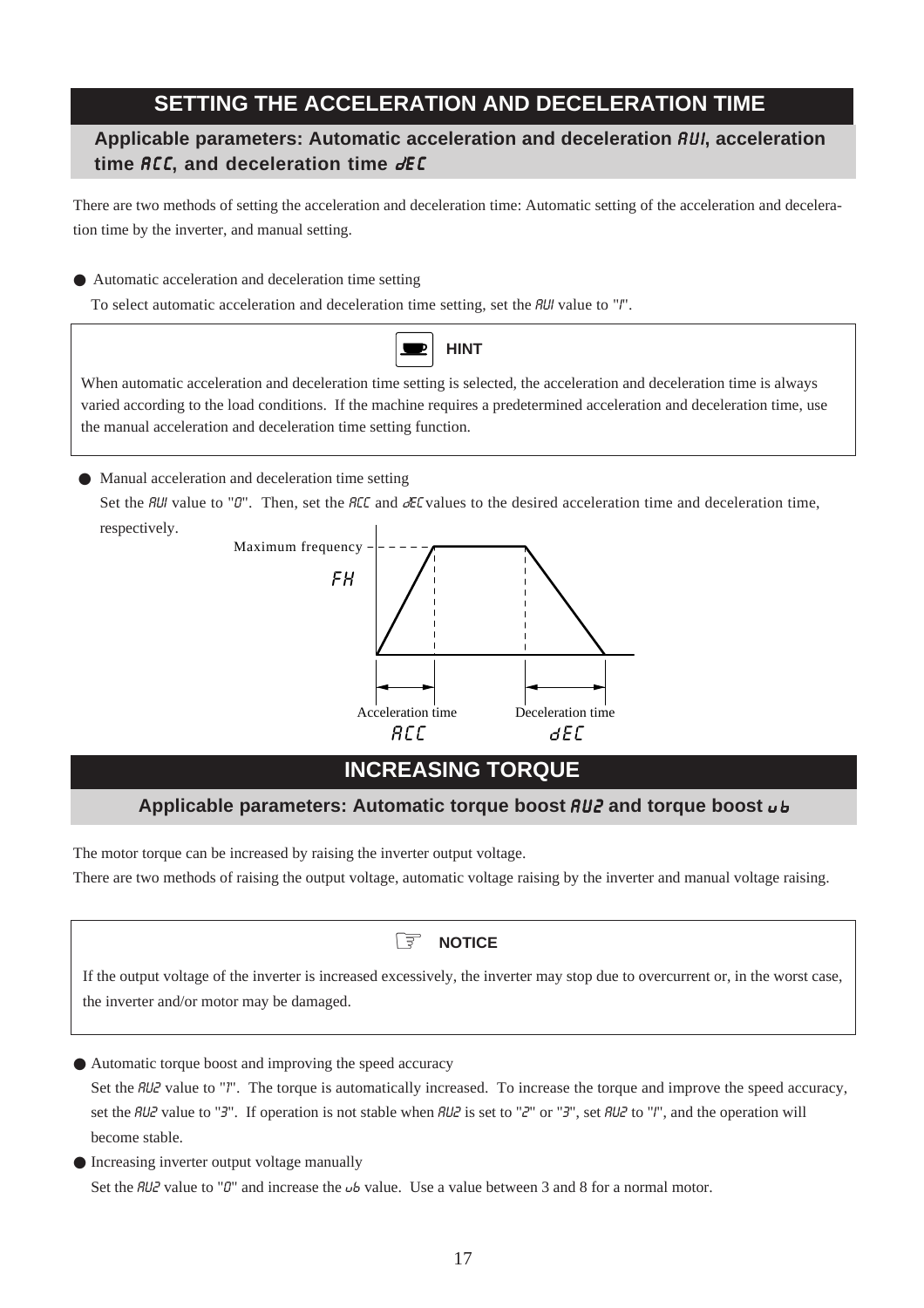# **SETTING THE ENVIRONMENTAL FUNCTIONS (MAXIMUM FREQUENCY, UPPER AND LOWER LIMITS, BASE FREQUENCY, ETC.)**

Applicable parameters: Automatic environment setting  $AUS$ , upper limit frequency UL, **maximum frequency FH, lower limit frequency LL, and base frequency**  $\nu L$ **(VIA/II input point 2 frequency** F204**, auto-restart** F30I**, regeneration power ride-through control** F302**, pattern of acceleration and deceleration** F502**, output voltage adjustment** F306**, power voltage compensation** F307**, and VIB point 2 frequency** F2I3**)**

The inverter has various functions for setting the environment to ensure trouble-free operation. These functions can be selected in two ways, automatic selection by the inverter, and manual selection.



● Automatic inverter environment setting



MANDATORY : Select a suitable source voltage for the motor. Improper voltage selection could result in rotation failure or, in the worst case, the motor could be damaged.

#### ☞ **NOTICE**

● The automatic inverter environment setting sets the motor revolution lower than the frequency command automatically in case of an instantaneous power failure. If this operation has an adverse influence on the machine, set the environment manually.

**WARNING**



● If the frequency of the command is higher than the upper limit, the motor is run at the upper limit frequency. If the frequency of the command is lower than the lower limit, the motor is run at the lower limit frequency. When the motor starts, the inverter output frequency does not jump to the lower limit frequency, but accelerates from 0 Hz according to the acceleration setting. Also, when the running motor stops, the inverter output frequency does not jump from the lower limit frequency to 0 Hz, but decelerates to 0 Hz according to the deceleration setting.

The set values differ with the source voltage rating of the motor as shown below:

50 Hz motor: Set AU3 to "1".

60 Hz motor: Set AU3 to "2".

The automatic environment settings are as shown on the following page.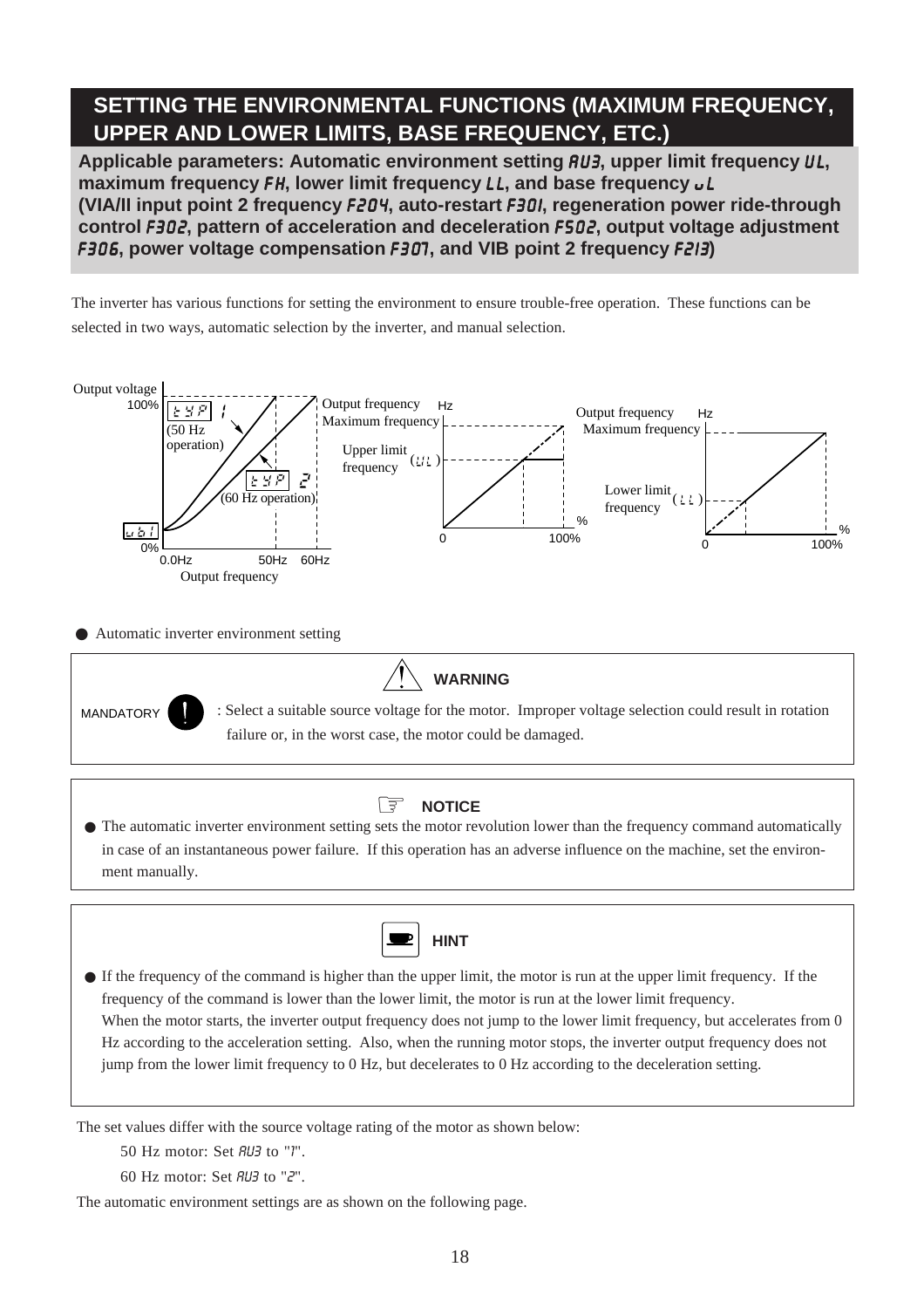| Parameter                                        | Description                                                                                                                                        | When $RU3$ is set to " <i>l</i> "                                   | When $RUB$ is set to " $Z$ " |  |
|--------------------------------------------------|----------------------------------------------------------------------------------------------------------------------------------------------------|---------------------------------------------------------------------|------------------------------|--|
| Maximum frequency: FH                            | Maximum output frequency of the inverter                                                                                                           | $50$ Hz                                                             | $60$ Hz                      |  |
| Upper limit frequency: UL                        | Upper limit frequency of the inverter                                                                                                              | 50 Hz                                                               | $60$ Hz                      |  |
| Base frequency: uL                               | Rated frequency of the motor                                                                                                                       | $50$ Hz                                                             | $60$ Hz                      |  |
| Frequency at VIA/II input<br>point 2: F204       | Output frequency when a 10 V voltage<br>command is input                                                                                           | $50$ Hz                                                             | $60$ Hz                      |  |
| Frequency at VIB input<br>point 2: F2I3          | Output frequency when a 10 V voltage<br>command is input                                                                                           | 50 Hz                                                               | $60$ Hz                      |  |
| Auto restart: F301                               | Operation restarts according to the motor<br>speed automatically if F-CC is ON when the<br>power is recovered from instantaneous power<br>failure. | 1: Instantaneous power<br>failure restart control is<br>effective.  | Same as left                 |  |
| Regeneration power ride<br>through control: F302 | In case of an instantaneous power failure, the<br>motor speed is reduced automatically to<br>continue operation.                                   | 1: Instantaneous power<br>failure non-stop control<br>is effective. | Same as left                 |  |
| Source voltage compensa-<br>tion: <i>F307</i>    | Control is performed so that the output<br>voltage does not lower when the source<br>voltage drops.                                                | 1: Source voltage<br>compensation is effec-<br>tive.                | Same as left                 |  |
| deceleration: F502                               | Pattern of acceleration and An S pattern is used to accelerate and<br>decelerate the motor speed.                                                  | $1: S$ pattern                                                      | Same as left                 |  |

### ● Manual inverter environment setting

| $\left  \blacksquare \right $ HINT                                                                                                   |
|--------------------------------------------------------------------------------------------------------------------------------------|
| Set the maximum frequency to 80 Hz if the motor is a general-purpose motor not designed for inverter-driven high-speed<br>operation. |

Set  $RU3$  to "0", then set the parameters individually.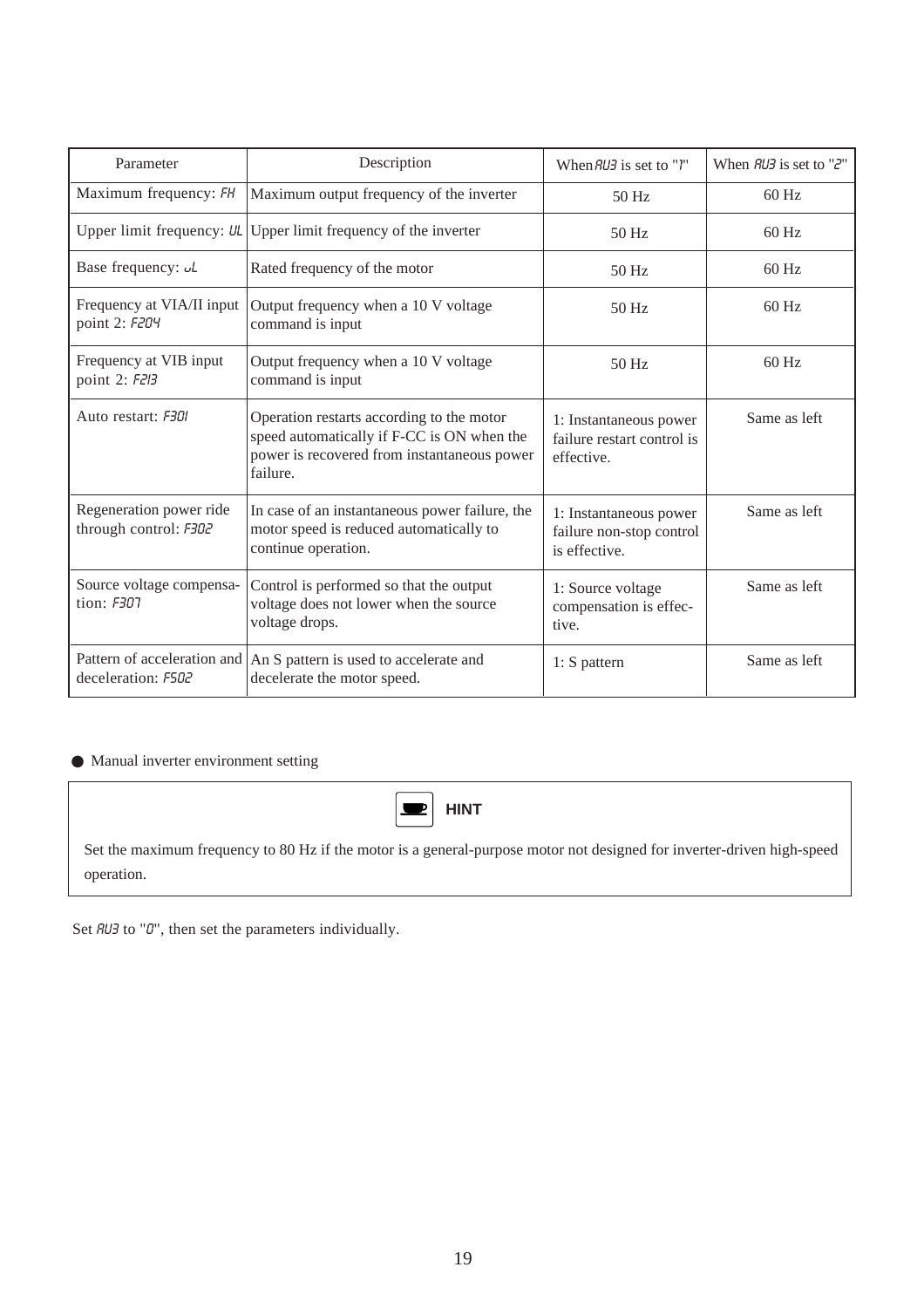# **SETTING THE STARTING AND STOPPING METHODS**

### **Applicable parameter: Command mode selection CnOd**

There are two starting and stopping methods as shown below. Select either method.

| Starting and<br>stopping method | Set value |                                                                                                                                                                                                                                                             |
|---------------------------------|-----------|-------------------------------------------------------------------------------------------------------------------------------------------------------------------------------------------------------------------------------------------------------------|
| Terminal block                  |           | The motor starts when the $F$ (forward) or $R$ (reverse) terminal on the terminal block is<br>connected to CC. The motor speed increases according to the acceleration pattern, and<br>decreases according to the deceleration pattern and the motor stops. |
| key                             |           | When the $(\text{run})$ key on the panel is pressed, the motor is accelerated according to the<br>acceleration pattern. When the (STOP) key is pressed, the motor is decelerated according<br>to the deceleration pattern.                                  |

# **SETTING THE FREQUENCY COMMAND METHOD**

### Applicable parameter: Frequency setting mode selection **FNDd**

There are three methods of setting the frequency. Select a suitable method.

| Frequency<br>setting method                                      | Set value     |                                                                                                                                                                                                                                                             |
|------------------------------------------------------------------|---------------|-------------------------------------------------------------------------------------------------------------------------------------------------------------------------------------------------------------------------------------------------------------|
| Terminal block<br>$0-10V, 4-20mA$<br>External potenti-<br>ometer | Ω             | A command input to VIA, VIB or II on the terminal block is read. Select the terminal<br>block to use the external potentiometer or to issue a voltage command $(0 \text{ to } 10 \text{ V})$ or<br>current command (4 to 20 mA) from the user's controller. |
| key                                                              |               | key on the panel is read. The UP/DOWN key<br>The frequency set with the $(\triangle)$ or $(\blacktriangledown)$<br>lamp is on when the panel is selected.                                                                                                   |
| Built-in potenti-<br>ometer                                      | $\mathcal{L}$ | The value set with the built-in potentiometer is read. The built-in potentiometer lamp is<br>on when the built-in potentiometer is selected.                                                                                                                |

Use the parameter F200 to specify the order of priority of two frequency commands to be input to the terminal block.

| Settings of frequency<br>priority parameter F200 | Prior terminals |                                                                                             |
|--------------------------------------------------|-----------------|---------------------------------------------------------------------------------------------|
|                                                  | VIA or II       | If 0 is input to the VIB terminal, a command input to the VIA or II termi-<br>nal is valid. |
|                                                  | <b>VIB</b>      | If 0 is input to the VIA and II terminals, a command input to the VIB<br>terminal is valid. |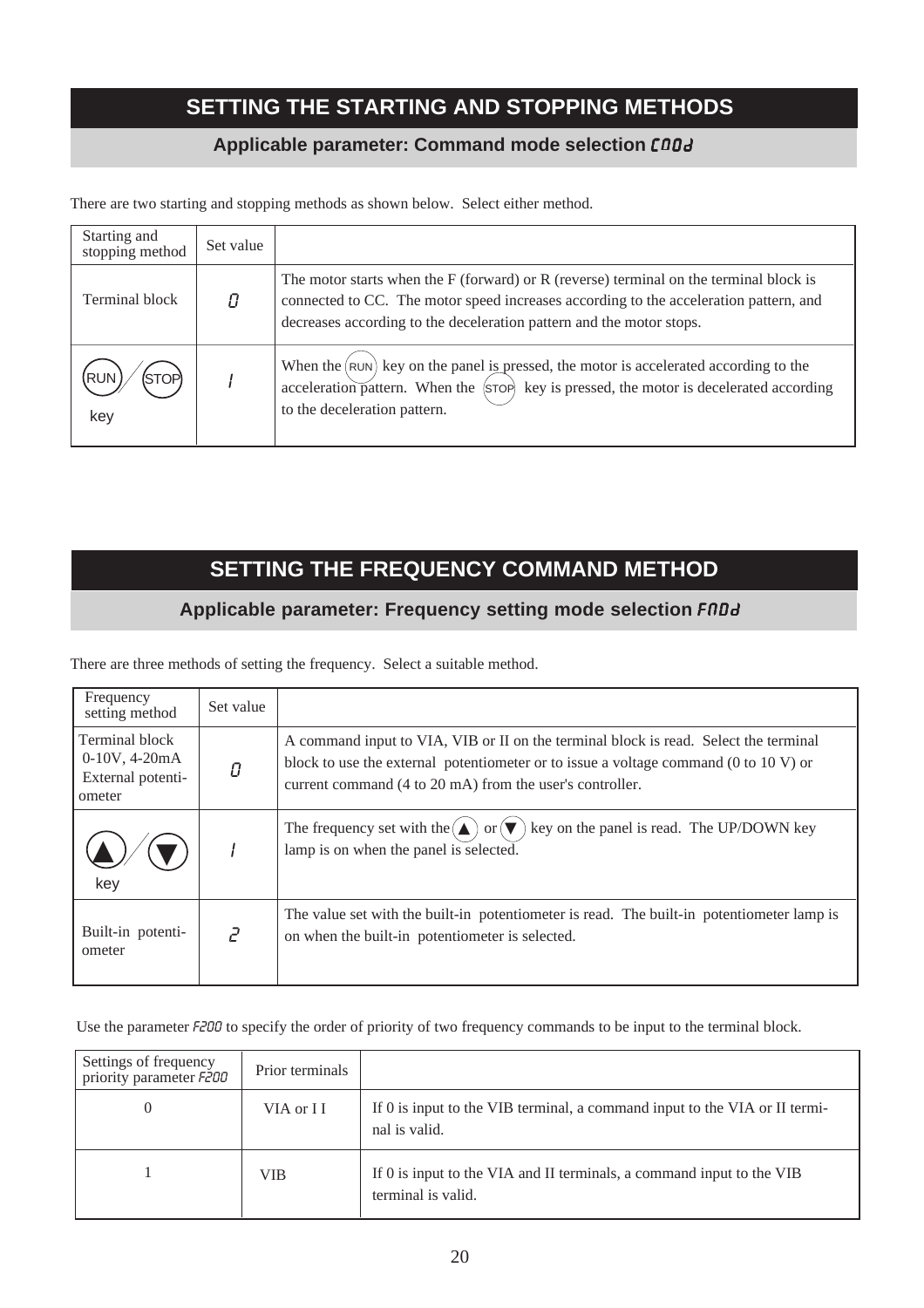# **CONNECTING AND CALIBRATING METERS**

### **Applicable parameters: FM terminal function selection** FOSL**, meter adjustment** F O

An analog meter can be connected to the FM terminal to act as a frequency meter or an output current meter.



● How to connect a meter to measure ouput current

Set the *FnSL* value to "I". When measuring output current, use a meter whose full scale rating (1mA or 7.5V) is equivalent to 2.25 times the rated inverter current.

- How to calibrate the frequency meter or ammeter
	- (1) Start the inverter. When an ammeter is to be adjusted, connect the motor. (See "OPERA-TIONS" .)
	- (2) Increase the frequency within the safe range.
	- (3) Press the  $(MON)$  key to display  $RUI$ .
	- (4) Press the  $\left(\bigwedge\right)$  key six times to display Fn.
	- (5) Press the  $(ENT)$  key.

default.

- (6) The operation frequency or current (%) is displayed on the display.
- (7) Adjust the reading of the analog meter to the displayed frequency or current with the  $(\triangle)$  or  $(\blacktriangledown)$  key.
- (8) After completing the adjustment, press the  $(ENT)$  key.
- (9) Press the (MON) key twice. The current frequency is displayed.
- (10) Stop the inverter.



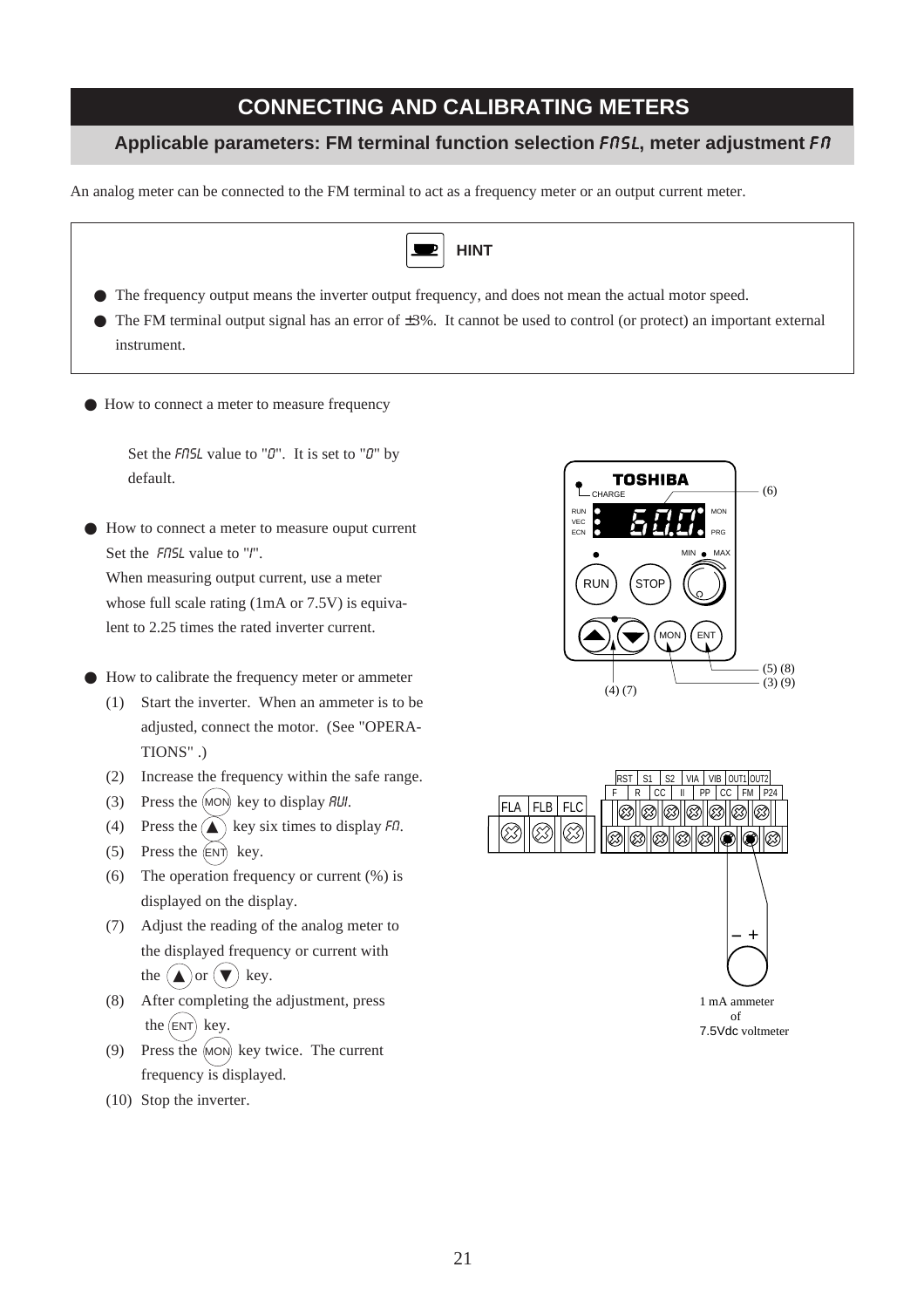# **RESETTING TO THE DEFAULT VALUES**

### **Applicable parameter: Standard setting mode selection** EYP

All parameters can be reset to the default values when set to "3". If the 50 Hz or 60 Hz setting is selected, FH, UL, UL, F204, F213 are set for 50 Hz or 60 Hz and other parameters are set to the factory default values in the next setting. This parameter *EYP* cannot be changed while running, so always set after the motor has stopped.



- When this parameter is selected, the previous set value is displayed at the left end and "0" is always displayed at the right end. The previous set value is "3" by default.
- Parameters different from the default values can be checked using the user parameter group  $6r$ . U.

| Setting                           | Set value |  |  |
|-----------------------------------|-----------|--|--|
| Not changed                       |           |  |  |
| Parameter setting for 50 Hz motor |           |  |  |
| Parameter setting for 60 Hz motor | 2         |  |  |
| Default setting (All parameters)  | 3         |  |  |
| Clearing error logs               | ч         |  |  |
| ⋇<br>Clearing accumulative time.  | ς         |  |  |
| ፠<br>Initialize inverter typeform | я         |  |  |

 $\mathbb X$  Accumulative time is cumulative run time for which the inverter output frequency is more than 0.0Hz and unit is 100hours.

EYP 6 is used to clear an EEYP error that may occur when the control PCB is installed in a different inverter unit and to reset the typeform to that of the new inverter.

# **SETTING THE MOTOR PROTECTION CHARACTERISTICS**

### Applicable parameter: Selection of electric thermal protection characteristics  $\Omega L \Omega$

The "thermal protection type" can be specified according to the motor type. Normally select "0" for the standard type motor or "4" for a VF motor for the inverter.

| <b>DENGER</b>                                                                                                                                                                                                                                                                                                                                                                                                                        |  |
|--------------------------------------------------------------------------------------------------------------------------------------------------------------------------------------------------------------------------------------------------------------------------------------------------------------------------------------------------------------------------------------------------------------------------------------|--|
| : Be sure to set the electric thermal function in the inverter to match the rated current of the motor.<br><b>MANDATORY</b><br>If it is not set properly, the motor will overheat, and could result in a fire. (Parameter F600)<br>: If a single inverter is used to control several motors, the electronic thermal function in the inverter<br>cannot protect all the motors. Equip each motor with a thermal relay for protection. |  |
| <b>HINT</b><br>• The selection of electric thermal protection in the inverter eliminates the need to use an external thermal relay for motor<br>protection.                                                                                                                                                                                                                                                                          |  |

If the rated inverter current is different from the rated motor current (continuous), set the ratio using the parameter F600.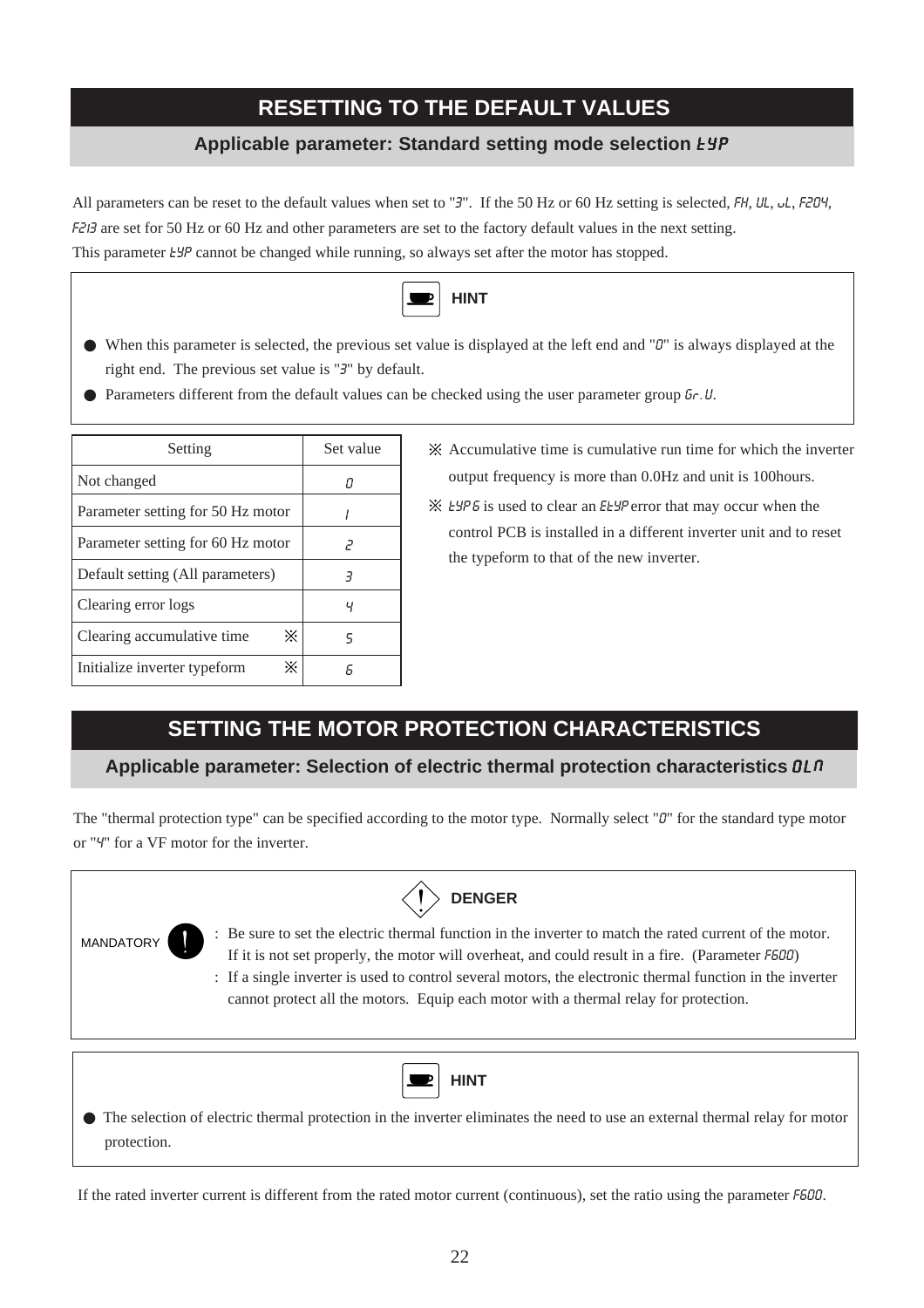# **SETTING THE EXTENDED PARAMETERS**

### **Applicable parameter: Extended parameter** F---

The extended parameters are used to make the inverter deliver its full performance. To use the extended parameters, call the parameter  $F^{-1}$  and press the  $(ENT)$  key. The extended parameter number is displayed. Once the number is displayed, the extended parameter can be set in the same way as the normal parameters. After setting the extended parameters, press the (MON) key.

| н<br>ш<br>÷V. |
|---------------|
|               |

Refer to pages 41 to 44 for lists of extended parameters. For details of the parameters and how to use them, contact your agent.

# **SEARCHING FOR PARAMETERS DIFFERENT FROM DEFAULT VALUES**

### **Applicable parameter: Automatic edit function**  $0 - U$

The parameters which are different from the default values can be displayed. Call the parameter  $G \sim U$ , then press the  $(ENT)$ key. The names of the parameters which are different from the default values are displayed. If several parameters are different from the default values, they can be seen by pressing the  $(\triangle)$  or  $(\blacktriangledown)$  key. These parameters can be changed in the same way as the normal parameters. After completing the operation, press the  $(\text{MON})$  key.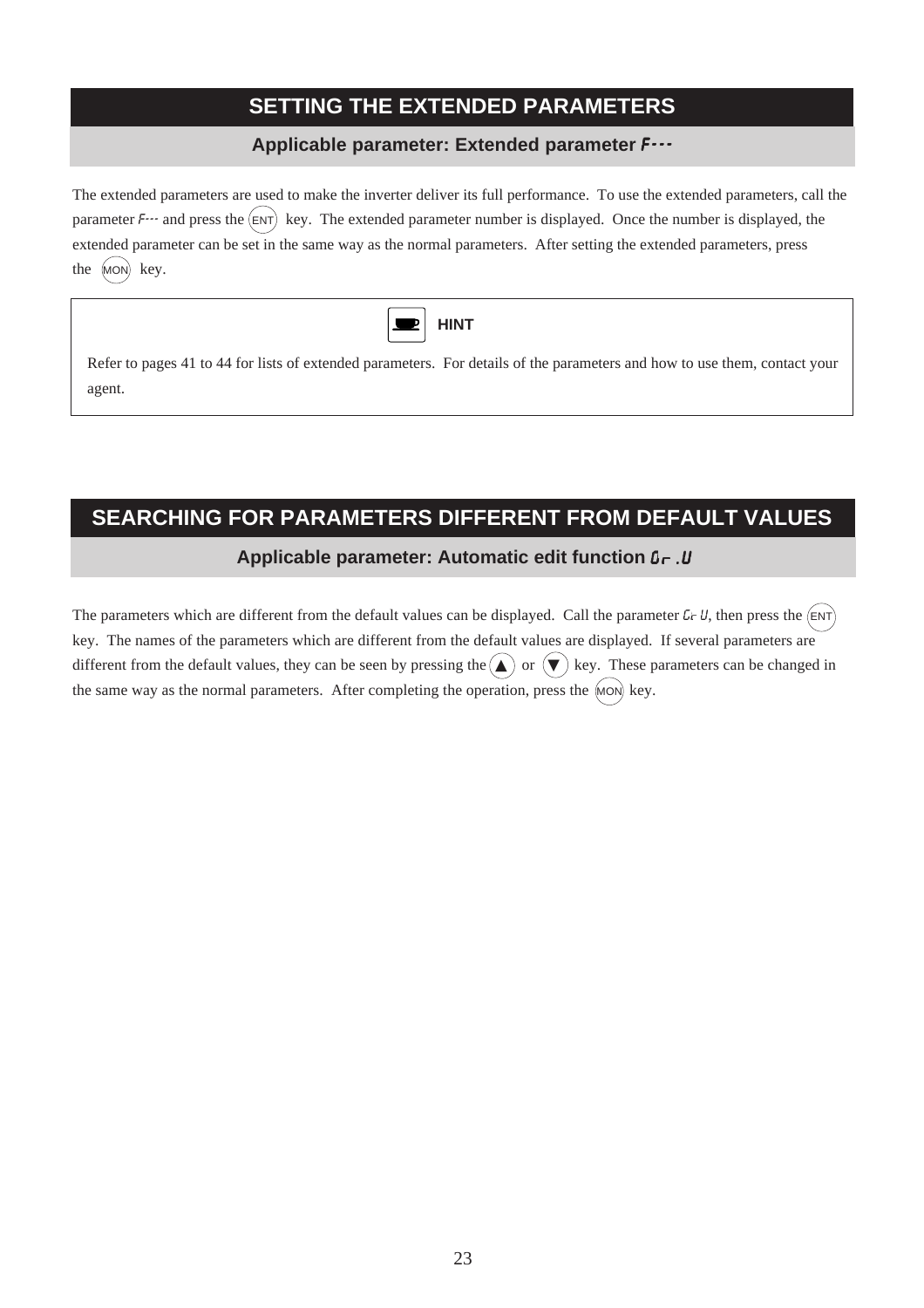# **OPERATIONS**





**WARNING**

: Never touch the heatsink, as it becomes hot. Touching the heatsink could result in burns.

: Run the inverter within the allowable range of operation of the motor and other components, otherwise breakage of the motor or other components or injury could result.



It may take up to one second before the inverter starts after the power is turned on.

### **Operation with Built-In Potentiometer and RUN and STOP Keys**

- (1) Connect the cables to the motor and power source.
- (2) Turn the built-in potentiometer fully counterclockwise.
- (3) Turn on the power.
- (4) " $0.0$ " is displayed on the display unit.
- (5) Press the  $(RUN)$  key.
- (6) Turn the built-in potentiometer clockwise gradually.
- (7) The RUN lamp goes on. The motor starts and its rotation speed increases gradually.
- (8) The operation frequency is displayed on the display unit.
- (9) To stop the motor, press the  $(STOP)$  key.
- (10) The motor speed decreases according to the deceleration pattern.
- (11) The RUN lamp goes out.

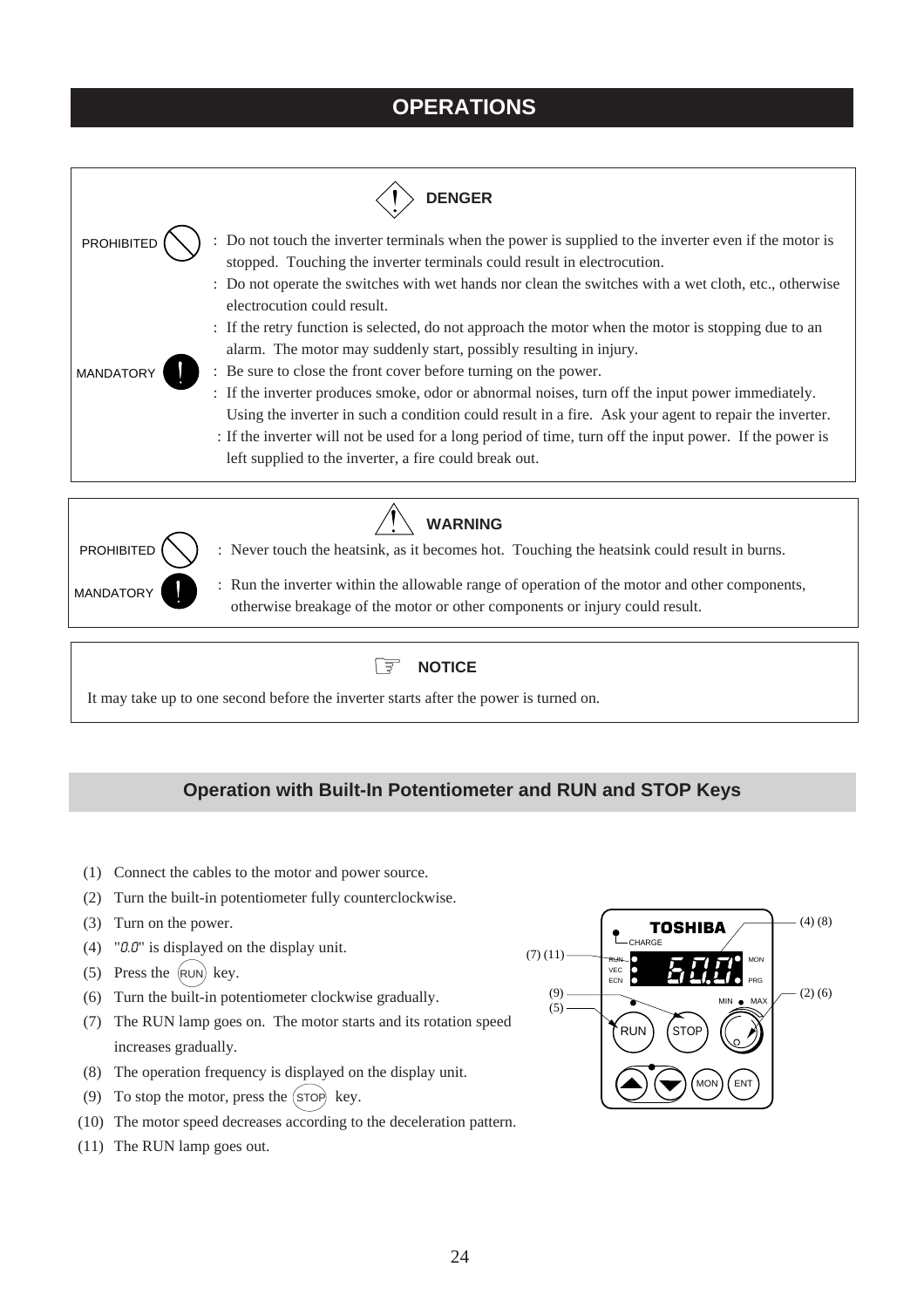### **Operation with Built-In Potentiometer and External Start Signal**

- (1) Connect the cables to the motor and power source. (See "CONNECTING OF THE MAIN CIRCUITS.")
- (2) Connect a start/stop switch between the control terminal F and CC (for forward rotation) or between R and CC (for reverse rotation). (See "CONNECTING THE CONTROL WIRES.")
- (3) Turn the built-in pontentiometer fully counterclockwise.
- (4) Turn on the power.
- (5) Set the parameters  $\mathcal{L} \cap \mathcal{L}$  of  $\mathcal{L} \cap \mathcal{L}$  and  $\mathcal{L} \cap \mathcal{L}$  to " $\mathcal{L}$ ". (See "Setting the Starting and Stopping Methods" and "Setting the Frequency Command Method".)
- (6) " $0.0$ " is displayed on the display unit.
- (7) Turn on the forward or reverse switch.
- (8) Turn the built-in pontentiometer clockwise gradually.
- (9) The RUN lamp goes on. The motor starts and its rotation speed increases gradually.
- (10) The operation frequency is displayed on the display unit.
- (11) To stop operation, turn off the forward or reverse switch.
- (12) The motor speed decreases according to the deceleration pattern.
- (13) The RUN lamp goes out.



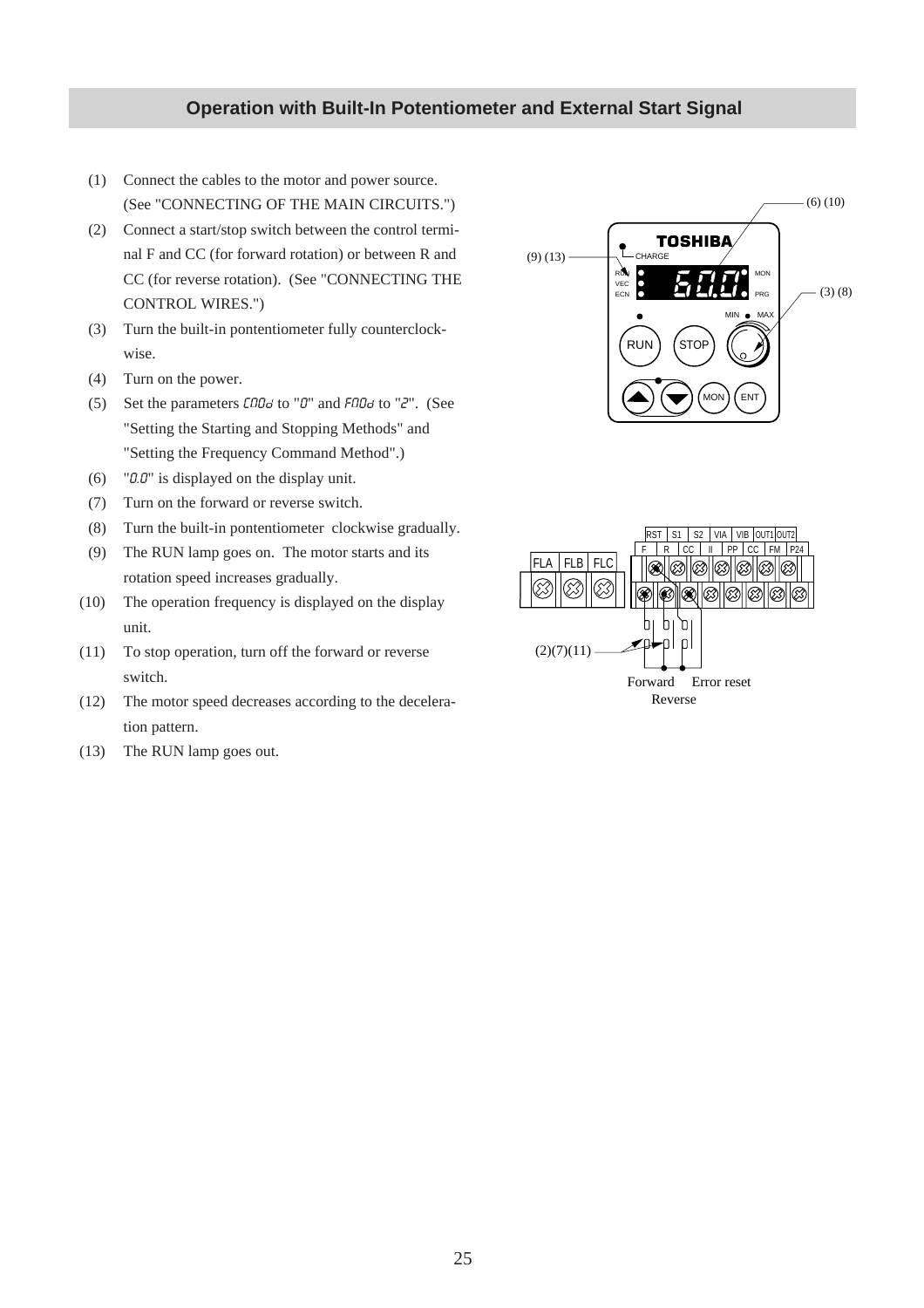### **Setting the Frequency using External (0 - 10 V Voltage/4 - 20 mA Current) Signal and Operating using an External Start Signal**

- (1) Connect the cables to the motor and power source.
- (2) Connect a start/stop switch between the control terminal F and CC (for forward rotation) or between R and CC (for reverse rotation).

External voltage command: Set the command voltage to 0 V. Apply the command voltage between the control terminal VIA and CC (on the 0 V side).

External current command: Set the command current to 4 mA. Apply the command current between the control terminal II and CC (on the 0 V side).

(See "CONNECTION OF CONTROL SIGNALS.")

- (3) Turn on the power.
- (4) Set the parameter  $\mathcal{L} \cap \mathcal{D}$  to " $\mathcal{D}$ ". (See "Setting the Starting and Stopping Methods.")
- (5) Set the parameter  $F \cap \Box G$  to " $\Box$ ". (See "Setting the Frequency Instruction Method.")
- (6) If the external current command (4 to 20 mA) is used, set the parameter F20I to "20".
- (7) "0.0" is displayed on the display unit.
- (8) Turn on the forward or reverse switch.
- (9) Increase the voltage or current command gradually.
- (10) The RUN lamp goes on. The motor starts and its speed increases gradually.
- (11) The operation frequency is displayed on the display unit.
- (12) To stop operation, turn off the forward or reverse switch.
- (13) The motor speed decreases according to the deceleration pattern.
- (14) The RUN lamp goes out.



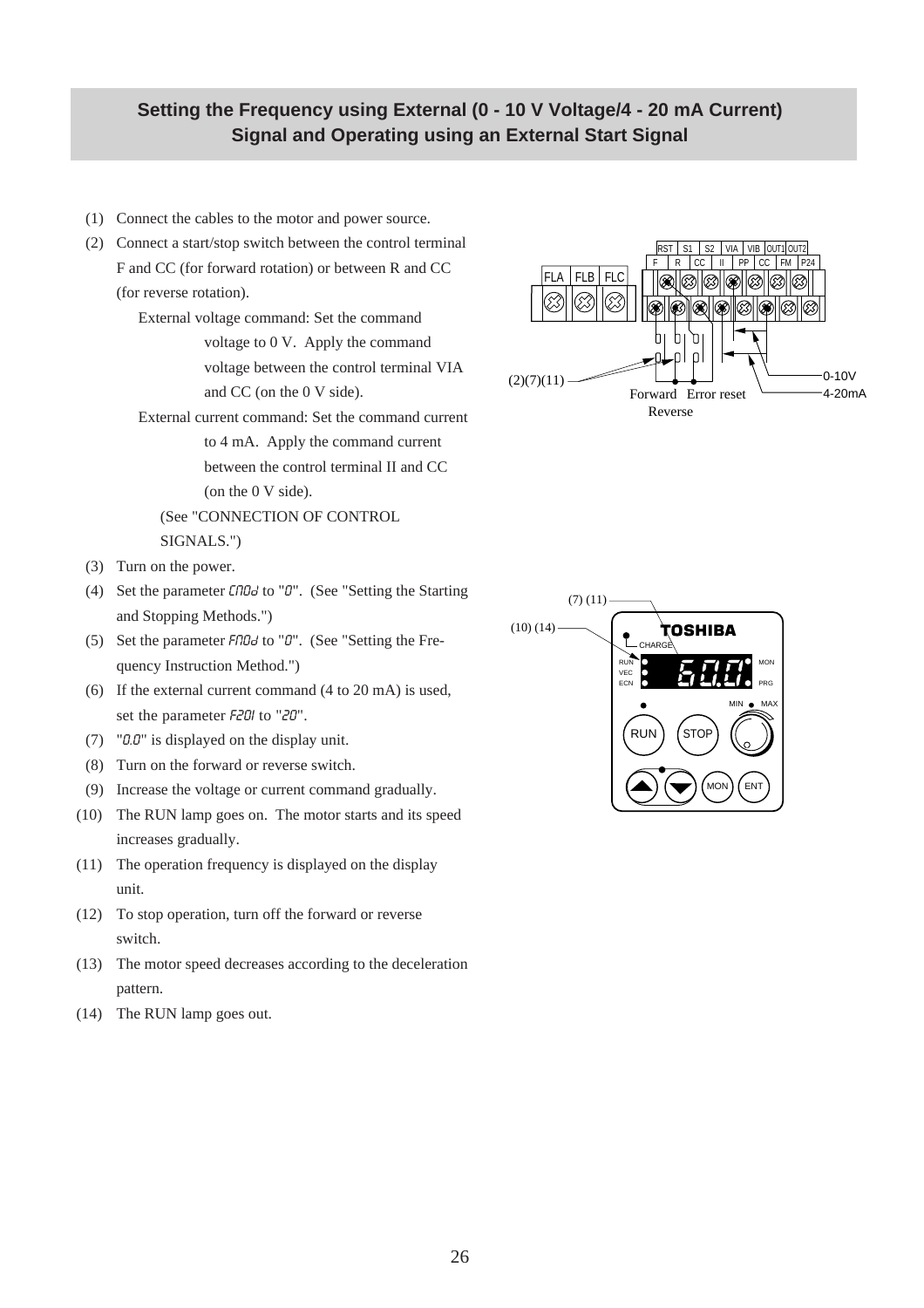### **Setting the Frequency using Two External (0 - 10 V Voltage/4 - 20 mA Current) Signal and Operating using an External Start Signal**

- (1) Connect the cables to the motor and power source.
- (2) Connect a start/stop switch between the control terminal F and CC (for forward rotation) or between R and CC (for reverse rotation).
- (3) Apply two frequency commands to VIA (voltage command) and VIB (voltage command) or VIB (voltage command) and II (current command).

External voltage command: Set the command voltage to 0 V. Apply the command voltage between the control terminal VIA and CC (on the 0 V side).

External current command: Set the command current to 4 mA. Apply the command current between the control terminal II and CC (on the 0 V side). (See "CONNECTING THE CONTROL

SIGNAL.")

- (4) Turn on the power.
- (5) Set the parameter  $\text{C} \cap \text{D}$  to " $\text{D}$ ". (See "Setting the Starting and Stopping Methods.")
- (6) Set the parameter  $F \cap B$ d to " $\theta$ ". (See "Setting the Frequency Command Method.")
- (7) Specify, using the parameter F200, whether to give priority to VIB and VIA or II. (See "Setting the Frequency Command Method.")
- (8) If the external current command (4 to 20 mA) is used, set the parameter F201 to "20".
- (9) " $0.0$ " is displayed on the display unit.
- (10) Turn on the forward or reverse switch.
- (11) Increase the voltage current command gradually.
- (12) The specified frequency command is used, when it is not " $\theta$ ". when it is "0", another frequency command is used.
- (13) The RUN lamp goes on. The motor starts and its revolution speed increases gradually.
- (14) The operation frequency is displayed on the display unit.
- (15) To stop operation, turn off the forward or reverse switch.
- (16) The motor revolution speed decreases according to the deceleration pattern.
- (17) The RUN lamp goes out.





27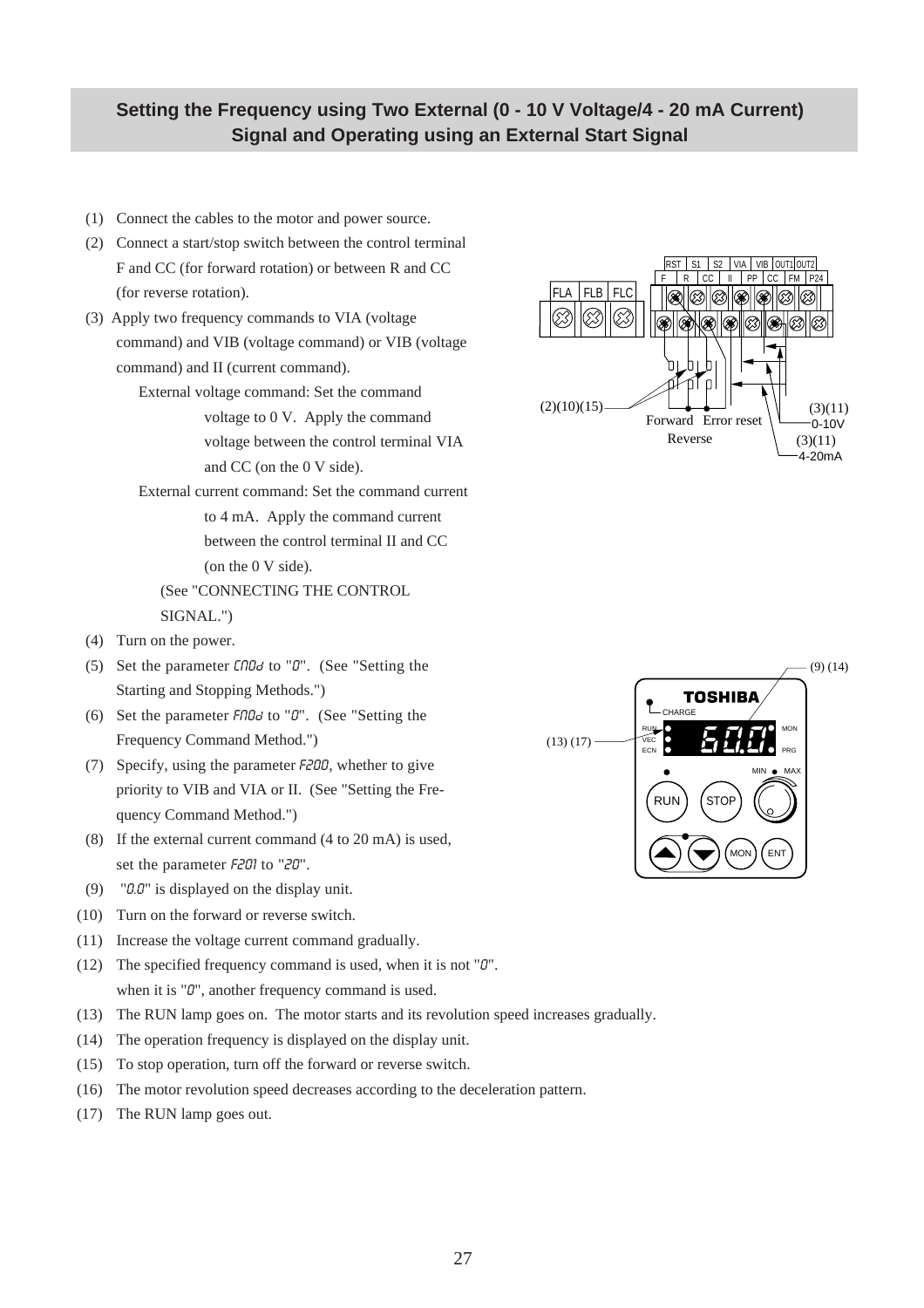# **Selecting a Preset Speed Frequencies, and Operating using an External Start Signal**

- (1) Connect the wires to the motor and power source. (See "CONNECTING OF THE MAIN CIRCUITS.")
- (2) Connect a start/stop switch between the control terminal F and CC (for forward rotation) or between R and CC (for reverse rotation). (See "CONNECTING OF THE CON-TROL SIGNALS.")
- (3) Connect a frequency selector switch between the control terminals S1 and S2 and CC.
- (4) Turn on the power.
- (5) Set the desired frequency using the parameter  $5-1$ .  $5-2$ .  $5-3$ .
- (6) The frequency alternates when the switches connected to S1 and S2 is turned on (closed) and turned off (opened). Select the desired frequency.
- (7) If both S1 and S2 are turned off, the frequency set with the parameter FOOd is selected. (Built-in potentiometer by default)

Set this frequency to 0. (When the built-in potentiometer is used for control, turn it fully counterclockwise.)

- (8) " $0.0$ " is displayed on the display unit.
- (9) Turn on the forward or reverse switch.
- (10) If both S1 and S2 are off and the command is set to 0, increase the command level.
- (11) The RUN lamp goes on. The motor starts and its rotation speed increases gradually.
- (12) The operation frequency is displayed on the display unit.
- (13) To stop operation, turn off the forward or reverse switch.
- (14) The motor speed decreases according to the deceleration pattern.
- (15) The RUN lamp goes out.



A maximum of fifteen internal speed set values are available by changing the functions of the control terminals.



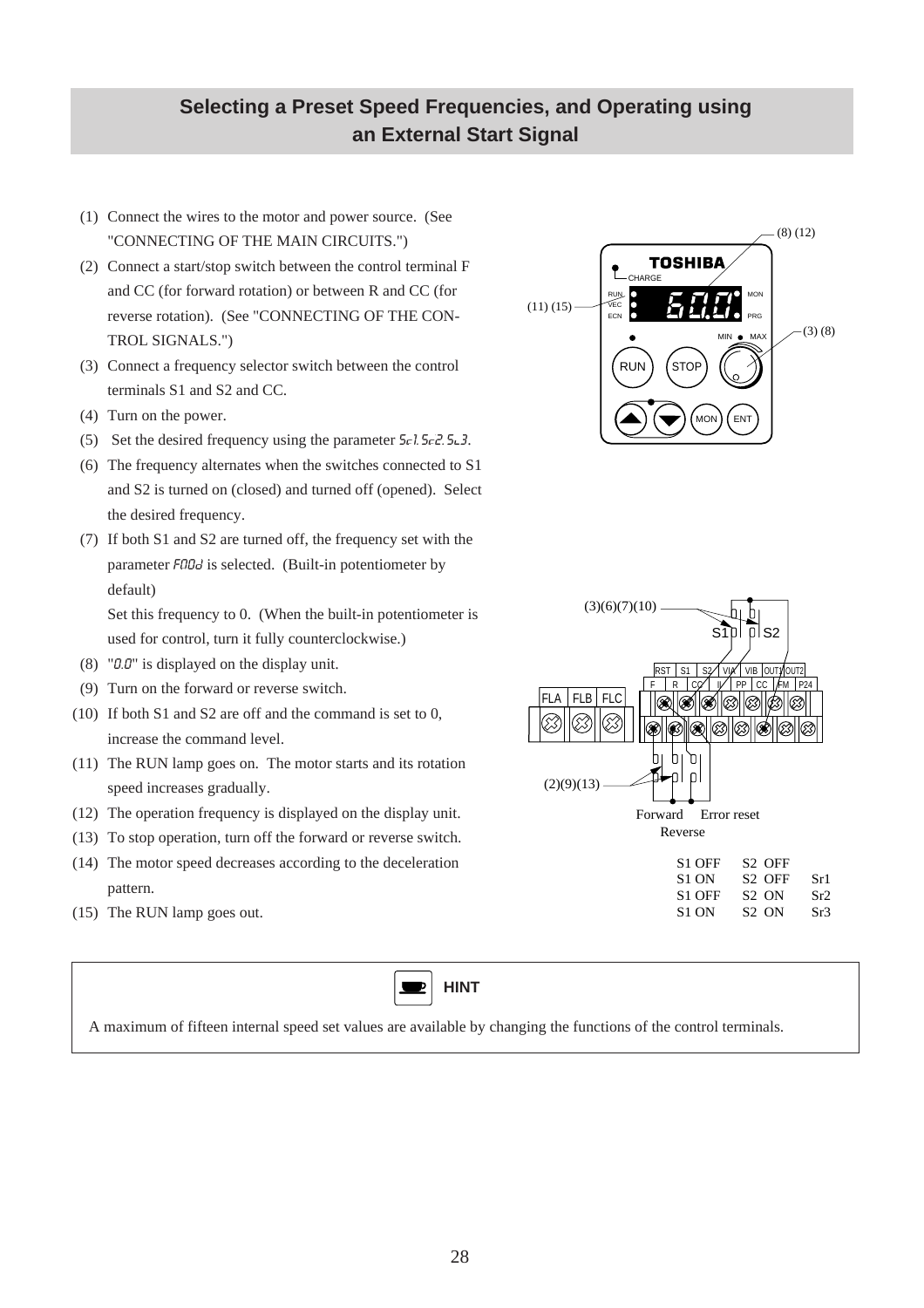# **MONITORING OPERATING CONDITIONS**

The conditions of the inverter during operation or in case of a trip can be checked as shown below.

- (1) Keep the  $(MON)$  key depressed until the MON lamp goes on.
- (2) The first monitor item "Rotational Direction  $Fr$  -\_" is displayed on the display unit.
- (3) Select a desired monitor item with the  $\left(\triangle\right)$ or  $(\blacktriangledown)$  key.
- (4) After completing the monitoring, press the  $(MON)$  key.
- (5) The operating frequency is displayed on the display unit.



| Monitor items                        | Display                   | Descriptions                                                                                                                                                                                                                           |  |  |  |  |  |
|--------------------------------------|---------------------------|----------------------------------------------------------------------------------------------------------------------------------------------------------------------------------------------------------------------------------------|--|--|--|--|--|
| Rotating direction                   | $Fr_{-}$                  | Forward rotation: Fr-F, reverse rotation: Fr-r                                                                                                                                                                                         |  |  |  |  |  |
| Cumulative run time                  | $b \perp -$               | Cumulative run time for which the inverter output frequency is more than 0.0 Hz (i.e., operating<br>condition) (0.01 corresponds to one hour.)                                                                                         |  |  |  |  |  |
| Past trip #4                         | $4 \leftrightarrow$       | Data of the fourth previous error counted from the latest error. Data and 4 are displayed alternately.                                                                                                                                 |  |  |  |  |  |
| Past trip #3                         | $\exists \leftrightarrow$ | Data of the third previous error counted from the latest error. Data and $\bar{\sigma}$ are displayed alternately.                                                                                                                     |  |  |  |  |  |
| Past trip #2                         | $2 \leftrightarrow$       | Data of the second previous error counted from the latest error. Data and $\bar{c}$ are displayed alternately.                                                                                                                         |  |  |  |  |  |
| Past trip #1                         | $I \leftrightarrow \_$    | Data of the latest error. Data and <i>l</i> are displayed alternately.                                                                                                                                                                 |  |  |  |  |  |
| Memory version                       | $\nu E$                   | Version of the internal memory                                                                                                                                                                                                         |  |  |  |  |  |
| CPU version                          | $\cup$ $\qquad$           | Version of the internal microprocessor                                                                                                                                                                                                 |  |  |  |  |  |
| Output terminal status<br>monitor    | $\theta =$                | ON/OFF condition of the control output signals<br>$RUN$ $\overline{O}$<br>$OMON$ is ON. $\ell$<br>is OFF. $\prime$<br>VEC $\circ$ $\boldsymbol{C}$<br>ιi<br>ECN<br>$\bullet$ PRG<br>Output terminal OUT1<br>Output terminal OUT2       |  |  |  |  |  |
| Input terminal status<br>monitor     | $R_{\perp}$               | $RUN \overline{O}\overline{\circ} MON is ON. 1ON/OFF condition of the control input signalsis OFF. \cdot\hbar h tVEC \circ \bm{R}ECN\bullet PRGinput terminal Finput terminal S2 -input terminal Rinput terminal S1input terminal RST$ |  |  |  |  |  |
| Output voltage monitor               | $P_{\perp}$               | Output voltage of the inverter (%)                                                                                                                                                                                                     |  |  |  |  |  |
| Input voltage monitor                | $\frac{y}{x}$             | Input voltage of the inverter (%)                                                                                                                                                                                                      |  |  |  |  |  |
| Load current monitor                 | $\epsilon =$              | Ratio of the output current to the rated inverter current (%)                                                                                                                                                                          |  |  |  |  |  |
| Operation frequency<br>command value | ---                       | Operation frequency command (Hz)                                                                                                                                                                                                       |  |  |  |  |  |

Example of Displaying the Inverter Condition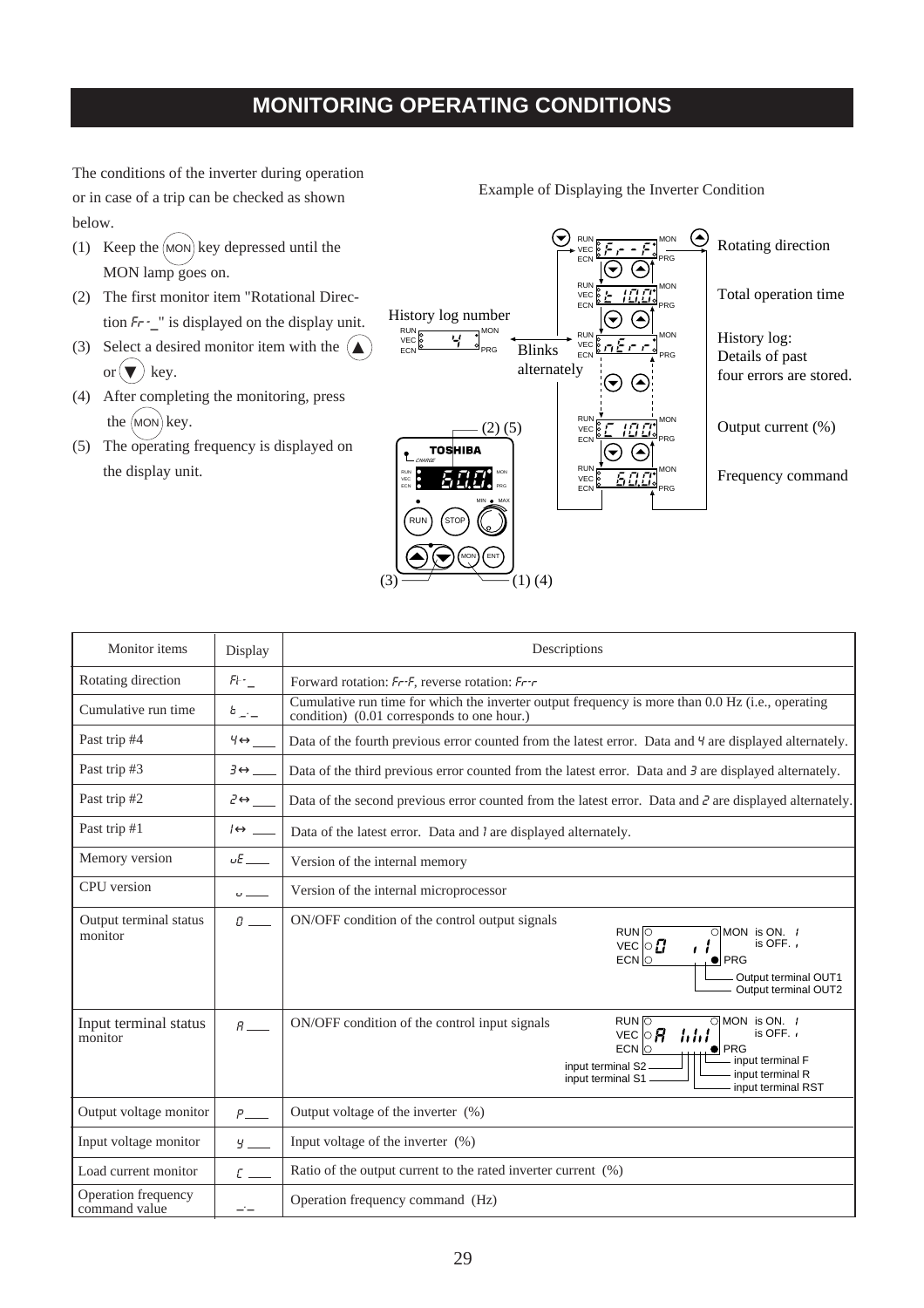# **PROTECTIVE FUNCTIONS (TRIPS INFORMATION)**

# **Trips and Countermeasures**

| Display     | Description                                                               | Countermeasures                                                                                                                                                                                                                       |
|-------------|---------------------------------------------------------------------------|---------------------------------------------------------------------------------------------------------------------------------------------------------------------------------------------------------------------------------------|
| OC 1        | Overcurrent during acceleration                                           | 1. Increase the acceleration time (REC).<br>2. Increase or decrease the torque boost level $(\omega b)$ .                                                                                                                             |
| OC2         | Overcurrent during deceleration                                           | 1. Increase the deceleration time $(dE)$ .                                                                                                                                                                                            |
| OC3         | Overcurrent during constant-<br>speed run                                 | 1. Reduce the variance of the load conditions.                                                                                                                                                                                        |
| OCR         | Phase short circuit                                                       | 1. The main circuit is abnormal. Ask your agent to repair the inverter.                                                                                                                                                               |
| OCL         | Load-end short circuit (output<br>terminal check) trip during<br>start-up | 1. The insulation of the main output circuit or motor is abnormal.<br>2. Check the wiring and insulation.<br>3. If 1 and 2 are normal, the elements of the main circuit may be defec-<br>tive. Ask your agent to repair the inverter. |
| OP1         | Overvoltage during acceleration                                           | 1. Check the power voltage.<br>2. Check if the power is turned on and off frequently.<br>3. Check whether or not excessive current flows instantaneously through<br>a load.                                                           |
| OP2         | Overvoltage during deceleration                                           | 1. Increase the deceleration time $(dE\mathcal{L})$ .                                                                                                                                                                                 |
| OP3         | Overvoltage                                                               | 1. Check the power voltage.<br>2. Check if the power is turned on and off frequently.<br>3. Check whether or not excessive current flows instantaneously through<br>a load.                                                           |
| NOFF        | Undervoltage                                                              | 1. The input voltage is too low.<br>2. Check the power supply condition and input wiring.                                                                                                                                             |
| OLI         | Inverter overload trip                                                    | 1. The load is excessive. Reduce it.<br>2. The V/f characteristics or torque boost level are not proper. Check                                                                                                                        |
| OL 2        | Motor overload trip                                                       | whether or not a 50 Hz rated motor runs on the 60 Hz base frequency.<br>Increase or decrease the torque boost level.<br>3. Increase the inverter rating.                                                                              |
| GLr         | Braking resistor over load trip                                           | 1. Increase the deceleration time $(dE)$ .                                                                                                                                                                                            |
| OH          | Overheat trip                                                             | 1. Check whether or not the ambient temperature is too high. If the<br>ambient temperature is too high, remove the seal from the top cover.                                                                                           |
| Ε           | Emergency stop                                                            | 1. Operation stops on the panel during automatic or remote operation.                                                                                                                                                                 |
| EOFF        | Checking emergency stop<br>acceptance display                             | 1. Operation stops on the panel during automatic or remote operation.<br>Stop operation in an emergency by pressing the (STOP) key twice. To<br>cancel an emergency stop, press any other key.                                        |
| <b>EEPI</b> | <b>EEPROM</b> fault                                                       | 1. Turn off the power, then turn it on again.<br>2. If the EEPROM does not recover from the error, ask your agent to<br>repair the inverter.                                                                                          |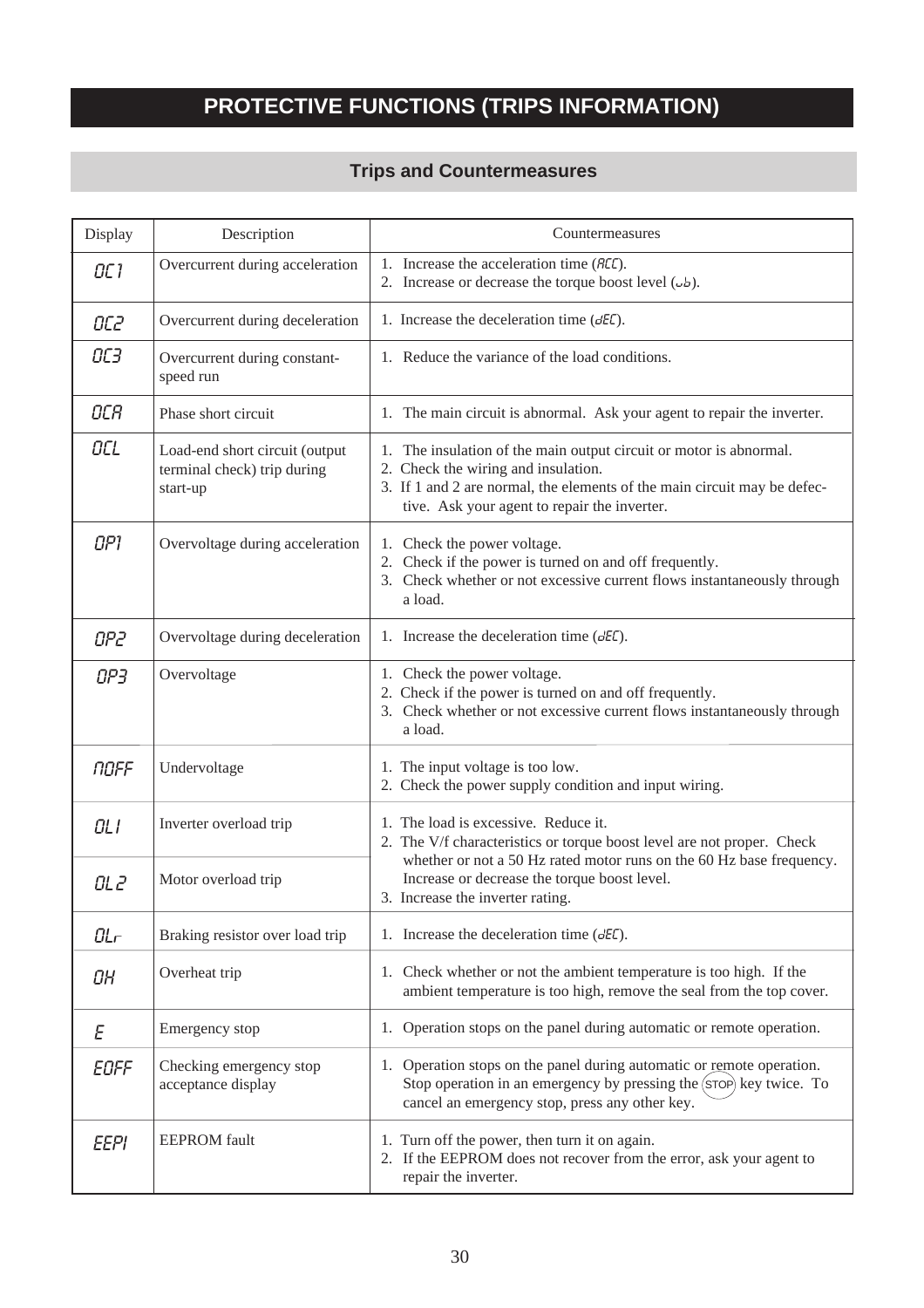| Display              | Description                                                                          | Countermeasures                                                                                                                                                         |
|----------------------|--------------------------------------------------------------------------------------|-------------------------------------------------------------------------------------------------------------------------------------------------------------------------|
| EEn                  | Automatic tuning error                                                               | 1. Check the Torque up parameters.                                                                                                                                      |
| EPHO                 | Output phase loss                                                                    | 1. Output phase loss occur.                                                                                                                                             |
| Err.1                | Frequency setting signal error                                                       | 1. The point 1 and point 2 frequency setting signals parameter are too<br>close to each other. Reset these signals so that points 1 and 2 are apart<br>from each other. |
| Err <sub>c</sub>     | RAM fault                                                                            | 1. Ask your agent to repair the inverter.                                                                                                                               |
| Err <sub>3</sub>     | <b>ROM</b> fault                                                                     | 1. Ask your agent to repair the inverter.                                                                                                                               |
| $Err.$ 4             | CPU fault                                                                            | 1. Ask your agent to repair the inverter.                                                                                                                               |
| Err.5                | Communication interruption<br>error                                                  | 1. Check the communication device, wiring, etc.                                                                                                                         |
| <b>ELYP</b>          | Inverter typeform error                                                              | 1. If the PCB replaced, set standard setting mode selection $(ESP)$ to 6 to<br>clear the error.                                                                         |
| Ē                    | Stall prevention alarm                                                               | 1. Increase the acceleration time (REC).<br>2. Increase or decrease the torque boost level.                                                                             |
| P                    | Overvoltage alarm                                                                    | 1. Increase the deceleration time $(dE\mathcal{L})$ .                                                                                                                   |
| L                    | Overload alarm                                                                       | 1. The load is excessive. Reduce it.<br>2. Increase the inverter rating.                                                                                                |
| H <sub>I</sub><br>LO | Set value alarm (Error message<br>and data are displayed twice<br>each alternately.) | 1. An incorrect set value is found when reading or writing data.<br>Check the set values, then reset the incorrect value.                                               |

OOFF, EOFF ,EFFI and alarms are displayed only. Inverter does not trip.

# **Resetting Errors When Trip Is Activated**



To reset the protective function, do any of the following:

- (1) Turn on and off the error reset control input signal.
- (2) Press the  $(s\bar{r}$  key twice while the protective function is displayed.
- (3) Turn off the power.

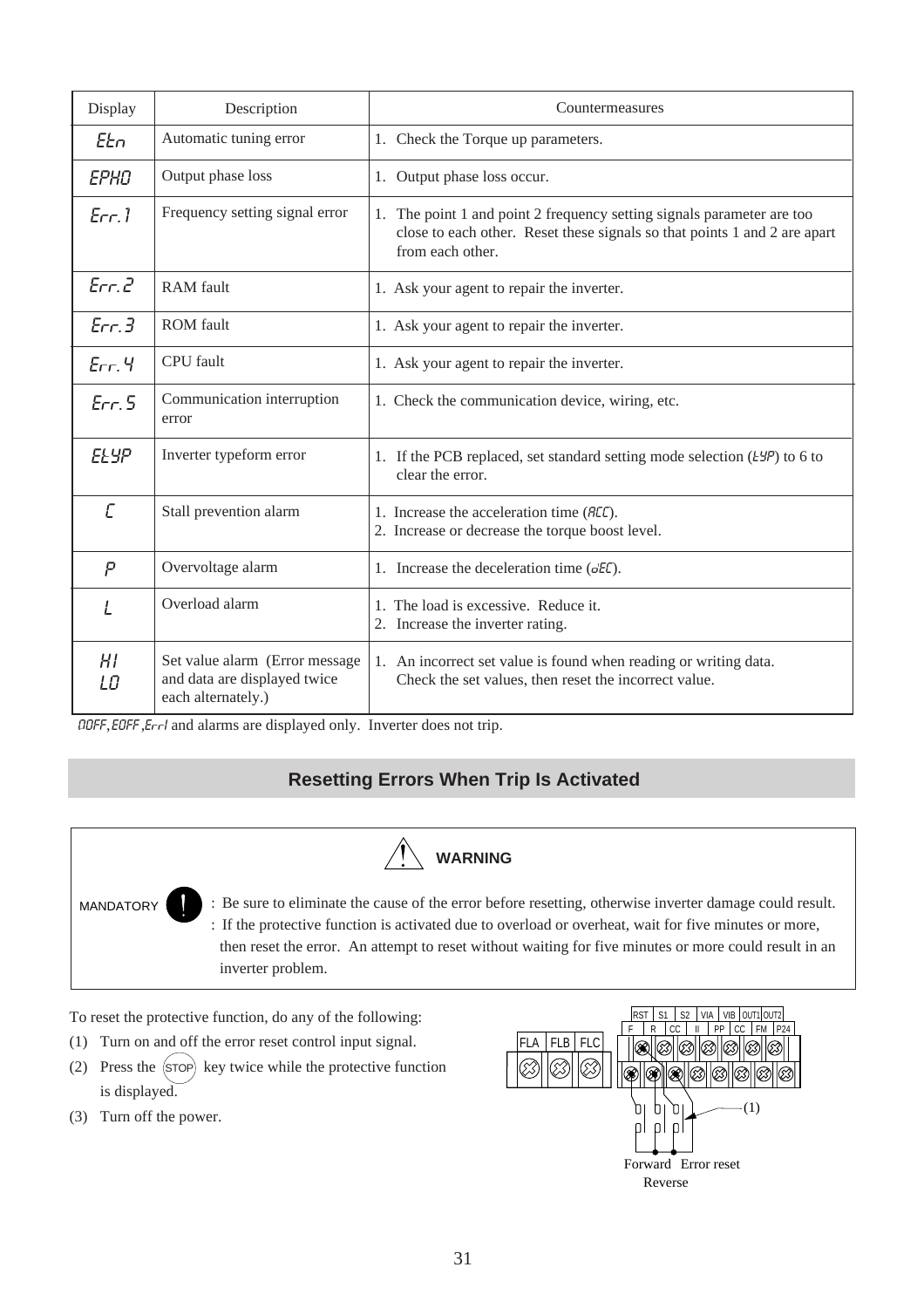# **SPECIFICATIONS**

|                          | <b>Items</b>                                                                                                                        | Descriptions                                                                                                                                                                                                                  |                                                                                              |                                                                                                |                                                      |        |                          |                          |                          |                                                 |                   |
|--------------------------|-------------------------------------------------------------------------------------------------------------------------------------|-------------------------------------------------------------------------------------------------------------------------------------------------------------------------------------------------------------------------------|----------------------------------------------------------------------------------------------|------------------------------------------------------------------------------------------------|------------------------------------------------------|--------|--------------------------|--------------------------|--------------------------|-------------------------------------------------|-------------------|
|                          | Input voltage class                                                                                                                 | Single phase 200V/Three phase 200V/Three phase 400V                                                                                                                                                                           |                                                                                              |                                                                                                |                                                      |        |                          |                          |                          |                                                 |                   |
| Applicable motor (kW)    |                                                                                                                                     | 0.2                                                                                                                                                                                                                           | 0.4                                                                                          | 0.75                                                                                           | 1.5                                                  | 2.2    | 3.7                      | 5.5                      | 7.5                      | 11                                              | 15                |
|                          | Type                                                                                                                                |                                                                                                                                                                                                                               |                                                                                              | VFS7S (1 $\phi$ -200V input) /VFS7 (3 $\phi$ -200V input) /VFS7 (3 $\phi$ -400V input)         |                                                      |        |                          |                          |                          |                                                 |                   |
|                          | 1 $\phi$ 200V input                                                                                                                 | 2002UP                                                                                                                                                                                                                        | 2004UP                                                                                       | 2007UP                                                                                         | 2015UP                                               | 2022UP |                          |                          |                          |                                                 |                   |
| Form                     | $3 \phi 200V$ input                                                                                                                 | $\equiv$                                                                                                                                                                                                                      | 2004UP                                                                                       | 2007UP                                                                                         | 2015UP                                               | 2022UP | 2037UPL 2055UPL 2075UPL  |                          |                          | $\overline{\phantom{0}}$                        | $\qquad \qquad -$ |
|                          | $3 \phi$ 400V input                                                                                                                 | $\overline{\phantom{0}}$                                                                                                                                                                                                      | $\overline{\phantom{0}}$                                                                     | 4007UPL                                                                                        | 4015UPL                                              |        |                          |                          |                          | 4022UPL 4037UPL 4055UPL 4075UPL 4110UPL 4150UPL |                   |
|                          | Rated capacity (kVA)                                                                                                                | 0.6                                                                                                                                                                                                                           | 1.2                                                                                          | 1.6                                                                                            | 3.0                                                  | 4.0    | 6.5                      | 9.5                      | 13                       | 19                                              | $25*$             |
|                          | 1 $\phi$ 200V input<br>Rated                                                                                                        | 1.5                                                                                                                                                                                                                           | 3.0                                                                                          | 4.0                                                                                            | 7.5                                                  | 10     | $\overline{\phantom{0}}$ | $\overline{\phantom{0}}$ | $\overline{\phantom{0}}$ | $\qquad \qquad -$                               | $\qquad \qquad -$ |
|                          | $3 \phi$ 200V input<br>current                                                                                                      | $\overline{\phantom{0}}$                                                                                                                                                                                                      | 3.0                                                                                          | 4.0                                                                                            | 7.5                                                  | 10     | 16.5                     | 25                       | 33                       | $\qquad \qquad -$                               |                   |
| (A)                      | $3 \phi$ 400V input                                                                                                                 | $\overline{\phantom{0}}$                                                                                                                                                                                                      | $\overline{\phantom{0}}$                                                                     | 2.1                                                                                            | 3.7                                                  | 5.0    | 8.5                      | 13                       | 17                       | 25                                              | $32.6*$           |
|                          | 1 $\phi$ 200V input                                                                                                                 |                                                                                                                                                                                                                               |                                                                                              |                                                                                                | Single 200 to 230Vac $\pm$ 10%-50/60Hz $\pm$ 5%      |        |                          |                          |                          |                                                 |                   |
|                          | Power                                                                                                                               |                                                                                                                                                                                                                               |                                                                                              |                                                                                                |                                                      |        |                          |                          |                          |                                                 |                   |
|                          | $3 \phi 200V$ input<br>source                                                                                                       |                                                                                                                                                                                                                               |                                                                                              |                                                                                                | Three phase 200 to 230Vac $\pm$ 10%-50/60Hz $\pm$ 5% |        |                          |                          |                          |                                                 |                   |
|                          | $3 \phi$ 400V input                                                                                                                 |                                                                                                                                                                                                                               |                                                                                              |                                                                                                | Three phase 380 to 460Vac $\pm$ 10%-50/60Hz $\pm$ 5% |        |                          |                          |                          |                                                 |                   |
|                          | EMI noise filter                                                                                                                    |                                                                                                                                                                                                                               |                                                                                              | EMI noise filter is installed in $3\phi$ -400V input unit and $3\phi$ -200V input 3.7kw above. |                                                      |        |                          |                          |                          |                                                 |                   |
|                          | Control method                                                                                                                      | Sinusoidal wave PWM control                                                                                                                                                                                                   |                                                                                              |                                                                                                |                                                      |        |                          |                          |                          |                                                 |                   |
|                          | Rated output voltage                                                                                                                | Output voltage is controllable between 0% and 120% with the output voltage adjustment function,                                                                                                                               |                                                                                              |                                                                                                |                                                      |        |                          |                          |                          |                                                 |                   |
|                          | Output frequency range                                                                                                              | provided the rated voltage is 100%. (Output over the input voltage is disabled.)<br>0.5 to 320 Hz: Set to 0.5 to 80 Hz by default. Maximum frequency is adjustable between 30 and 320 Hz.                                     |                                                                                              |                                                                                                |                                                      |        |                          |                          |                          |                                                 |                   |
|                          |                                                                                                                                     |                                                                                                                                                                                                                               |                                                                                              |                                                                                                |                                                      |        |                          |                          |                          |                                                 |                   |
|                          | Frequency accuracy                                                                                                                  | Frequency setting resolution 0.1 Hz: Input from the operation panel, 0.2 Hz: Analog input (at maximum frequency of 100 Hz)<br>Digital setting: $\pm 0.01\%$ of the maximum output frequency or less (at -10 to +50°C)         |                                                                                              |                                                                                                |                                                      |        |                          |                          |                          |                                                 |                   |
|                          |                                                                                                                                     | Analog setting: $\pm 0.5\%$ of the maximum output frequency or less (at 25 $\pm 10^{\circ}$ C)                                                                                                                                |                                                                                              |                                                                                                |                                                      |        |                          |                          |                          |                                                 |                   |
| Major control functions  | Voltage/frequency charac-                                                                                                           | Constant V/f mode, variable torque mode, sensorless vector control mode, automatic torque boost mode,                                                                                                                         |                                                                                              |                                                                                                |                                                      |        |                          |                          |                          |                                                 |                   |
|                          | teristics                                                                                                                           | base frequency adjustment (25 to 320 Hz), and torque boost adjustment (0 to 30%)                                                                                                                                              |                                                                                              |                                                                                                |                                                      |        |                          |                          |                          |                                                 |                   |
|                          | Overload current rating                                                                                                             | 150%, 60 seconds                                                                                                                                                                                                              |                                                                                              |                                                                                                |                                                      |        |                          |                          |                          |                                                 |                   |
|                          | Frequency setting signal                                                                                                            | Built-in potentiometer on the front panel, external potentiometer (1k to 10 k $\Omega$ variable resistor connect-                                                                                                             |                                                                                              |                                                                                                |                                                      |        |                          |                          |                          |                                                 |                   |
|                          |                                                                                                                                     | able), 0 to 10 VDC (input impedance: VIA = $30.55 \text{ k}\Omega$ , VIB = $30 \text{ k}\Omega$ ), 4 to 20 mA (input impedance:<br>$400 \Omega$ ), and optional characteristics (gain, bias) can be preset by 2-point setting |                                                                                              |                                                                                                |                                                      |        |                          |                          |                          |                                                 |                   |
|                          | PI control                                                                                                                          | Proportional gain, integral gain adjustments                                                                                                                                                                                  |                                                                                              |                                                                                                |                                                      |        |                          |                          |                          |                                                 |                   |
|                          | Start-up frequency                                                                                                                  | Adjustable between 0 and 10 Hz                                                                                                                                                                                                |                                                                                              |                                                                                                |                                                      |        |                          |                          |                          |                                                 |                   |
|                          | Frequency jump                                                                                                                      | Three points (by setting jump frequencies and jump widths)                                                                                                                                                                    |                                                                                              |                                                                                                |                                                      |        |                          |                          |                          |                                                 |                   |
|                          | PWM carrier frequency                                                                                                               | Adjustable between 2.2 and 12 kHz (Default: 12 kHz)                                                                                                                                                                           |                                                                                              |                                                                                                |                                                      |        |                          |                          |                          |                                                 |                   |
|                          | Acceleration & deceleration 0.1 to 3600 seconds, acceleration time 1 and 2 selectable, S1 and S2 acceleration/deceleration patterns |                                                                                                                                                                                                                               |                                                                                              |                                                                                                |                                                      |        |                          |                          |                          |                                                 |                   |
|                          | time<br>Jog run                                                                                                                     | selectable                                                                                                                                                                                                                    |                                                                                              |                                                                                                |                                                      |        |                          |                          |                          |                                                 |                   |
|                          |                                                                                                                                     | settings                                                                                                                                                                                                                      | JOG run from panel with JOG mode selection. Terminal block operation possible with parameter |                                                                                                |                                                      |        |                          |                          |                          |                                                 |                   |
|                          | Preset speed operation                                                                                                              | Set frequency +15 preset speeds possible with open/closed combinations of SS1, SS2, SS3, SS4 and                                                                                                                              |                                                                                              |                                                                                                |                                                      |        |                          |                          |                          |                                                 |                   |
|                          |                                                                                                                                     | CC.                                                                                                                                                                                                                           |                                                                                              |                                                                                                |                                                      |        |                          |                          |                          |                                                 |                   |
|                          | Retry operation                                                                                                                     | Retries are enabled ten times maximum (set with the parameter) after checking the main circuit                                                                                                                                |                                                                                              |                                                                                                |                                                      |        |                          |                          |                          |                                                 |                   |
|                          |                                                                                                                                     | elements if the protective function is activated.                                                                                                                                                                             |                                                                                              |                                                                                                |                                                      |        |                          |                          |                          |                                                 |                   |
|                          | <b>Braking</b><br>DC braking                                                                                                        | Not available Externally connected braking resistor (Optional)<br>Braking start frequency (0 to max. frequency), braking level (0 to 100%), braking time (0 to 20                                                             |                                                                                              |                                                                                                |                                                      |        |                          |                          |                          |                                                 |                   |
| Operation specifications |                                                                                                                                     | seconds)                                                                                                                                                                                                                      |                                                                                              |                                                                                                |                                                      |        |                          |                          |                          |                                                 |                   |
|                          | Input terminal functions<br>(selection)                                                                                             | Forward & reverse input signals, preset speed select input signals, reset input signals, etc.                                                                                                                                 |                                                                                              |                                                                                                |                                                      |        |                          |                          |                          |                                                 |                   |
|                          | Output terminal functions<br>(selection)                                                                                            | Low-speed detection output signal, speed-reached output signal, etc.                                                                                                                                                          |                                                                                              |                                                                                                |                                                      |        |                          |                          |                          |                                                 |                   |
|                          | Fault signal                                                                                                                        | 1c contact output (250 Vac, 30 Vdc-2 A resistive load, 250 Vac, 30 Vdc-1.5 A inductive load<br>$cos\phi=0.4$ )                                                                                                                |                                                                                              |                                                                                                |                                                      |        |                          |                          |                          |                                                 |                   |
|                          | Output for frequency                                                                                                                | Analog output (1 mA dc full scale ammeter or 7.5 Vdc, 1 mA full scale DC ammeter or rectifying AC                                                                                                                             |                                                                                              |                                                                                                |                                                      |        |                          |                          |                          |                                                 |                   |
|                          | counter or ammeter                                                                                                                  | voltmeter, 225% current max., 1 mA DC, 7.5 Vdc full scale)                                                                                                                                                                    |                                                                                              |                                                                                                |                                                      |        |                          |                          |                          |                                                 |                   |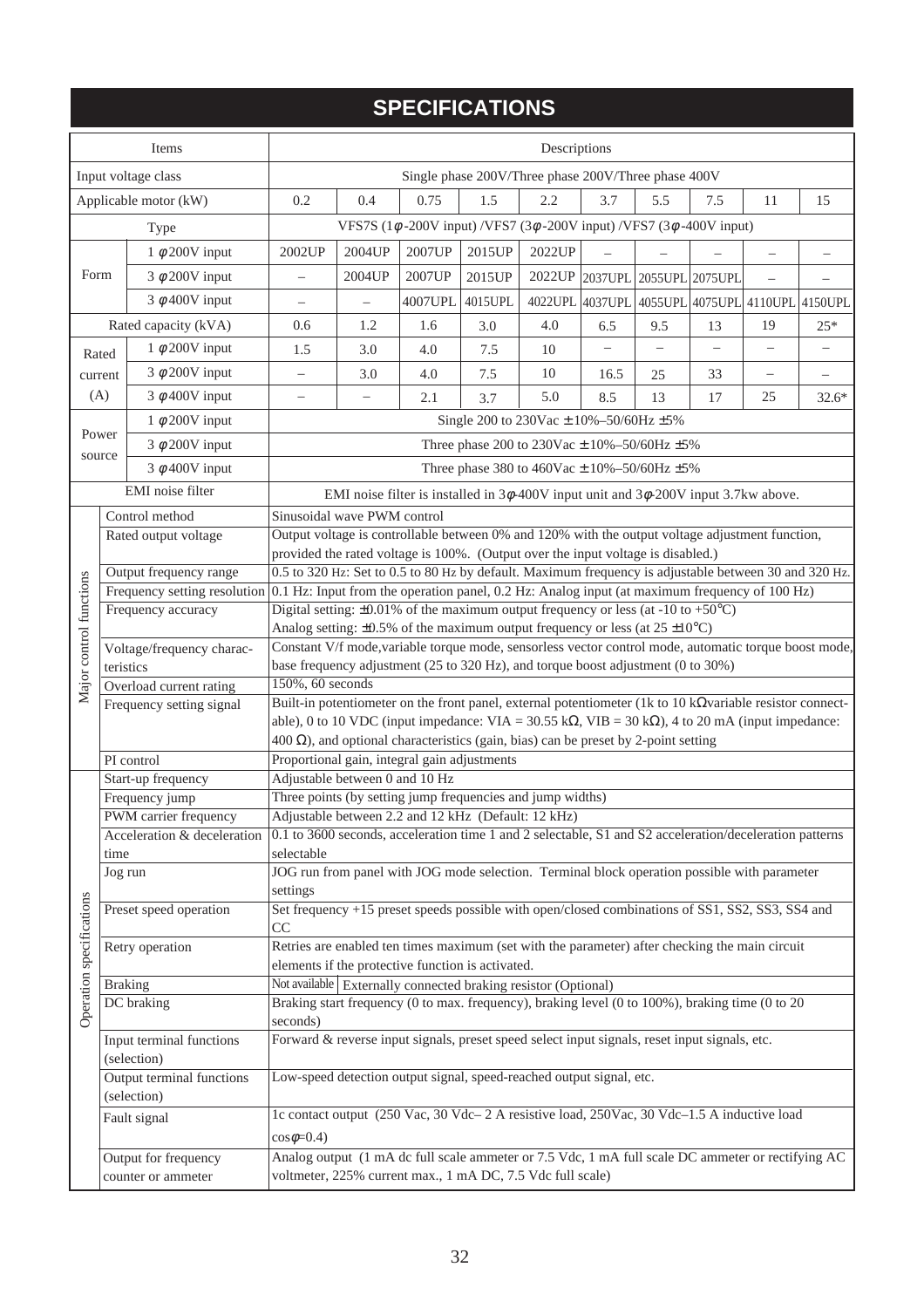| Items                 |                                                   |                                                                                                      | Descriptions                                                                                                                                                                                                                                                          |         |         |                                                                                        |                         |     |     |    |                                                 |
|-----------------------|---------------------------------------------------|------------------------------------------------------------------------------------------------------|-----------------------------------------------------------------------------------------------------------------------------------------------------------------------------------------------------------------------------------------------------------------------|---------|---------|----------------------------------------------------------------------------------------|-------------------------|-----|-----|----|-------------------------------------------------|
| Input voltage class   |                                                   |                                                                                                      | Single phase 200V/Three phase 200V/Three phase 400V                                                                                                                                                                                                                   |         |         |                                                                                        |                         |     |     |    |                                                 |
| Applicable motor (kW) |                                                   | 0.2                                                                                                  | 0.4                                                                                                                                                                                                                                                                   | 0.75    | 1.5     | 2.2                                                                                    | 3.7                     | 5.5 | 7.5 | 11 | 15                                              |
|                       | Type                                              |                                                                                                      |                                                                                                                                                                                                                                                                       |         |         | VFS7S (1 $\phi$ -200V input) /VFS7 (3 $\phi$ -200V input) /VFS7 (3 $\phi$ -400V input) |                         |     |     |    |                                                 |
| 1 $\phi$ 200V input   |                                                   | 2002UP                                                                                               | 2004UP                                                                                                                                                                                                                                                                | 2007UP  | 2015UP  | 2022UP                                                                                 |                         |     |     |    |                                                 |
| Form                  | $3 \phi$ 200V input                               |                                                                                                      | 2004UP                                                                                                                                                                                                                                                                | 2007UP  | 2015UP  | 2022UP                                                                                 | 2037UPL 2055UPL 2075UPL |     |     |    |                                                 |
|                       | $3 \phi$ 400V input                               |                                                                                                      |                                                                                                                                                                                                                                                                       | 4007UPL | 4015UPL |                                                                                        |                         |     |     |    | 4022UPL 4037UPL 4055UPL 4075UPL 4110UPL 4150UPL |
| Protective function   | Protective functions                              |                                                                                                      | Stall prevention, current limit, overcurrent, output short-circuit, overvoltage, overvoltage limit,<br>undervoltage, overload by electronic thermal relay, arm overcurrent during starting, overcurrent on<br>load side when starting, and emergency stop (selection) |         |         |                                                                                        |                         |     |     |    |                                                 |
|                       | Measures against instanta-<br>neous power failure |                                                                                                      | Auto-restart and regeneration power ride-through control                                                                                                                                                                                                              |         |         |                                                                                        |                         |     |     |    |                                                 |
|                       | Electronic thermal<br>characteristics             | Standard motor and constant torque VF motor selectable; overload trip and overload stall selectable. |                                                                                                                                                                                                                                                                       |         |         |                                                                                        |                         |     |     |    |                                                 |
| Service environment   |                                                   |                                                                                                      | Indoors. Altitude of less than 1000 meters. Must not be exposed to direct sunlight, corrosive or<br>explosive gas or vapor. Vibration: 5.9 m/s <sup>2</sup> (0.6 G) or less (at 10 to 55 Hz)                                                                          |         |         |                                                                                        |                         |     |     |    |                                                 |
| Fuvironment           | Ambient temperature &<br>relative humidity        |                                                                                                      | $-10$ to 40 <sup>o</sup> C (50 <sup>o</sup> C without upper seal), 93% (No condensation)                                                                                                                                                                              |         |         |                                                                                        |                         |     |     |    |                                                 |
| Protective method     |                                                   |                                                                                                      | NEMA type1                                                                                                                                                                                                                                                            |         |         |                                                                                        |                         |     |     |    |                                                 |
| Cooling               |                                                   |                                                                                                      | Self cooling<br>Forced air cooling                                                                                                                                                                                                                                    |         |         |                                                                                        |                         |     |     |    |                                                 |

Note\*)These values are when PWM carrier frequency is 4kHz. When PWM carrier frequency is 12kHz, rated current of VFS7-4150UPL is 29.3A(23kVA).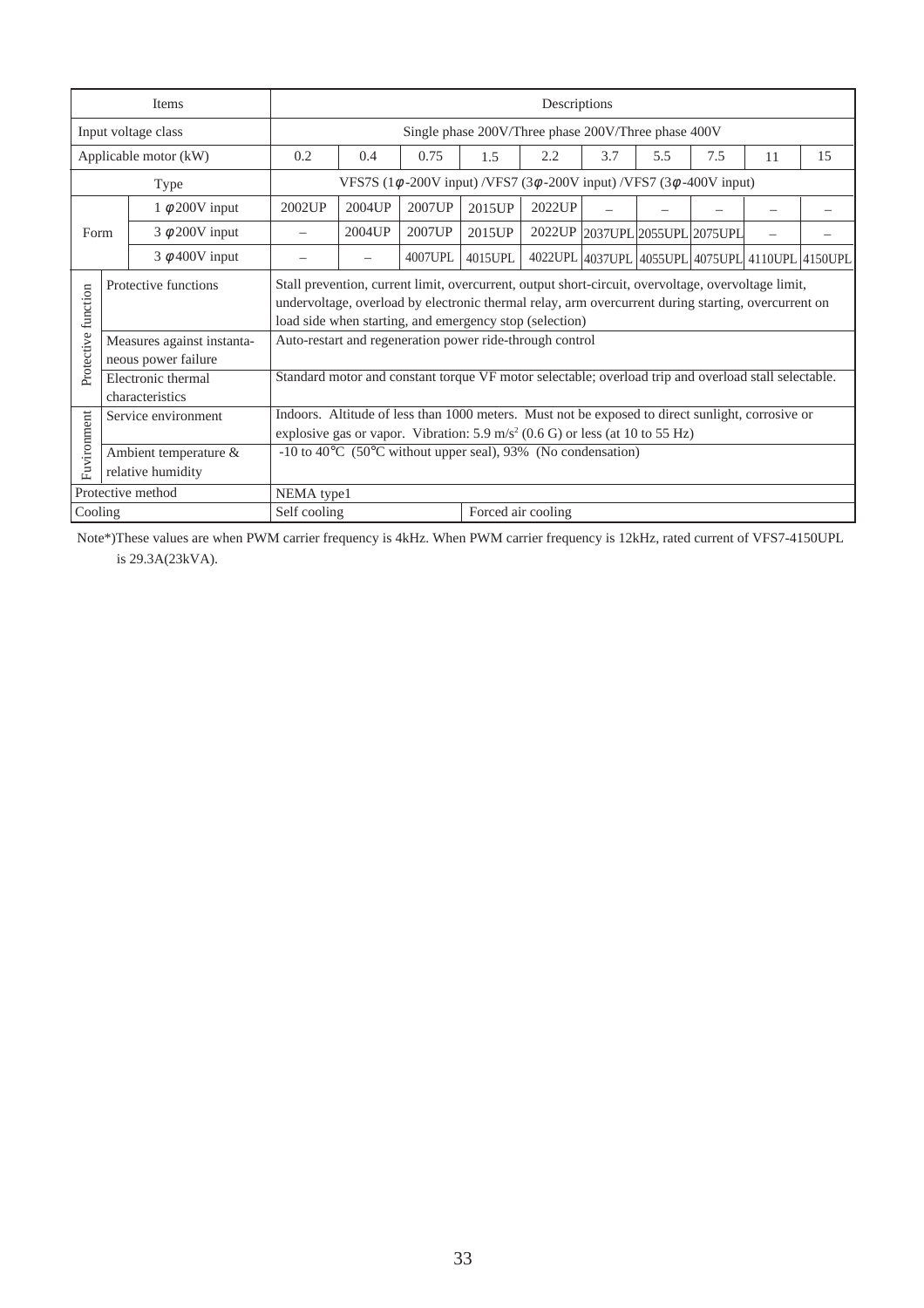# **EXTERNAL DIMENSIONS**

When installing the inverter, note that the outside dimensions differ depending on the capacities.

■ VFS7S-2002UP/2004UP, VFS7-2004UP/2007UP/2015UP

Use M4 screws to install.







Note) VFS7-2015UP has a fan at the bottom.

#### Outside dimensions and the Unit: mm

| Type                | Outside dimensions |     |       |    |       |                |                |
|---------------------|--------------------|-----|-------|----|-------|----------------|----------------|
|                     | W                  | н   | D     | W1 | $H_1$ | D <sub>2</sub> | weight<br>(kg) |
| <b>VFS7S-2002UP</b> | 105                | 150 | 89    | 93 | 138   | 4.5            | 0.8            |
| <b>VFS7S-2004UP</b> | 105                | 150 | 127.5 | 93 | 138   | 4.5            | 1.3            |
| <b>VFS7-2004UP</b>  | 105                | 150 | 89    | 93 | 138   | 4.5            | 0.8            |
| <b>VFS7-2007UP</b>  | 105                | 150 | 121   | 93 | 138   | 4.5            | 1.2            |
| <b>VFS7-2015UP</b>  | 105                | 150 | 127.5 | 93 | 138   | 4.5            | 1.3            |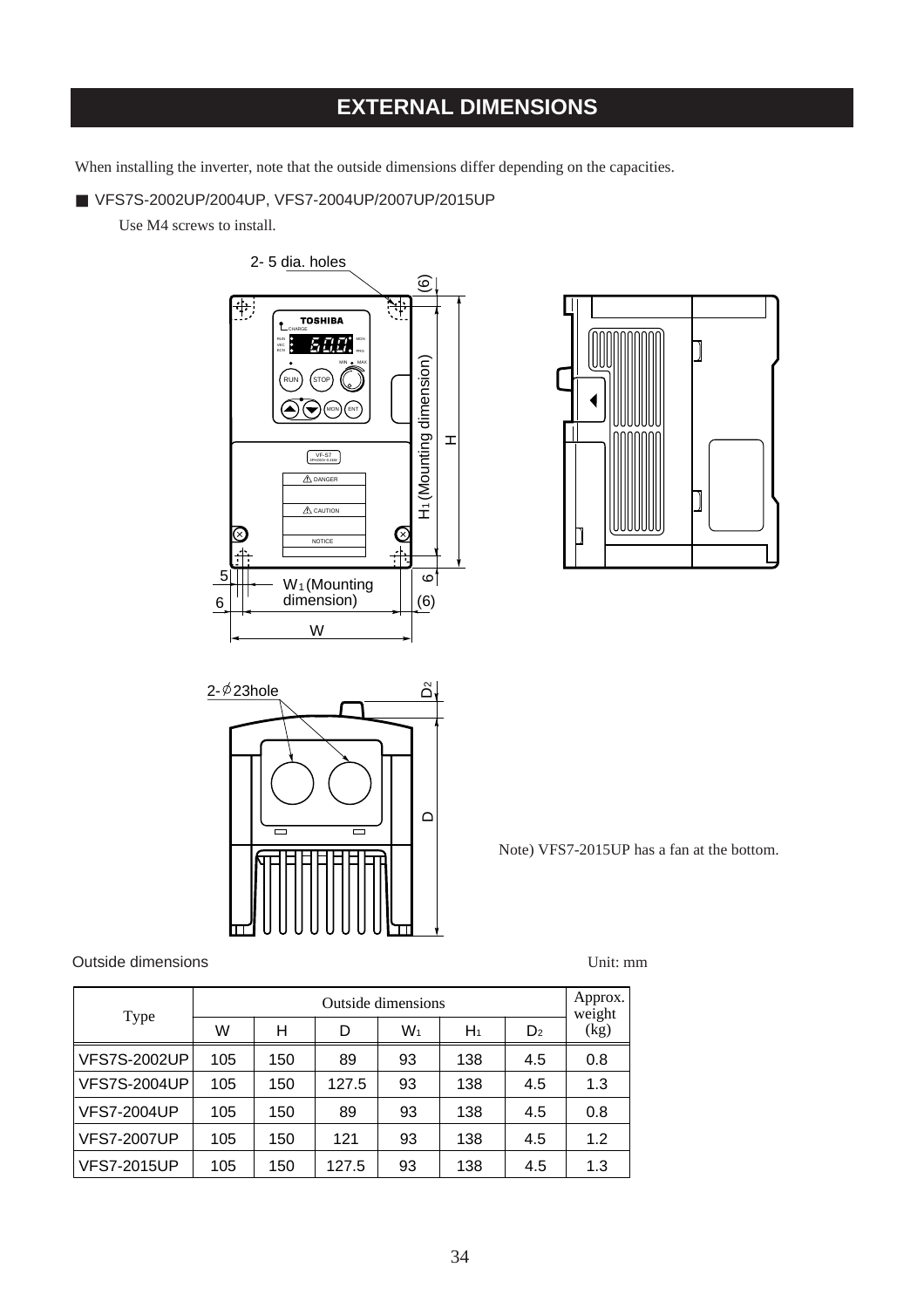■ VFS7S-2007UP/2015UP/2022UP, VFS7-2022UP

Use M5 screws to install.





Unit: mm

| Type                | Approx.weight |
|---------------------|---------------|
| <b>VFS7S-2007UP</b> | 2.3kg         |
| <b>VFS7S-2015UP</b> | 2.3kg         |
| <b>VFS7S-2022UP</b> | 2.4kg         |
| <b>VFS7-2022UP</b>  | $2.1$ kg      |

Note) VFS7S-2007UP has no fan.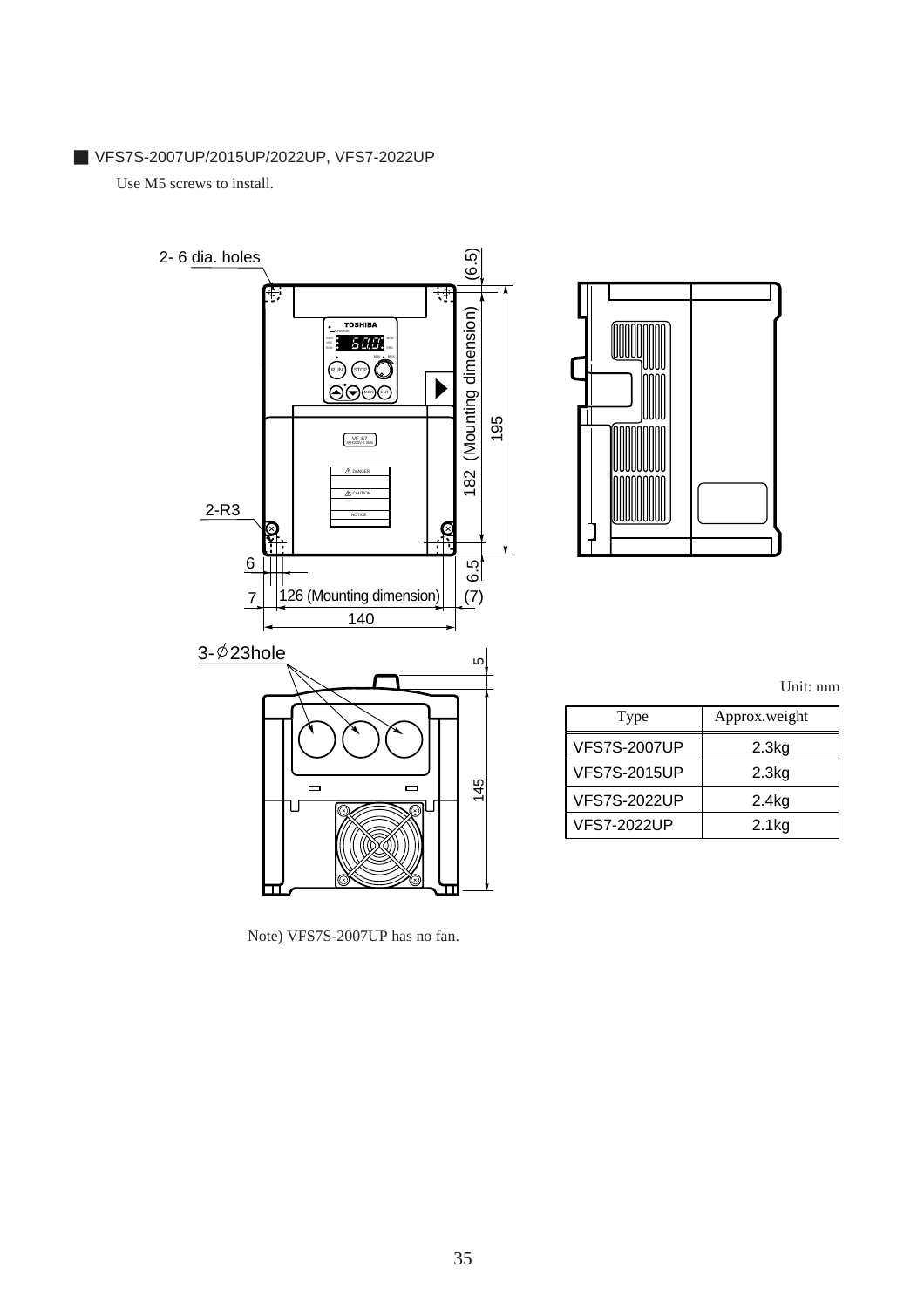#### ■ VFS7-4007UPL/4015UPL



Note) VFS7-4007UPL has no fan. Unit: mm

| Type                | Approx. weight |
|---------------------|----------------|
| <b>VFS7-4007UPL</b> | $2.2$ kg       |
| <b>VFS7-4015UPL</b> | 2.3kg          |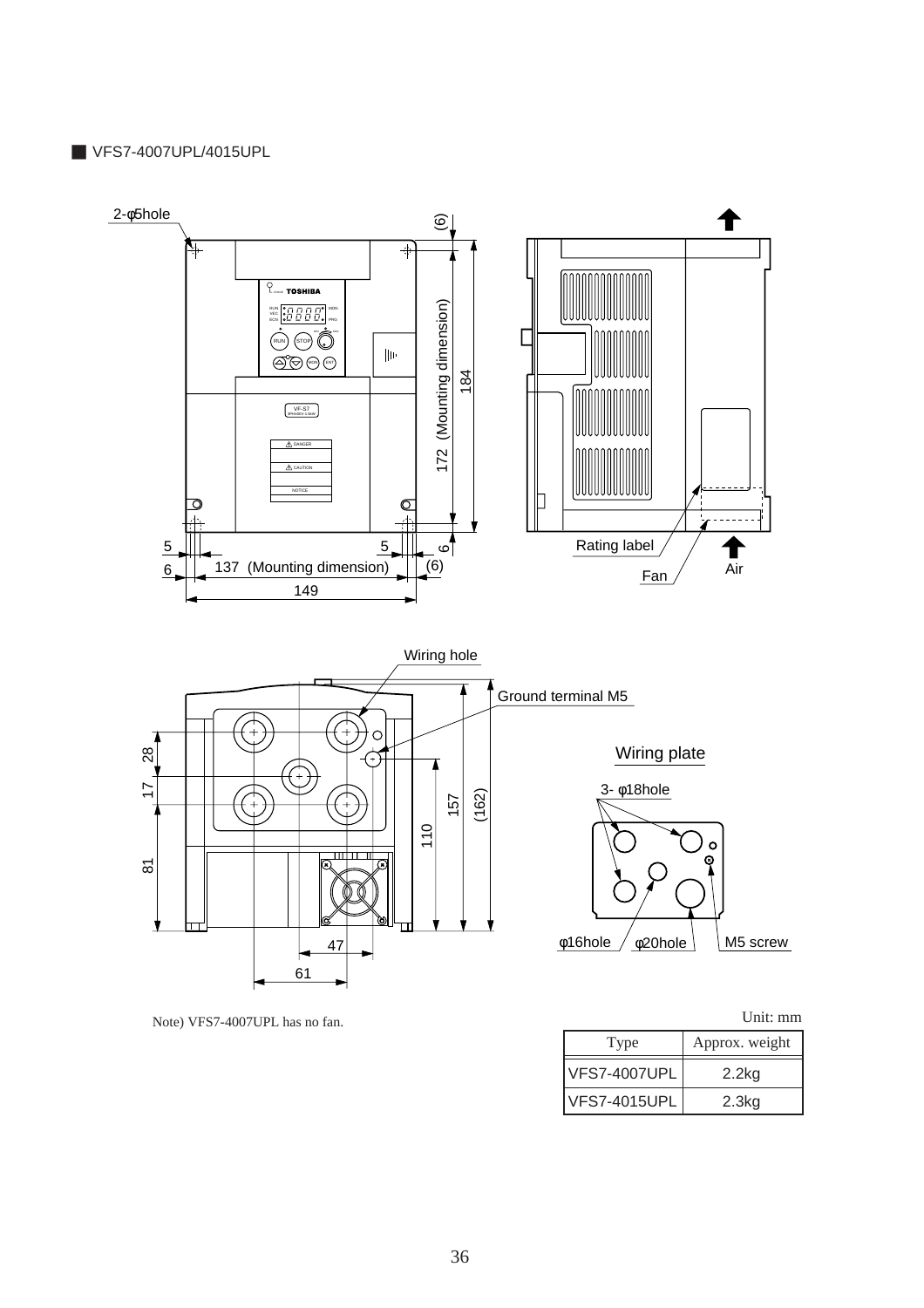■ VFS7-2037UPL/4022UPL/4037UPL



Unit: mm

| Type                   | D <sub>2</sub> | Approx.weight     |
|------------------------|----------------|-------------------|
| VFS7-2037UPL   20      | 24             | 3.6 <sub>kg</sub> |
| VFS7-4022UPL   18   20 |                | 3.4 <sub>kg</sub> |
| VFS7-4037UPL   18      | 20             | 3.5kg             |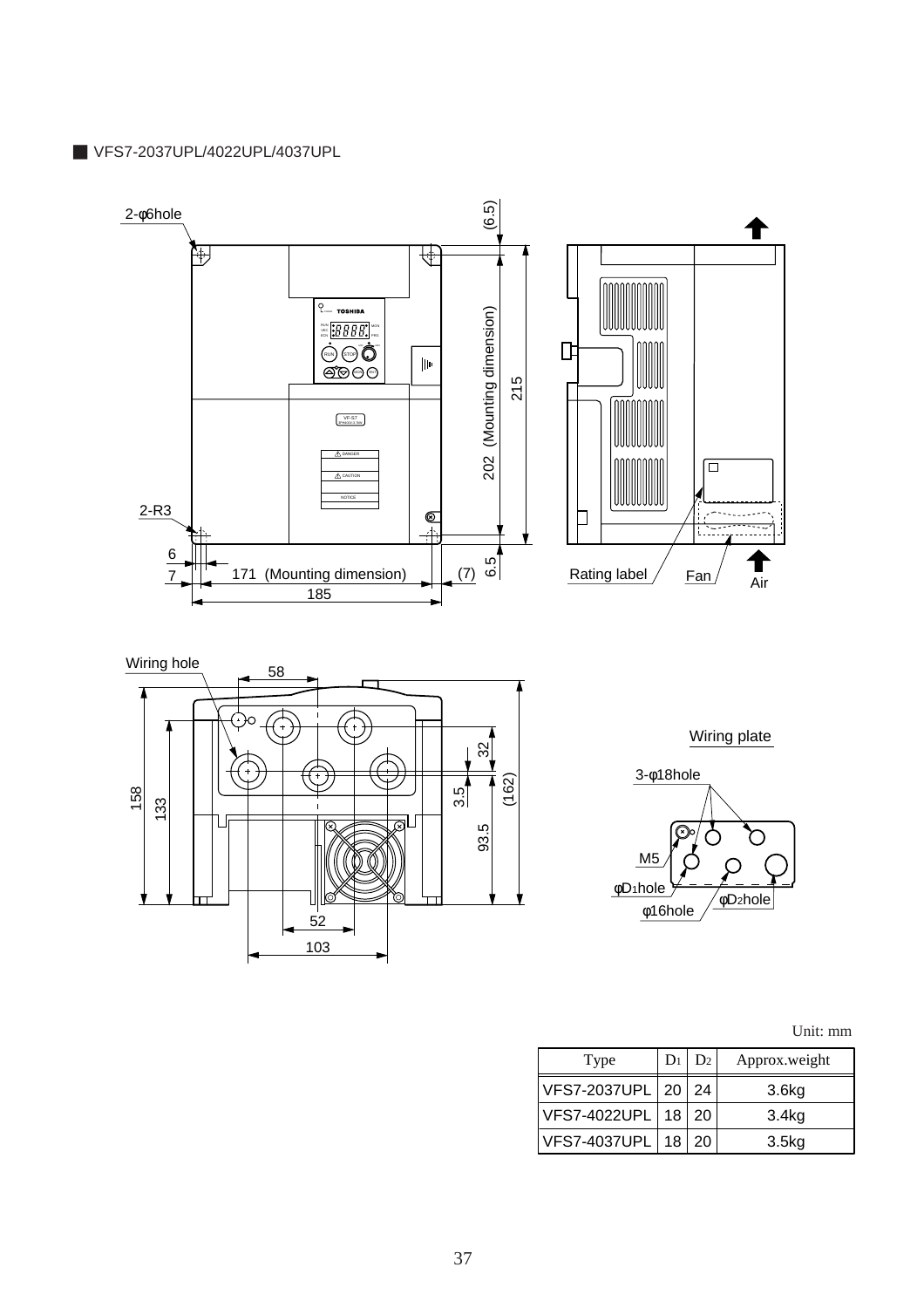■ VFS7-2055UPL/2075UPL/4055UPL/4075UPL



Unit: mm

| Type                | Approx.weight     |
|---------------------|-------------------|
| <b>VFS7-2055UPL</b> | 6.8kg             |
| <b>VFS7-2075UPL</b> | 7.0kg             |
| <b>VFS7-4055UPL</b> | 7.0 <sub>kg</sub> |
| <b>VFS7-4075UPL</b> | 7.0 <sub>kg</sub> |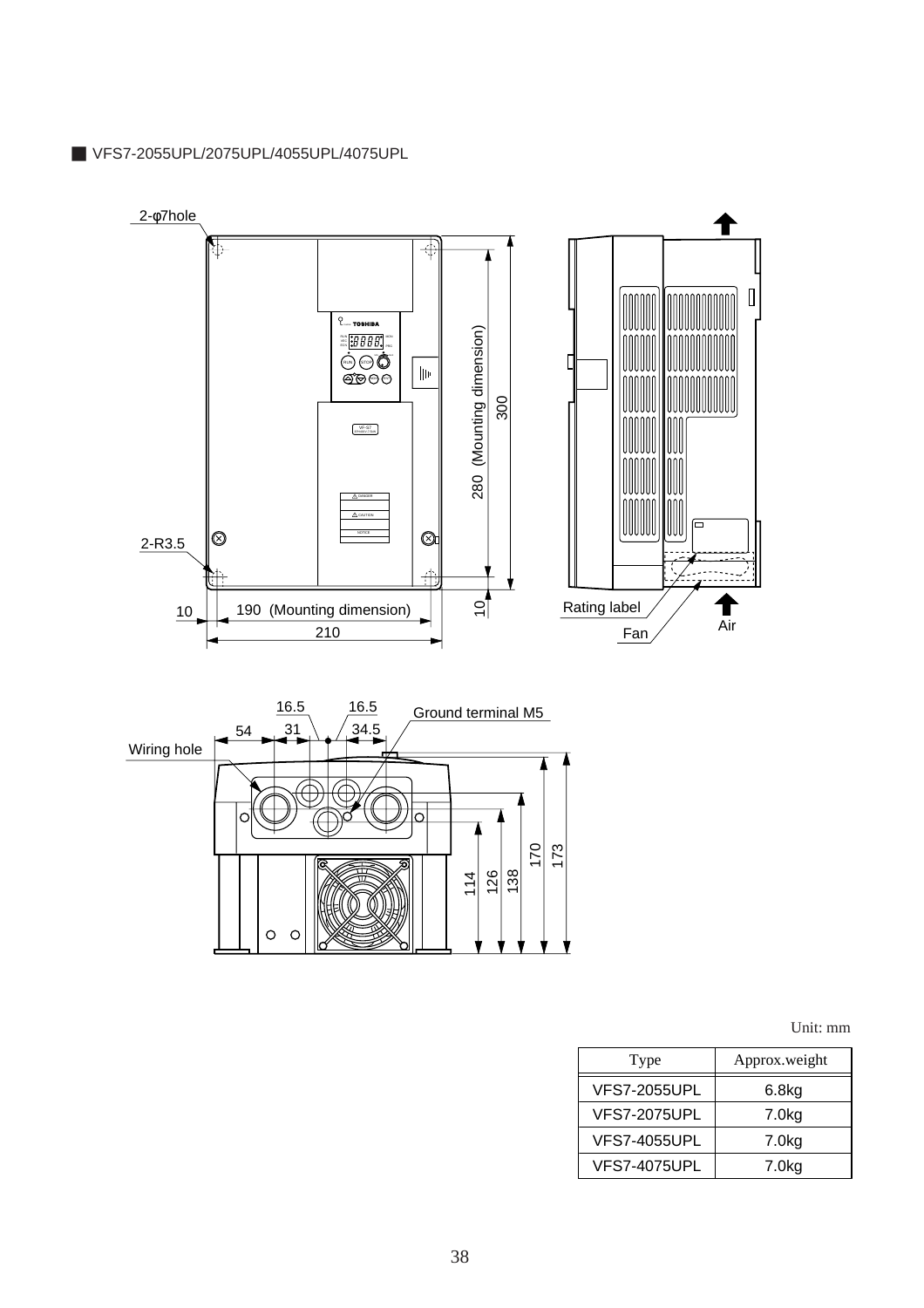#### ■ VFS7-4110UPL/4150UPL



Unit: mm

| Type                | Approx.weight |
|---------------------|---------------|
| <b>VFS7-4110UPL</b> | 11kg          |
| VFS7-4150UPL        | 11kg          |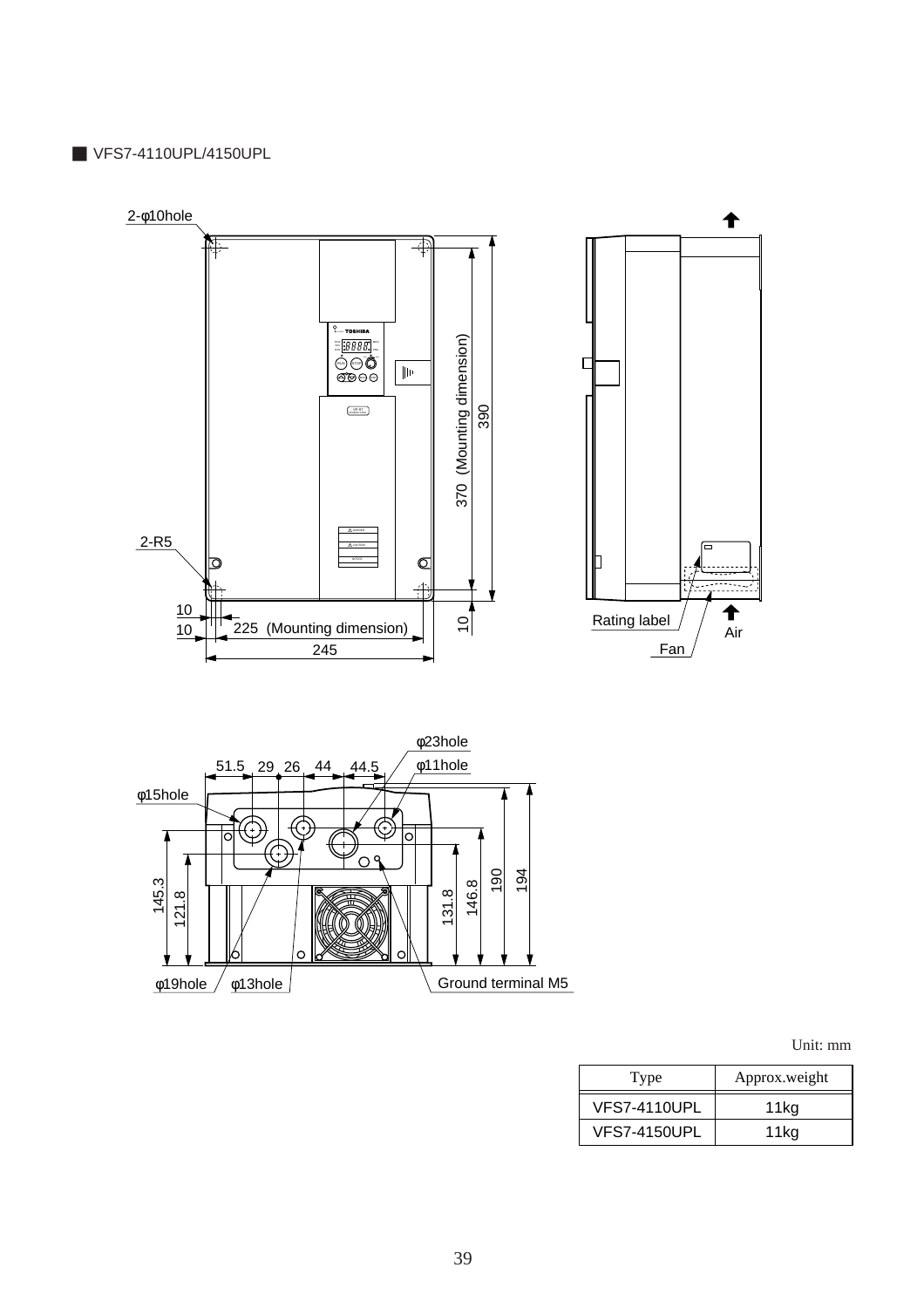# **PARAMETER LIST**

 $\times$ 

### ■ Basic Parameters (Group No. 00)

These parameters cannot be changed while running.

| Title               | Function                                                 |                                           |                                                        | Adjustable range       |                   | Default<br>value |
|---------------------|----------------------------------------------------------|-------------------------------------------|--------------------------------------------------------|------------------------|-------------------|------------------|
| <b>RU I</b>         | Automatic acceleration and deceleration                  | 0: No, 1: Yes                             |                                                        |                        |                   | $\overline{0}$   |
| <b>RU2</b>          | Automatic torque boost<br>$\times$                       | 0: No                                     |                                                        |                        |                   | $\Omega$         |
|                     |                                                          |                                           | 1: Automatic torque boost                              |                        |                   |                  |
|                     |                                                          |                                           | 2: Sensorless vector control                           |                        |                   |                  |
|                     |                                                          |                                           | 3: Sensorless vector control with automatic tuning     |                        |                   |                  |
| RU3                 | Automatic environment setting<br>$\ddot{\times}$         | 0: No                                     |                                                        |                        |                   | $\boldsymbol{0}$ |
|                     |                                                          |                                           | 1: Automatic 50 Hz motor                               |                        |                   |                  |
|                     |                                                          |                                           | 2: Automatic 60 Hz motor                               |                        |                   |                  |
| cnoa                | Command mode selection                                   |                                           | 0: Terminal block, 1: Panel                            |                        |                   | $\mathbf{1}$     |
| FNOd                | Frequency setting mode selection                         |                                           | 0: Terminal block, 1: Panel, 2: Built-in potentiometer |                        |                   | $\overline{2}$   |
| FOSL                | FM terminal function selection                           |                                           | 0: Frequency meter, 1: Output current meter            |                        |                   | $\overline{0}$   |
| FП                  | Connected meter adjustment                               |                                           | Frequency or current displayed                         |                        |                   |                  |
| <b>ESP</b>          | Standard setting mode selection<br>፠                     | 0: No action,                             |                                                        |                        |                   | 3                |
|                     |                                                          |                                           | 1:50 Hz standard,                                      |                        |                   |                  |
|                     |                                                          |                                           | 2:60 Hz standard,                                      |                        |                   |                  |
|                     |                                                          |                                           | 3: Default setting,                                    |                        |                   |                  |
|                     |                                                          |                                           | 4: Clearing error logs,                                |                        |                   |                  |
|                     |                                                          |                                           | 5: Clearing accumulated operation time                 |                        |                   |                  |
|                     |                                                          |                                           | 6: Initialize inverter typeform                        |                        |                   |                  |
| Fr                  | Forward/reverse selection (Panel)                        | 0: Forward, 1: Reverse                    |                                                        |                        |                   | $\Omega$         |
| <b>RCC</b><br>dEC   | Acceleration time #1 (s)                                 | $0.1 - 3600$                              |                                                        |                        | 10.0              |                  |
| FH                  | Deceleration time $#1(s)$<br>⋇                           | $0.1 - 3600$                              |                                                        |                        | 10.0<br>80.0      |                  |
|                     | Max. frequency (Hz)                                      | $30.0 - 320.0$                            |                                                        |                        | 80.0              |                  |
| UL                  | Upper limit frequency (Hz)<br>Lower limit frequency (Hz) | $0.5 \sim FH$                             |                                                        |                        | 0.0               |                  |
| LL                  | Base frequency (Hz)                                      | $0.0 \sim \text{UL}$<br>$25.0 \sim 320.0$ |                                                        |                        | 60.0              |                  |
| یاں<br>ΡĿ           | V/f pattern<br>⋇                                         | 0: Constant V/f                           |                                                        |                        | $\Omega$          |                  |
|                     |                                                          |                                           | 1: Square reduction                                    |                        |                   |                  |
|                     |                                                          |                                           | 2: Automatic torque boost                              |                        |                   |                  |
|                     |                                                          |                                           | 3: Sensorless vector control                           |                        |                   |                  |
|                     |                                                          |                                           | 4: Automatic energy saving                             |                        |                   |                  |
| uЬ                  | Voltage boost (%)                                        |                                           | $0.0 \sim 30.0$ Refer to table 3 on the page 45.       |                        |                   | $\ast$           |
| OLA                 | Selection of electric thermal protection charac-         | Setting                                   | Type                                                   | Overload<br>protection | Overload<br>stall | $\overline{0}$   |
|                     | teristics                                                | $\boldsymbol{0}$                          |                                                        | $\circ$                | $\times$          |                  |
|                     |                                                          | 1                                         | Standard motor                                         | $\circ$                | $\circ$           |                  |
|                     |                                                          |                                           |                                                        |                        |                   |                  |
|                     |                                                          | 2                                         |                                                        | $\times$               | $\times$          |                  |
|                     |                                                          | 3                                         |                                                        | $\times$               | $\circ$           |                  |
|                     |                                                          | 4                                         |                                                        | $\circ$                | $\times$          |                  |
|                     |                                                          | 5                                         | VF motor                                               | $\circ$                | $\circ$           |                  |
|                     |                                                          | 6                                         |                                                        | $\times$               | ×                 |                  |
|                     |                                                          | $\tau$                                    |                                                        | $\times$               | $\circ$           |                  |
| $5 - 1$<br>$-5 - 7$ | Preset speed 1 to 7. (Hz)                                | $LL$ ~<br>UL                              |                                                        |                        |                   | 0.0              |
| $F$ ---             | <b>Extended parameters</b>                               |                                           |                                                        |                        |                   |                  |
| $L - U$             | Automatic edit function                                  | Changed parameters displayed              |                                                        |                        |                   |                  |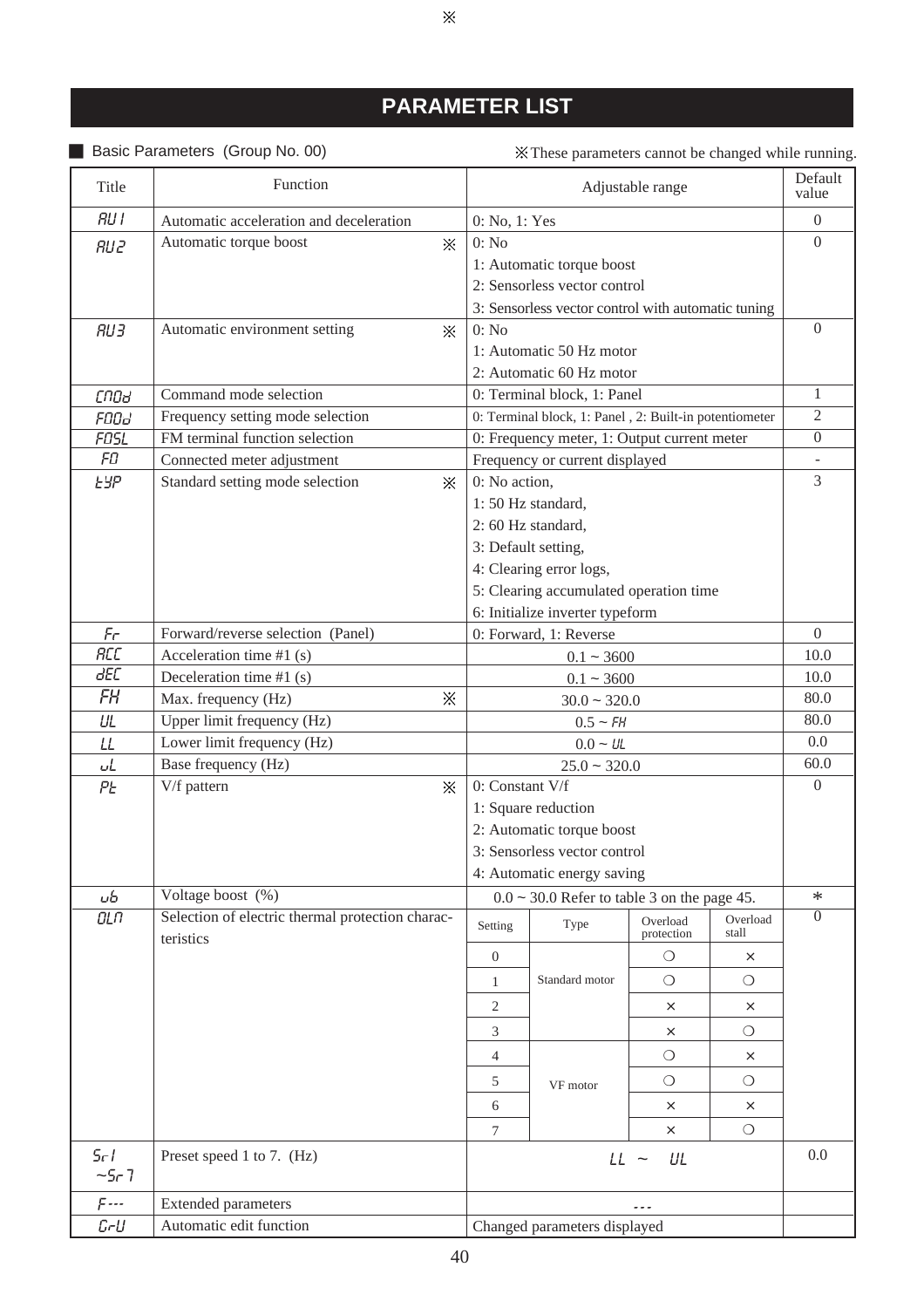### ■ Extended Parameters (I/O parameter group No. 01)

| Title       | Function                          | Adjustable range                                            | Default<br>value           |
|-------------|-----------------------------------|-------------------------------------------------------------|----------------------------|
| FIOO        | Low speed signal output (Hz)      | $0.0 - FH$                                                  | 0.0                        |
| F IOI.      | Speed-reach frequency (Hz)        | $0.0 - FH$                                                  | 0.0                        |
| <b>FID2</b> | Speed-reached detection band (Hz) | $0.0 - FH$                                                  | 2.5                        |
| FIO3.       | ST signal selection               | 0: Standard, 1: Normally ON, 2: Linking with F/R            |                            |
| FIO4        | RST signal selection              | 0: Standard, 1: Resetting if no signal is input to terminal | $\Omega$                   |
| F II O      | Always active function selection  | $0 \sim 37$ Refer to table 1 on page 44.                    | 0: No function<br>provided |
| F III.      | Input terminal selection #1       | $0 \sim 37$ Refer to table 1 on page 44.                    | 2: F                       |
| FIIZ        | Input terminal selection #2       | $0 \sim 37$ Refer to table 1 on page 44.                    | 3:R                        |
| FIB         | Input terminal selection #3       | $0 \sim 37$ Refer to table 1 on page 44.                    | 10: RST                    |
| <b>FIIY</b> | Input terminal selection #4       | $0 \sim 37$ Refer to table 1 on page 44.                    | 6: S1                      |
| FII5        | Input terminal selection #5       | $0 \sim 37$ Refer to table 1 on page 44.                    | 7 S <sub>2</sub>           |
| FBO         | Output terminal selection #1      | $0 \sim 9$ Refer to table 2 on page 44.                     | 4:LOW                      |
| F 131       | Output terminal selection #2      | $0 \sim 9$ Refer to table 2 on page 44.                     | 6:RCH                      |

# ■ Extended Parameters (Frequency parameter group No. 02)

| Title                | Function                             | Adjustable range                                    | Default<br>value |
|----------------------|--------------------------------------|-----------------------------------------------------|------------------|
| <b>F200</b>          | Frequency priority selection         | 0: VIA, II 1: VIB                                   | $\overline{0}$   |
| <b>F201</b>          | VIA reference point #1 $(\%)$        | $0 - 100$                                           | $\theta$         |
| <b>F202</b>          | VIA point #1 frequency (Hz)          | $0.0 - 320.0$                                       | 0.0              |
| F203                 | VIA reference point #2 (%)           | $0 \sim 100$                                        | 100              |
| <b>F204</b>          | VIA point #2 frequency (Hz)          | $0.0 - 320.0$                                       | 80.0             |
| <b>F210</b>          | VIB reference point #1 $(\%)$        | $0 - 100$                                           | $\overline{0}$   |
| F211                 | VIB point #1 frequency (Hz)          | $0.0 - 320.0$                                       | 0.0              |
| F212                 | VIB referfence point #2 (%)          | $0 - 100$                                           | 100              |
| <b>F213</b>          | VIB point #2 frequency (Hz)          | $0.0 - 320.0$                                       | 80.0             |
| <b>F240</b>          | Start-up frequency (Hz)              | $0.5 \sim 10.0$                                     | 0.5              |
| FZYI                 | Run frequency (Hz)                   | $0.0 \sim FH$                                       | 0.0              |
| <b>F242</b>          | Run frequency hysteresis (Hz)        | $0.0 \sim FH$                                       | 0.0              |
| <b>F250</b>          | DC injection starting frequency (Hz) | $0.0 \sim FH$                                       | 0.0              |
| F251                 | DC injection current (%)             | $0 - 100$                                           | 30               |
| F252                 | DC injection time (s)                | $0.0 - 20.0$                                        | 1.0              |
| <b>F260</b>          | Jog run frequency (Hz)               | $0.0 - 20.0$                                        | 0.0              |
| <b>F261</b>          | Jog stop control                     | 0: Stopping by deceleration, 1: Free running, 2: DC | $\overline{0}$   |
| <b>F270</b>          | Jump frequency #1 (Hz)               | $LL \sim UL$                                        | 0.0              |
| F27I                 | Jump frequency band #1 (Hz)          | $0.0 - 30.0$                                        | 0.0              |
| <b>F272</b>          | Jump frequency #2 (Hz)               | $LL \sim UL$                                        | 0.0              |
| F273                 | Jump frequency band #2 (Hz)          | $0.0. \sim 30.0$                                    | 0.0              |
| <b>F274</b>          | Jump frequency #3 (Hz)               | $LL \sim UL$                                        | 0.0              |
| <b>F275</b>          | Jump frequency band #3 (Hz)          | $0.0 - 30.0$                                        | 0.0              |
| <b>F280</b><br>-F294 | Preset speed 1 to 15 (Hz)            | $LL \sim UL$                                        | 0.0              |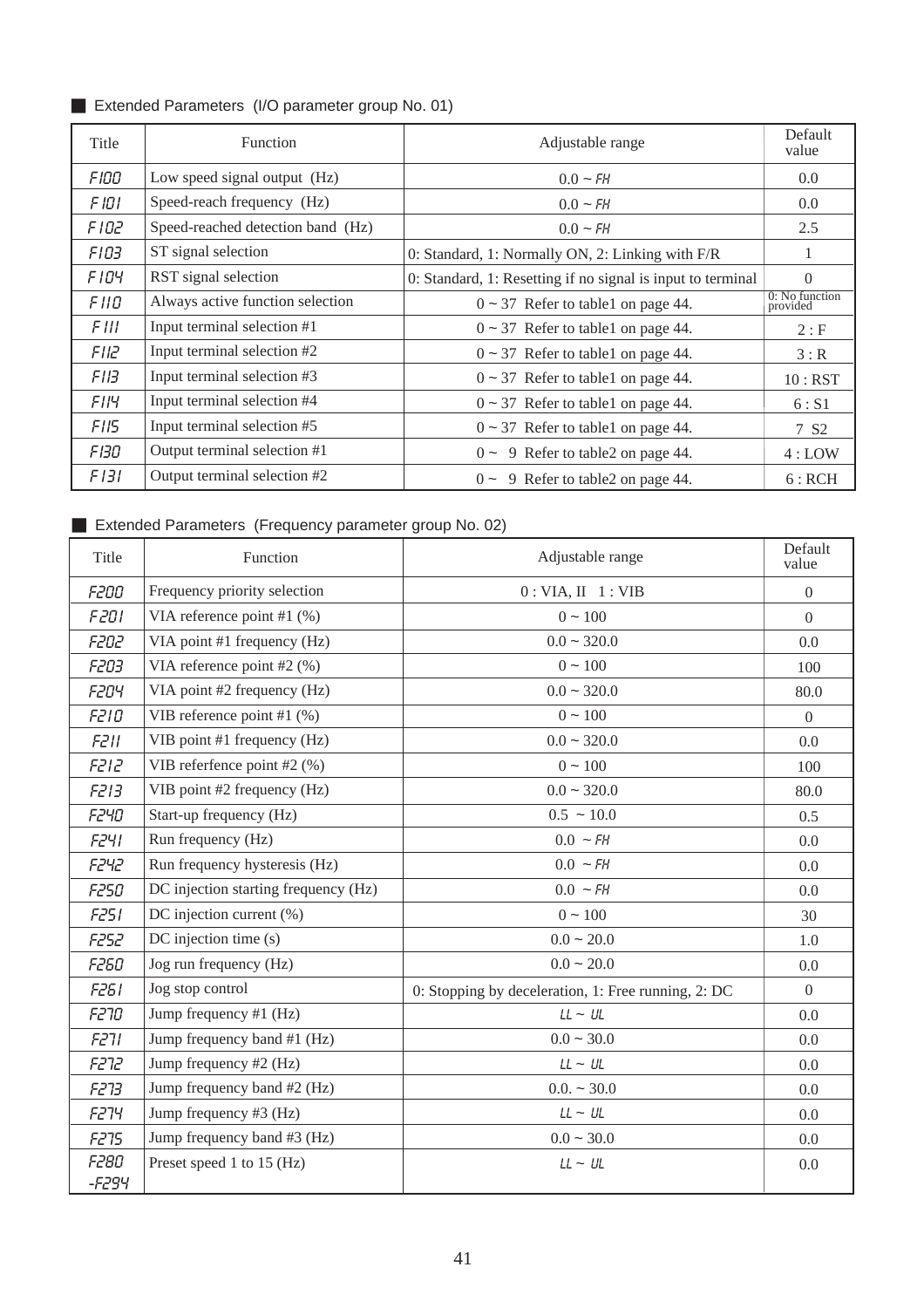### ■ Extended Parameters (Operating mode parameter group No. 03)

These parameters cannot be changed while running.

| Title       | <b>Function</b>                                   | Adjustable range                              | Default<br>value |
|-------------|---------------------------------------------------|-----------------------------------------------|------------------|
| F300        | PWM carrier frequency (kHz)                       | $2.2 \sim 12.0$                               | 12.0             |
| F301        | Auto-restart                                      | 0: No, 1: Instantaneous power failure, 2: ST, | $\Omega$         |
|             |                                                   | 3: Instantaneous power failure $+ ST$         |                  |
| <i>F302</i> | Regeneration power ride-through control           | 0: No, 1: Yes                                 | $\overline{0}$   |
| <i>F303</i> | Retry selection (Number of times)                 | $0 \sim 10$                                   | $\Omega$         |
| F304        | Regenerative braking selection                    | 0: No, 1: Yes                                 | $\overline{0}$   |
| <i>F305</i> | Overvoltage stall protection                      | 0: Enabled, 1: Disabled                       | $\Omega$         |
| <i>F306</i> | Output voltage adjustment (%)                     | $0 - 120$                                     | 100              |
| F307.       | ፠<br>Line voltage compensation                    | 0: No, 1: Yes                                 | $\overline{0}$   |
| F308        | Braking resistor overload detection time constant | $1 - 255$                                     | 39               |
| <i>F360</i> | PI control                                        | 0: No, 1: Yes                                 | $\Omega$         |
| F362        | Proportional gain                                 | $0.01 - 100.0$                                | 0.30             |
| F363.       | Integral gain                                     | $0.01 - 100.0$                                | 0.20             |

### ■ Extended Parameters (Torque up parameter group No. 04)

| Title       | <b>Function</b>       | Adjustable range                                  | Default<br>value |
|-------------|-----------------------|---------------------------------------------------|------------------|
| F400        | ⋇<br>Automatic tuning | 0: Use factory setting, 1: Use $F401 \sim F404$ , | $\theta$         |
|             |                       | 2: Automatic Tuning                               |                  |
| F401        | Slip frequency gain   | $0 \sim 255$ Refer to toble 3 on the page 45.     | $\ast$           |
| F402        | Motor constant 1      | $0 \sim 255$ Refer to toble 3 on the page 45.     | ∗                |
| <b>F403</b> | Motor constant 2      | $0 \sim 255$ Refer to toble 3 on the page 45.     | $\ast$           |
| <b>FYOY</b> | Motor constant 3      | $0 \sim 255$ Refer to toble 3 on the page 45.     | $\ast$           |
| <b>F405</b> | Load inertia          | 0: Small, 1: Medium, 2: Large, 3: Very large      | $\theta$         |

### ■ Extended Parameters (Acceleration & deceleration time parameter group No. 05)

| Title       | <b>Function</b>                                                                                                                                                                                                                                                                                                                                                                                                                                 | Adjustable range     | Default<br>value |
|-------------|-------------------------------------------------------------------------------------------------------------------------------------------------------------------------------------------------------------------------------------------------------------------------------------------------------------------------------------------------------------------------------------------------------------------------------------------------|----------------------|------------------|
| <i>FSOO</i> | Acceleration time $#2$ (s)                                                                                                                                                                                                                                                                                                                                                                                                                      | $0.1 - 3600$         | 10.0             |
| <b>F501</b> | Deceleration time $#2$ (s)                                                                                                                                                                                                                                                                                                                                                                                                                      | $0.1 - 3600$         | 10.0             |
| <i>FS02</i> | Acceleration & deceleration pattern #1                                                                                                                                                                                                                                                                                                                                                                                                          | 0: Linear            | $\Omega$         |
| <i>F503</i> | Acceleration & deceleration pattern #2                                                                                                                                                                                                                                                                                                                                                                                                          | 1: S shape pattern 1 | $\theta$         |
|             |                                                                                                                                                                                                                                                                                                                                                                                                                                                 | 2: S shape pattern 2 |                  |
| <b>FSO4</b> | Acceleration & deceleration patterns #1 &# 2</td><td>0: Acceleration & deceleration pattern 1</td><td><math>\Omega</math></td></tr><tr><td></td><td>selection</td><td>1: Acceleration & deceleration pattern 2</td><td></td></tr><tr><td><b>FSOS</b></td><td>Acceleration/deceleration patterns #1/#2</td><td><math>0 \sim UL</math></td><td>0.0</td></tr><tr><td></td><td>switching frequency (Hz)</td><td></td><td></td></tr></tbody></table> |                      |                  |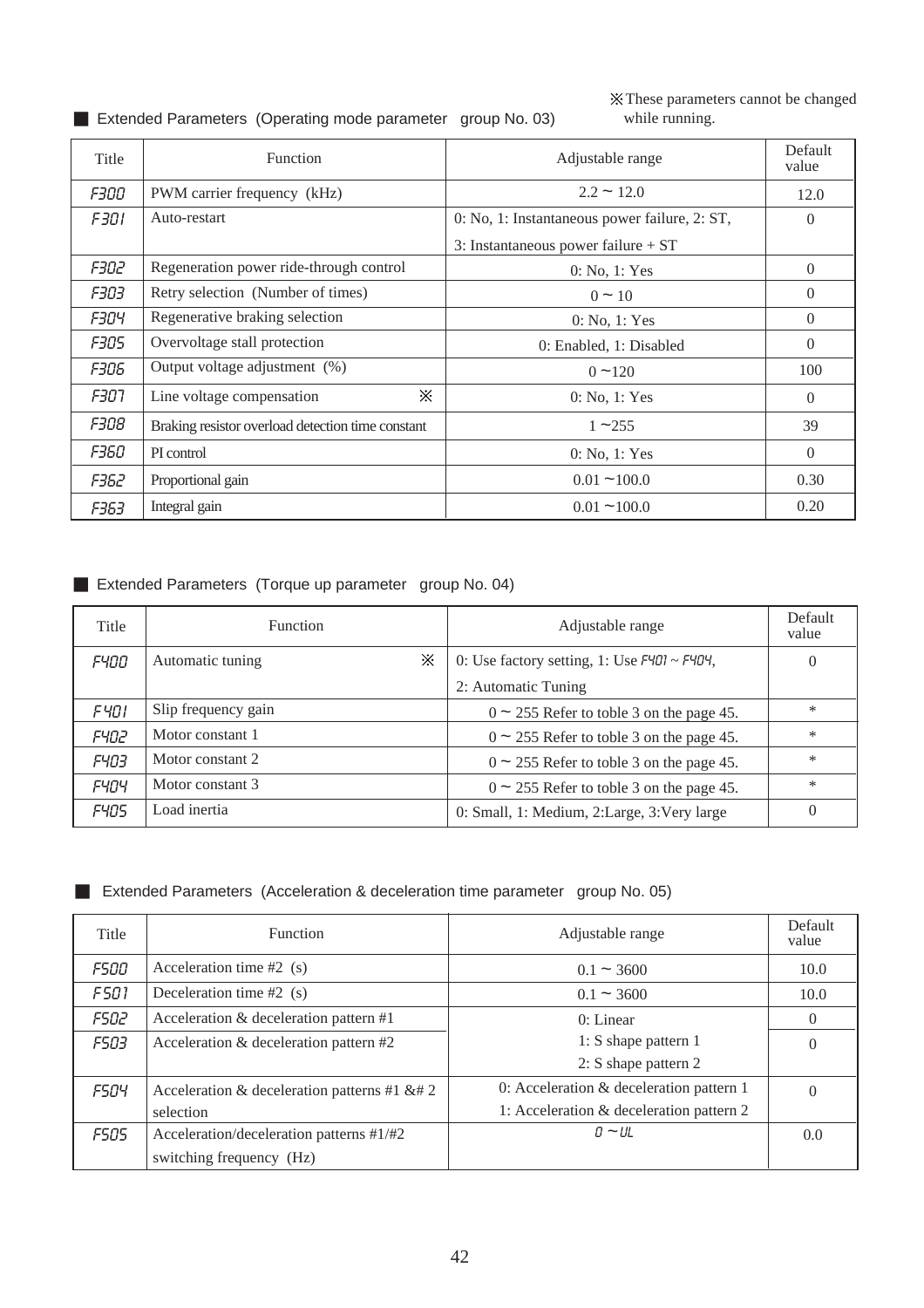### ■ Extended Parameters (Protection parameter group No. 06)

| Title       | Function                            | Adjustable range                              | Default<br>value |
|-------------|-------------------------------------|-----------------------------------------------|------------------|
| <i>F600</i> | Motor overload protection level (%) | $10 \approx 100$                              | 100              |
| <i>F601</i> | Stall protection level (%)          | $10 \sim 199, 200$ (OFF)                      | 150              |
| <b>F602</b> | Fault trip saving                   | 0: No, 1: Yes                                 | $\overline{0}$   |
| <i>F603</i> | Emergency stop selection            | 0: Coast to stop                              | $\Omega$         |
|             |                                     | 1: Stopping after deceleration                |                  |
|             |                                     | 2: Stopping by emergency DC braking           |                  |
| <b>F604</b> | Emergency DC inject time (s)        | $0.0 \sim 20.0$                               | 10               |
| <b>F605</b> | Open phase detection parameter      | 0: Not activated                              | $\Omega$         |
|             |                                     | 1: Activated (first running only at start up) |                  |
|             |                                     | after power on)                               |                  |
|             |                                     | 2: Activated (running only at start up)       |                  |

### ■ Extended Parameters (Panel parameter group No. 07)

| Title       | Function                              | Adjustable range                                       | Default<br>value |
|-------------|---------------------------------------|--------------------------------------------------------|------------------|
| <b>F100</b> | Parameter setting disable selection   | 0: Enable (except $F$ <i>loo</i> and $C$ <i>loo</i> in | $\theta$         |
|             |                                       | running                                                |                  |
|             |                                       | 1: Disable                                             |                  |
|             |                                       | 2: Enable                                              |                  |
| F101        | Unit selection                        | 0: Not changed                                         | $\overline{0}$   |
|             |                                       | 1: Change % into A, V                                  |                  |
|             |                                       | $2: F102$ enable                                       |                  |
|             |                                       | 3: Convert % into A, V                                 |                  |
|             |                                       | F702 enable                                            |                  |
| <b>F102</b> | Frequency units multiplication factor | $0.01 - 200.0$                                         | 1.00             |

### ■ Extended Parameters (Communication parameter group No. 08)

| Title       | <b>Function</b>                   | Adjustable range        | Default<br>value |
|-------------|-----------------------------------|-------------------------|------------------|
| <i>F800</i> | Communication speed               | 0:1200bps               | 3                |
|             |                                   | 1:2400bps               |                  |
|             |                                   | 2:4800bps               |                  |
|             |                                   | 3:9600bps               |                  |
| <b>F801</b> | Parity                            | $0:$ NONE               |                  |
|             |                                   | $1:$ EVEN               |                  |
|             |                                   | 2:ODD                   |                  |
| <i>F802</i> | Inverter number                   | $0 \sim 63$             | $\theta$         |
| <i>F803</i> | Communication error trip time (s) | $0$ (OFF), $1 \sim 100$ | $\theta$         |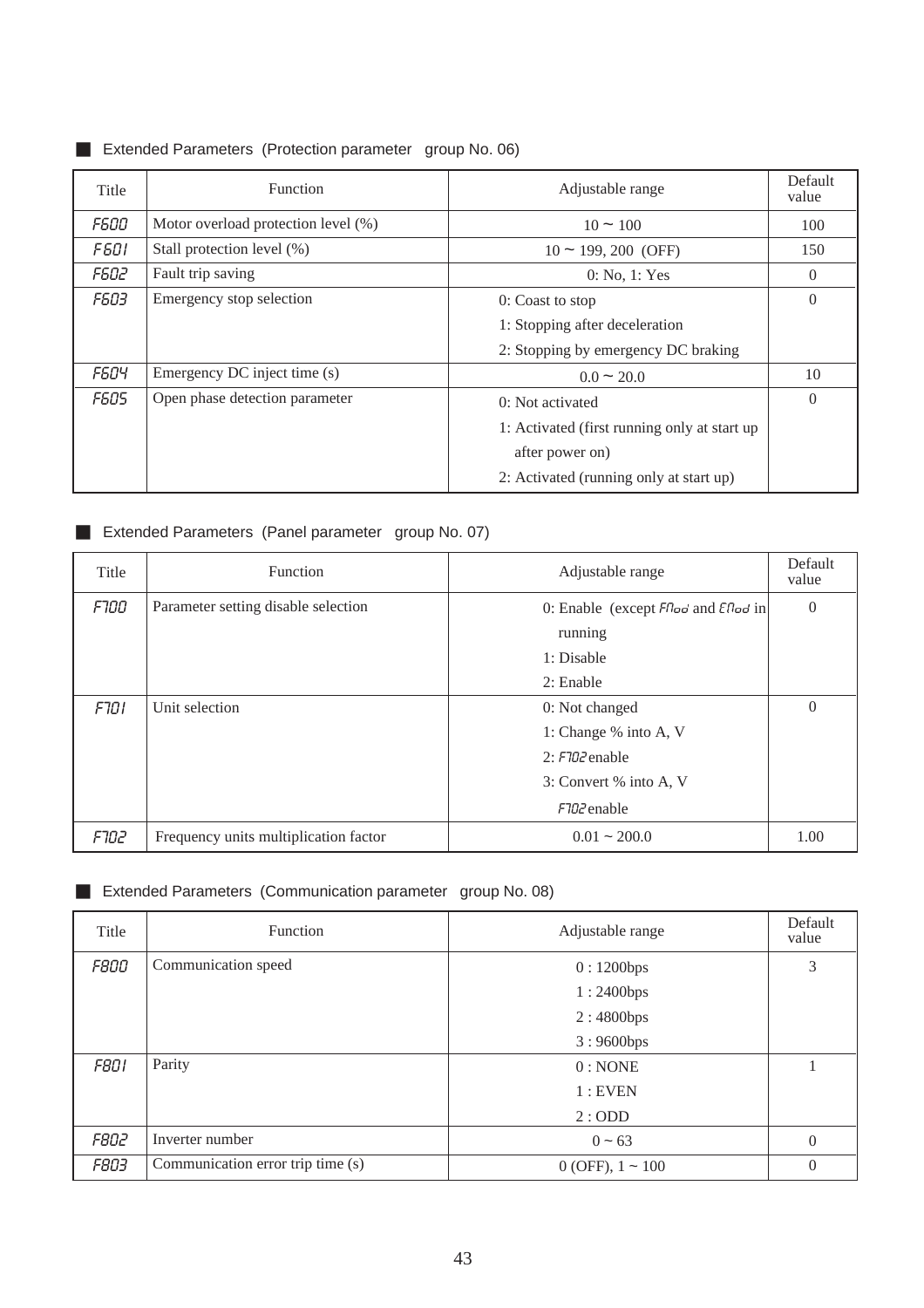|  | Table 1 Input terminal selection table |  |
|--|----------------------------------------|--|
|  |                                        |  |

| Setting        |                 | Function                        |
|----------------|-----------------|---------------------------------|
| $\theta$       | Off             | (No effect)                     |
| 1              | <b>ST</b>       | (Gate ON/OFF)                   |
| $\overline{2}$ | F               | (Foward run)                    |
| 3              | R               | (Reverse run)                   |
| 4              | <b>JOG</b>      | (JOG selection)                 |
| 5              | AD <sub>2</sub> | (AD2 selection)                 |
| 6              | SS <sub>1</sub> | (15 Pre-set speed selection)    |
| 7              | SS <sub>2</sub> | (15 Pre-set speed selection)    |
| 8              | SS <sub>3</sub> | (15 Pre-set speed selection)    |
| 9              | SS <sub>4</sub> | (15 Pre-set speed selection)    |
| 10             | <b>RST</b>      | (Fault reset)                   |
| 11             | <b>EMG</b>      | (Emergency stop)                |
| 12             | PNL/TB          | (Panel/Terminal mode selection) |
| 13             | $DB$            | (DC injectgion braking ON/OFF)  |
| 14             | PI              | (PI control disable)            |
| 15             | <b>PWREN</b>    | (Parameter changing selection)  |
| 16             | $ST+RST$        | (ST-RST combination)            |
| 17             | ST+PNL/TB       | (ST-PNL/TB combination)         |
| 18             | F+JOG           | (F-JOG combination)             |
| 19             | $R+JOG$         | (R-JOG combination)             |
| 20             | $F+AD2$         | (F-AD2 combination)             |
| 21             | $R+AD2$         | (R-AD2 combination)             |
| 22             | $F + SS1$       | (F-SS1 combination)             |
| 23             | $R + SS1$       | (R-SS1 combination)             |
| 24             | $F + S S2$      | (F-SS2 combination)             |
| 25             | $R + SS2$       | (R-SS2 combination)             |
| 26             | $F+SS3$         | (F-SS3 combination)             |
| 27             | $R + S S3$      | (R-SS3 combination)             |
| 28             | $F + S S4$      | (F-SS4 combination)             |
| 29             | $R + S S4$      | (R-SS4 combination)             |
| 30             | $F+AD2+SS1$     | (F-AD2-SS1 combination)         |
| 31             | $R+AD2+SS1$     | (R-AD2-SS1 combination)         |
| 32             | $F+AD2+SS2$     | (F-AD2-SS2 combination)         |
| 33             | $R+AD2+SS2$     | (R-AD2-SS2 combination)         |
| 34             | $F+AD2+SS3$     | (F-AD2-SS3 combination)         |
| 35             | $R+AD2+SS3$     | (R-AD2-SS3 combination)         |
| 36             | $F+AD2+SS4$     | (F-AD2-SS4 combination)         |
| 37             | $R+AD2+SS4$     | (R-AD2-SS4 combination)         |

### Table 2 Output terminal selection table

| Setting        |              | Function                      |
|----------------|--------------|-------------------------------|
| $\Omega$       | LL.          | (Frequency lower limit)       |
|                | LLN          | (Opposite of LL)              |
| 2              | UL.          | (Frequency upper limit)       |
| 3              | <b>ULN</b>   | (Opposite of UL)              |
| $\overline{4}$ | <b>LOW</b>   | (LOW speed signal)            |
| 5              | <b>LOWN</b>  | (Opposite of LOW)             |
| 6              | <b>RCH</b>   | (Acc/Dec complete)            |
| 7              | <b>RCHN</b>  | (Opposite of RCH)             |
| 8              | <b>RCHF</b>  | (Selected speed reach signal) |
| 9              | <b>RCHFN</b> | (Opposite of RCHF)            |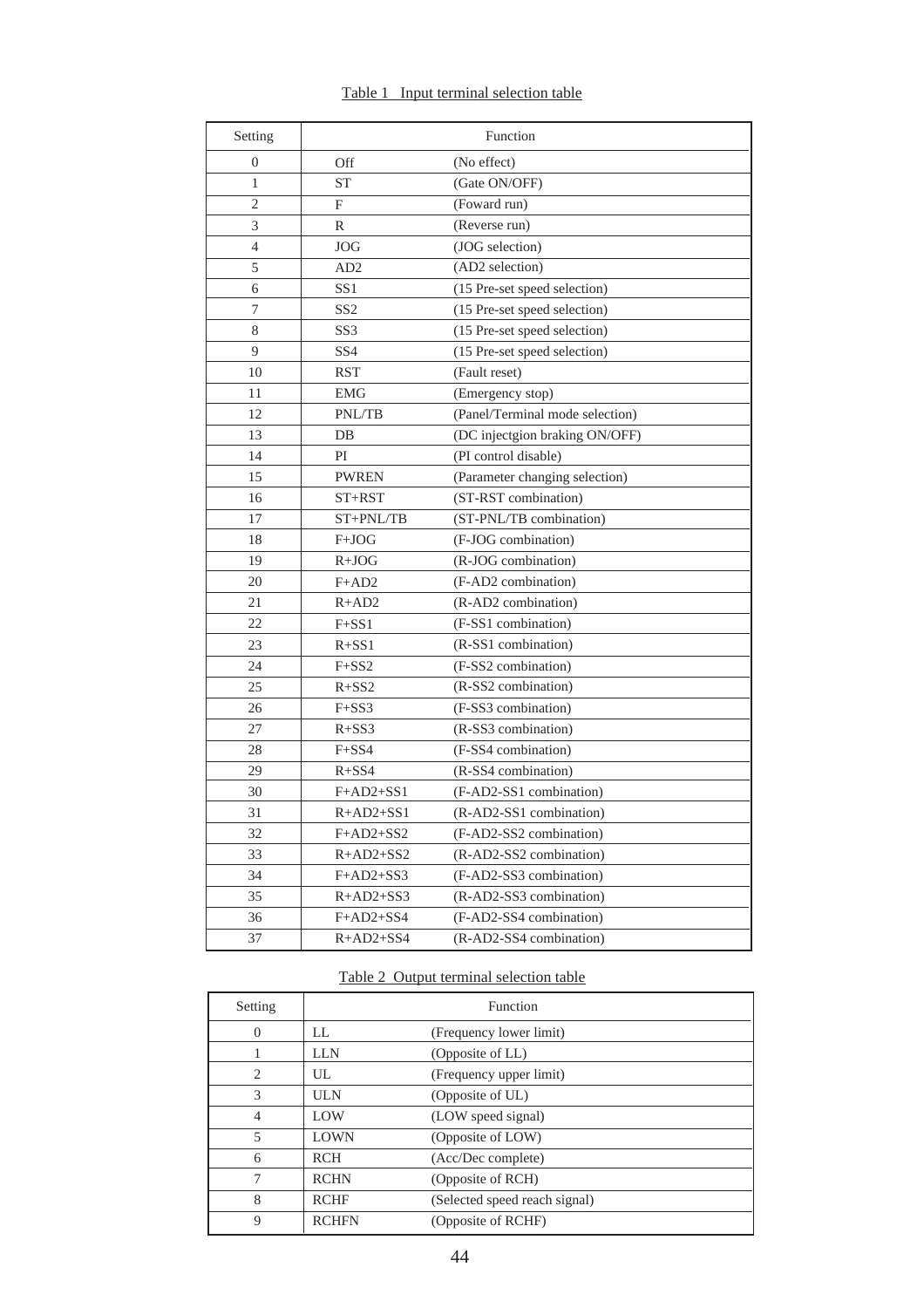|                     | Voltage boost | Slip frequency gain | Motor constant 1 | Motor conatant 2 | Motor constant 3 |
|---------------------|---------------|---------------------|------------------|------------------|------------------|
| Type Form           | ub(%)         | <b>F401</b>         | <b>F402</b>      | <b>F403</b>      | <b>FYOY</b>      |
| <b>VFS7S-2002UP</b> | 6.0           | 255                 | 33               | 35               | 35               |
| <b>VFS7S-2004UP</b> | 6.0           | 255                 | 33               | 35               | 35               |
| <b>VFS7S-2007UP</b> | 6.0           | 155                 | 30               | 23               | 37               |
| <b>VFS7S-2015UP</b> | 6.0           | 107                 | 25               | 15               | 40               |
| <b>VFS7S-2022UP</b> | 6.0           | 95                  | 25               | 15               | 40               |
| <b>VFS7-2004UP</b>  | 6.0           | 255                 | 33               | 35               | 35               |
| <b>VFS7-2007UP</b>  | 6.0           | 155                 | 30               | 23               | 37               |
| <b>VFS7-2015UP</b>  | 6.0           | 107                 | 25               | 15               | 40               |
| <b>VFS7-2022UP</b>  | 6.0           | 95                  | 25               | 15               | 40               |
| <b>VFS7-2037UPL</b> | 6.0           | 105                 | 25               | 14               | 35               |
| <b>VFS7-2055UPL</b> | 4.0           | 74                  | 15               | 10               | 34               |
| <b>VFS7-2075UPL</b> | 4.0           | 83                  | 13               | 12               | 36               |
| <b>VFS7-4007UPL</b> | 6.0           | 100                 | 25               | 14               | 35               |
| <b>VFS7-4015UPL</b> | 6.0           | 100                 | 25               | 14               | 35               |
| <b>VFS7-4022UPL</b> | 6.0           | 95                  | 25               | 35               | 35               |
| <b>VFS7-4037UPL</b> | 6.0           | 105                 | 25               | 23               | 37               |
| <b>VFS7-4055UPL</b> | 4.0           | 68                  | 15               | 10               | 39               |
| <b>VFS7-4075UPL</b> | 4.0           | 83                  | 13               | 12               | 37               |
| <b>VFS7-4110UPL</b> | 4.0           | 64                  | 12               | 10               | 39               |
| <b>VFS7-4150UPL</b> | 4.0           | 75                  | 9                | 11               | 37               |

Table 3 Default value table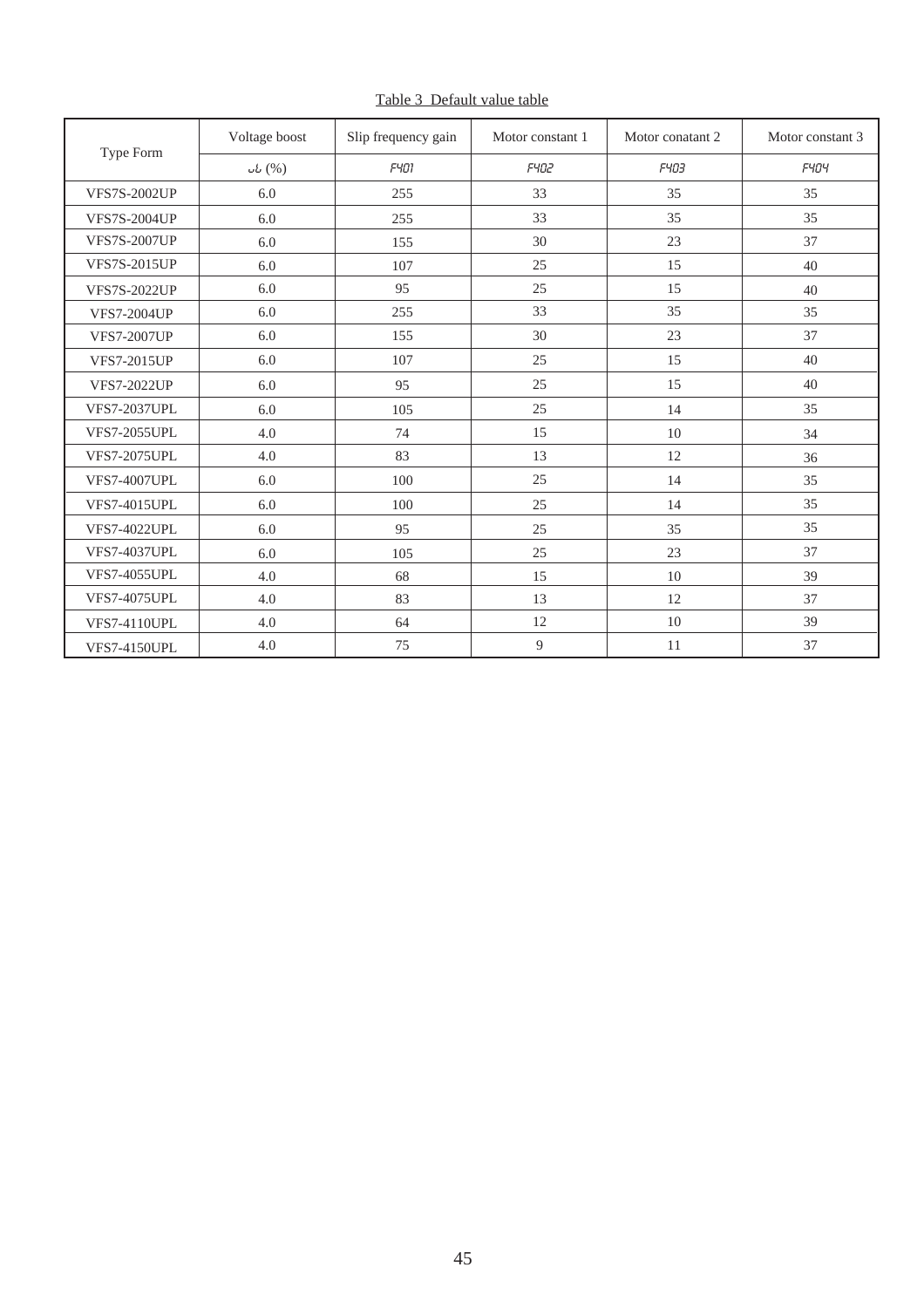# **MAINTENANCE AND INSPECTION**

Carry out preventive maintenance in order to ensure trouble-free use of the inverter for a long period of time.

Carry out periodical inspection once every three to six months, depending on the operating conditions. Before starting inspection, be sure to turn off the power switch (MCCB) and make sure that the CHARGE lamp is off. (Wait for atleast ten minutes.)

#### **[Inspection Points]**

- 1. Check if any wire terminal screws are loose. If loose screws are found, tighten them with a screwdriver.
- 2. Check visually if any terminals are improperly crimped or have traces of overheat.
- 3. Check the wires and cables visually for damage.
- 4. Remove dust with an electric vacuum cleaner. Clean the vent holes and PCBs with great care. Dust or foreign matter may cause unexpected defects or troubles.
- 5. If the inverter is not used for a long time, supply power once every two years and check that it works properly. Disconnect the motor and supply electric power for at least five hours. Commercial electric power should be supplied to the inverter via aVariac, etc. and the voltage should be increased gradually. Power should not be applied directly to the inverter.
- 6. If an insulation test is needed, conduct it on the main circuit terminal block only using a 500 V megger. Never use any other terminals or the control circuit terminal of a PCB for an insulation test. If an insulation test of the motor needs to be performed, disconnect the wires from the output terminals U, V and W, and perform an insulation test of the motor alone.
- 7. Do not carry out a Hi-pot test, which could break the internal parts. Carry out inspection periodically and ensure that a good environment is maintained.
- 8. Checking voltage and temperature

The input voltage and output voltage should be measured frequently using a tester to detect failures. Record the readings daily, taking account of the characteristics of the tester or voltmeter used.

[Recommended voltmeter]

Input: Moving iron type voltmeter  $\left( \right)$ Output: Rectifying voltmeter  $(\rightarrow \rightarrow)$ 

To detect failures more easily, the ambient temperature around the inverter should be measured frequently when starting operation, during operation and when the machine is stopped.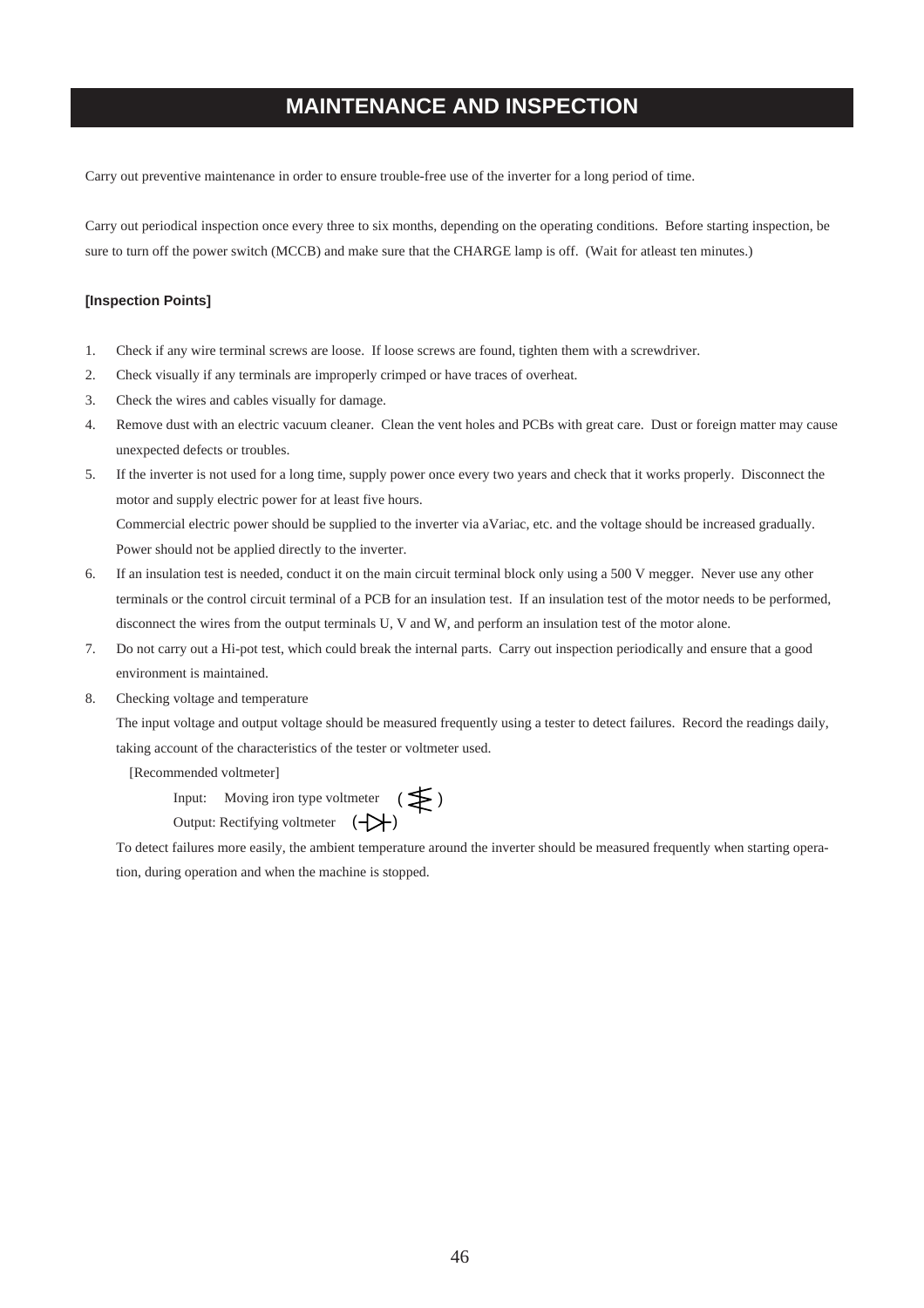# **STORAGE AND WARRANTY**

#### **Consumables**

The inverter contains many semiconductors and electronic parts. The performance of the parts shown below will deteriorate over time, resulting in deterioration of the inverter or failures. Therefore, the inverter should be inspected for preventive maintenance.

#### 1) Smoothing capacitors

Ripple currents, etc. affect the aluminum electrolytic smoothing capacitors in the DC section of the main circuit and the capacitor performances will be degraded. The degree of such deterioration greatly depends on the ambient temperature and usage conditions. The capacitors need to be replaced about every five years if the inverter is used under normal environmental conditions.

Appearance Inspection Criteria

- a) Whether electrolyte leaks
- b) Whether the safety valve is protruding or the capacitor has expanded
- 2) Cooling fan

 The service life of the cooling fan for cooling the parts that generate heat is approximately 15,000 hours (or approximately two years if the inverter is run continuously). If the fan generates abnormal noise or vibration, it should be replaced.

#### **Storage**

If the inverter is not used after purchase but it is to be stored temporarily or for a long time, follow the instructions below.

- 1. Do not store the inverter in a hot or humid place exposed to vibration or metallic powder. Store it in a well ventilated place.
- 2. If the inverter is not to be used for a long period of time, supply power to it once every two years to restore the characteristics of the smoothing capacitors. Check the functions of the inverter at the same time. Commercial electric power should be supplied to the inverter via a Variac, etc. and the voltage should be increased gradually. Power should not be supplied directly to the inverter. (Power should be supplied for at least five hours.) If the inverter is left turned off for a long period of time, the characteristics of the smoothing capacitors in the inverter will deteriorate.

#### **Warranty**

Toshiba warrants to the original purchaser that its product is free from defects for a period of one year from the date of purchase.

Toshiba will, without charge, repair or replace or adjust, at its option, a defective product within the warranty period.

- 1. Toshiba will repair, without charge, a defective product if the trouble occurs within one year from the date of delivery provided the product has been installed and used properly and the trouble is clearly due to a defect in Toshiba's design or manufacturing.
- 2. The warranty period shall apply to the supplied product only.
- 3. Even during the warranty period, charges will be made for repair service in the following cases:
	- 1) Defects caused by misuse or abuse or unauthorized alterations or repairs
	- 2) Defects caused by dropping the product or accidents or damage during transportation after purchase
	- 3) Defects caused by a fire, salt damage, gas damage, earthquake, storm and flood damage, lightning or other force majeure
	- 4) Defects if the inverter is used for unauthorized purposes other than as an inverter
- 4. If specific warranty conditions are specified, such conditions shall take priority.
- ✩ Please carry out frequent, careful maintenance and inspection.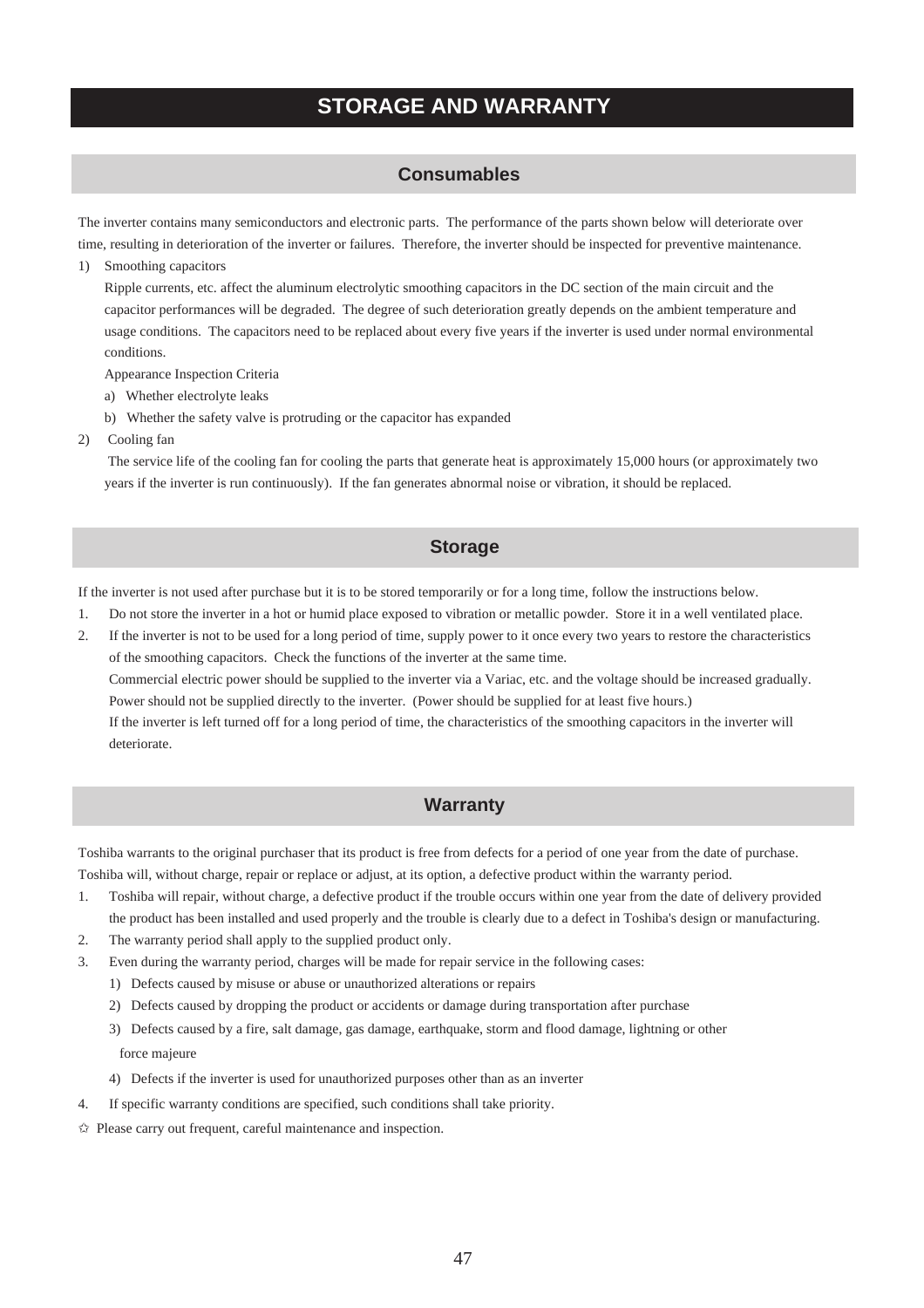### **CE compliance**

#### **Abstract**

In Europe, EMC directive is enforced starting 1<sup>st</sup> Jan. of 1996, and Low Voltage directive starting 1st Jan. of 1997. The display of CE mark that demonstrates that products imported to European Union conform to these directives is required. Inverter itself cannot function alone, but is designed as a component in order to control machines or equipment which includes that inverter installed in a cubicle. Therefore the conformance to EMC directive is not required on inverter itself. But since the object of the Low Voltage directive is equipment that is designed to be used with rated voltage of 50 to 1,000 VAC or 75 to 1,500 VDC, CE should be marked on inverter as to the Low Voltage directive.

But CE has to be marked on the final product installing inverters, that conforms to the EMC directive and the Low Voltage directive. And the product also may conform to Machine directive. The user that makes the final products have to take the responsibility for Marking of CE. For that reason, we recommend installation for Low Voltage directive and measurement for EMC directive, so that the products including our inverter should conform to the EMC and Low Voltage directive.

TOSHIBA carried out Approval testing and confirmation testing on representative models under the circumstances based on installation and measurement so that our products should conform to each directive. But we cannot confirm the conformance of the user's products to the EMC directive. Since EMC environment changes according to the construction of the cubicle and the relation of other installed electric equipment and the condition of wiring and installation, please confirm the conformance to the EMC directive for the final products on your side.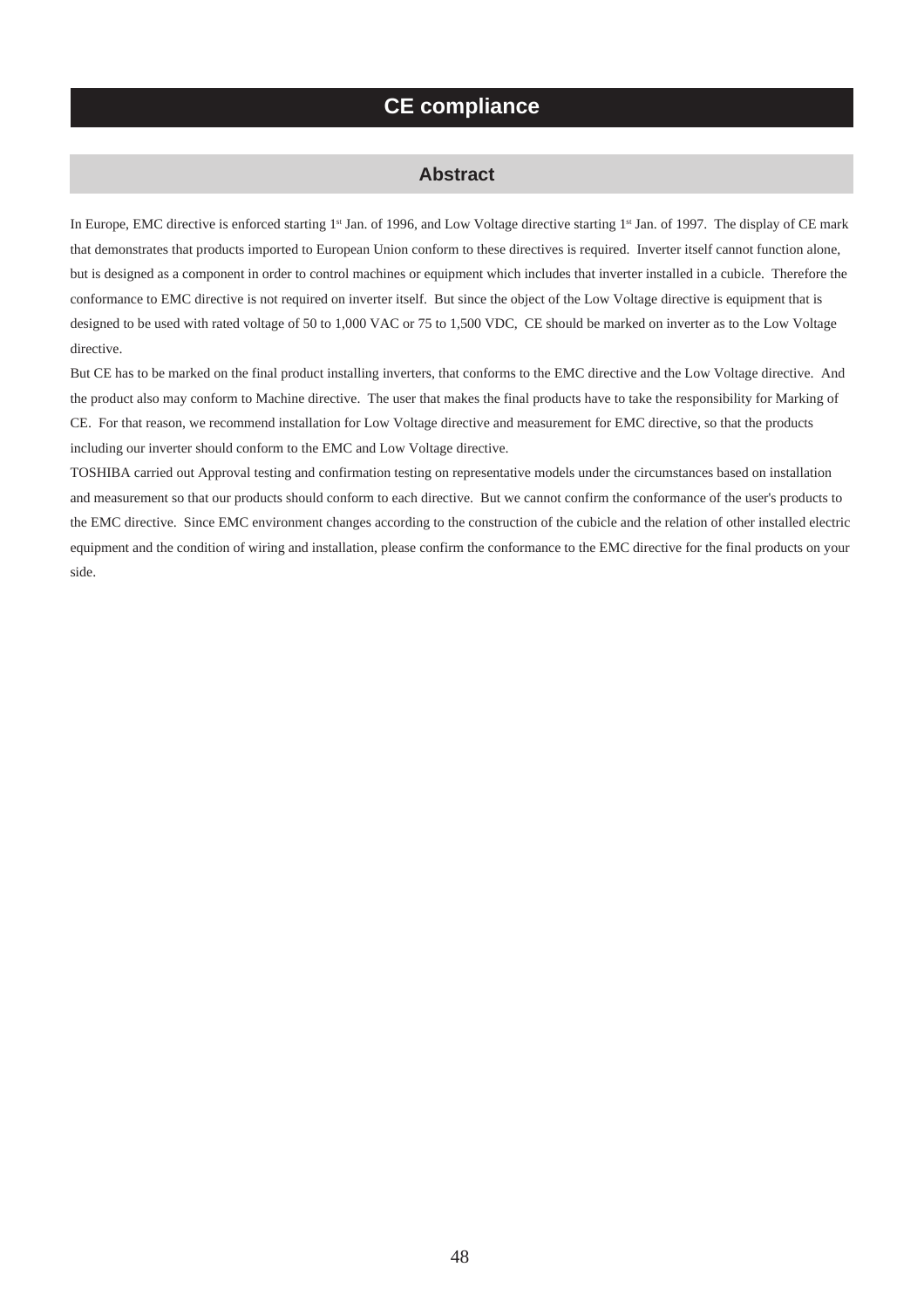### **EMC directive**

■ An inverter itself is not an object of CE marking.

A machine which consists of an inverter and a motor is an object of CE marking.

The EMC directive includes the emission seciton and the immunity section.

- $\rightarrow$  Emission: Emission of electromagnetic wave and electromagnetic interference
- $\rightarrow$  Immunity: Resistance to electromagnetic interference

[Normative standard]

Emission: EN50081-2

Immunity: EN50082-2

| Noise type | Test item                       | Applicable standards       | <b>Measurements</b>                                                                                        |
|------------|---------------------------------|----------------------------|------------------------------------------------------------------------------------------------------------|
|            | Conducted Emission              |                            | $0.15$ to 30 MHz.                                                                                          |
| Emission   | Radiated Emission               | EN55011 Group 1<br>class A | 30 to 1000 MHz<br>Measure absolute values by Spectrum Analizer<br>Measure by the 30 m method               |
|            | Electrostatic Discharge         | EN61000-4-2                | Aerial discharge 8 kV, contact discharge 6 kV                                                              |
| Immunity   | Radiated Electromagnetic field  | ENV50140/1994              | 80 to 1000 MHz 1kHz 80% AM<br>demodulation $10 \text{ V/m}$<br>900 MHz $\pm$ 5MHz Keyed carrier 50% 10 V/m |
|            | Electrical Fast Transient/Burst | EN61000-4-4                | AC 2 kV (D) or 4 kV (C), DC 2 kV (D) or 4 kV (C)<br>control 2 kV (C) signal 1 kV (C) $5/50$ ns 5 kHz       |
|            | Surge Immunity                  | IEC1000-4-5                | $\pm$ 2 kV across lines, $\pm$ 4 kV across line and ground                                                 |

#### Table 1 Relative standard of EMC directive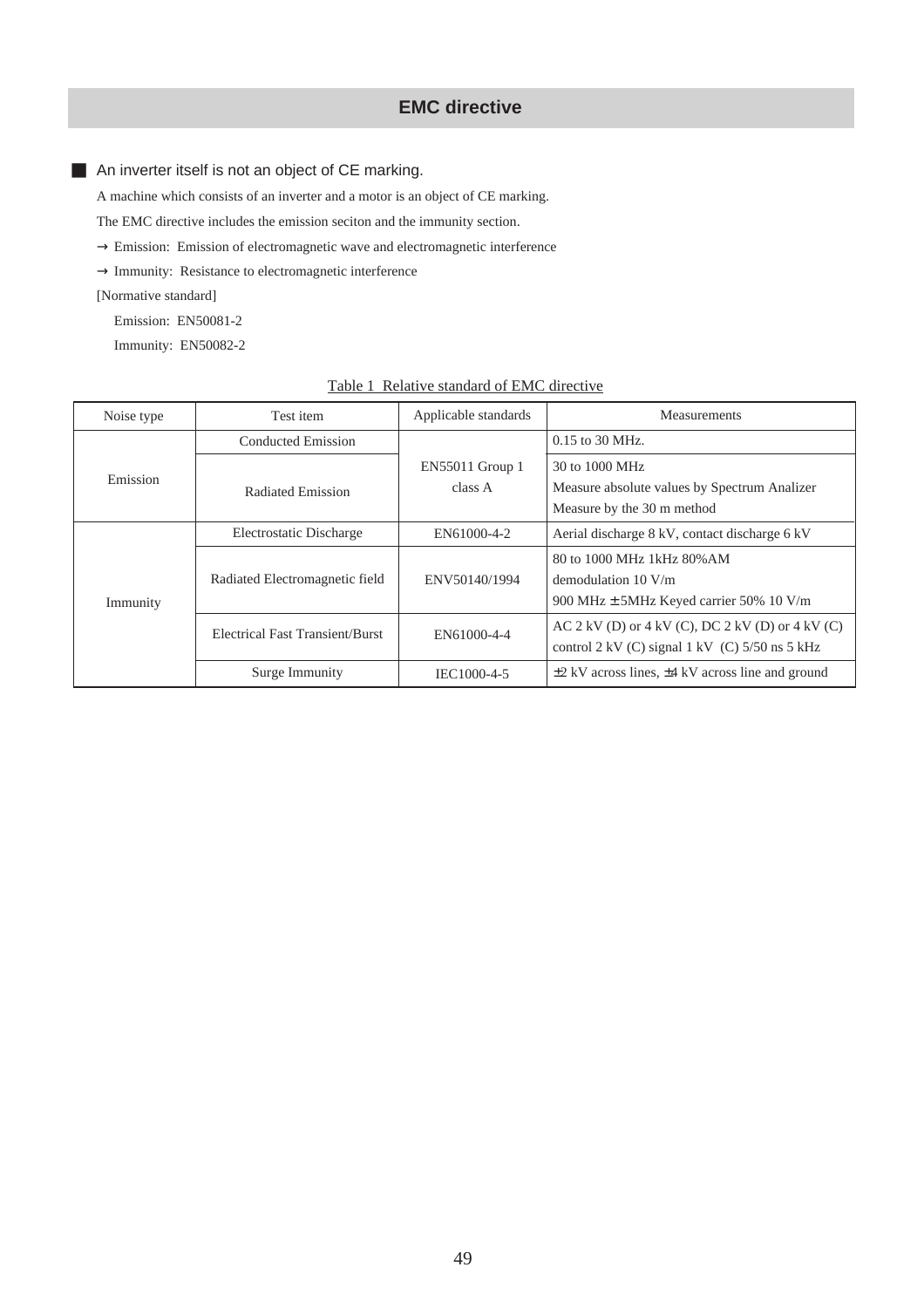### **Countermeasures for EMC directive**

We shows the actual countermeasures for conformity to EMC directive as Figure 1, 2.

1) Please install the EMI filter to the input of the inverter. The recommended filters are shown in the following Table 2. Filter installed type ("L" is attached after capacity indication in type from. Ex. VFS7-4007UPL) does not require external EMI filter. Countermeasures except external EMI filter are same.

| Type Form           | Filter Type   | Type Form          |
|---------------------|---------------|--------------------|
| <b>VFS7S-2002UP</b> | FN2070M-6/16  | <b>VFS7-2004UP</b> |
| <b>VFS7S-2004UP</b> | FN2070M-10/16 | <b>VFS7-2007UP</b> |
| <b>VFS7S-2007UP</b> | FN2070M-12/16 | <b>VFS7-2015UP</b> |
| <b>VFS7S-2015UP</b> | FN2070M-16/16 | <b>VFS7-2022UP</b> |
| <b>VFS7S-2022UP</b> | FN2070M-16/16 |                    |
|                     |               |                    |

Table 2 VF-S7 series Recommended filter

Filter Type FN258-7/07 FN258-7/07 FN258-16/07 FN258-16/07

- 2) The main cables such as input to the EMI filter and output of the inverter and the signal cables should be shielded, then cable length should be wired as short as possible. The main input cable should be separated from the main output cable, and cables for control signal also should be separated from main cables, not wiring parallel and not bundling, cross the wires where necessary.
- 3) Install EMI filter and inverter on the same metal back plate. And further more the radiated noise can be reduced by installing in the cubicle made of metal. The metal back plate or the cubicle must be grounded absolutely, by using short thick wires, separated from the main cables.
- 4) Please separate input cable to EMI filter from output cable as much as possible.
- 5) Shielded cables should be grounded on the metal back plate in order to reduce the radiated noise from the other cables. It is an effective measure that shielded cables are grounded close to the inverter or/and operation panel or/and EMI filter (less than 10 cm). Installation of ferrite cores can effectively reduce the radiated noise further.
- 6) Installation of the zero-phase and/or the ferrite core on the metal back plate or the cubicle reactor can also effectively reduce the radiated noise further.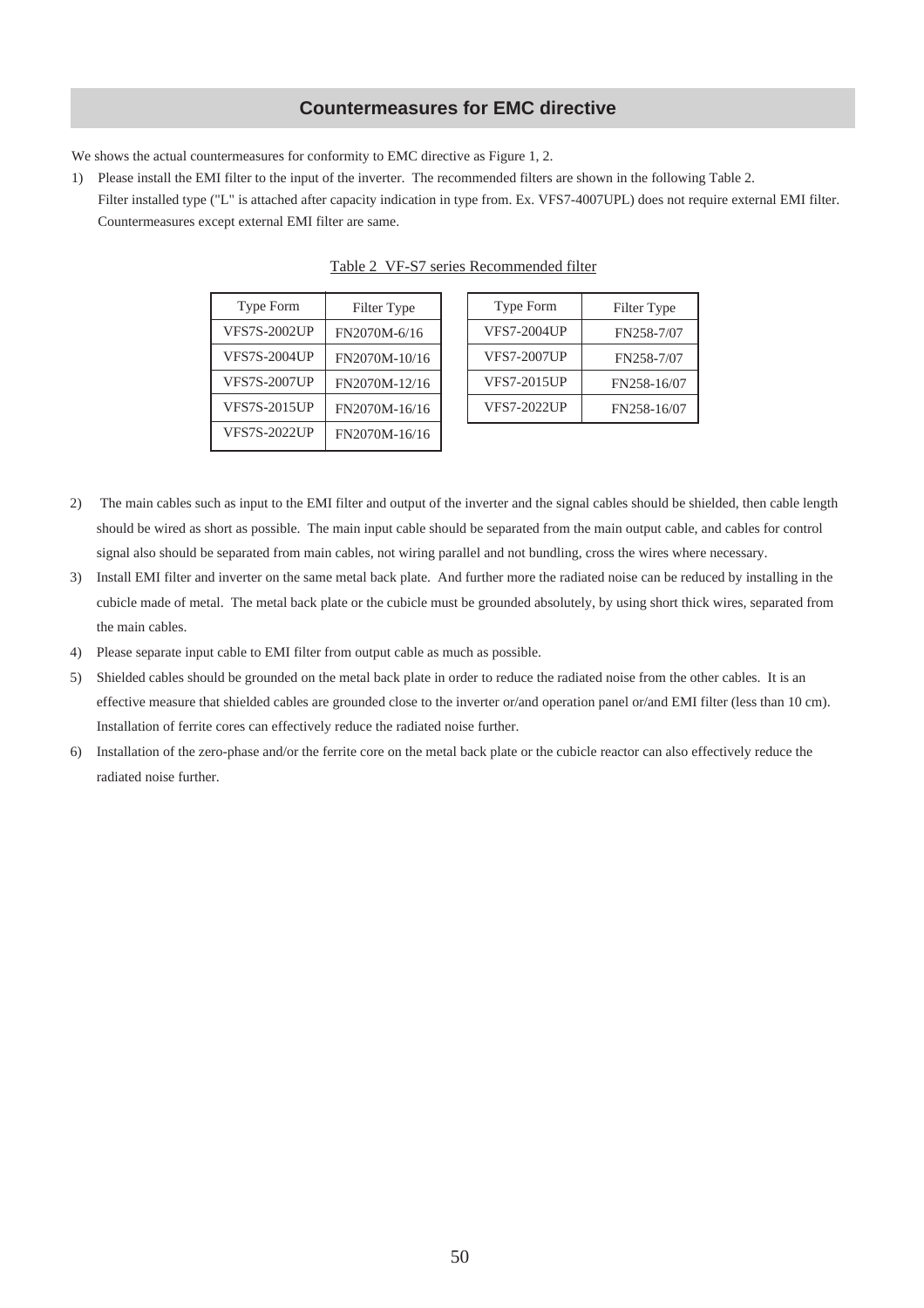Note\*)Filter installed type ("L" is attached after capacity indication in type from. Ex. VFS7-4007UPL) does not require external EMI filter. Countermeasures except external EMI filter are same.



Figure 1 VF-S7 series-countermeasures for class A of group 1



Figure 2 VF-S7S series-countermeasures for class A of group 1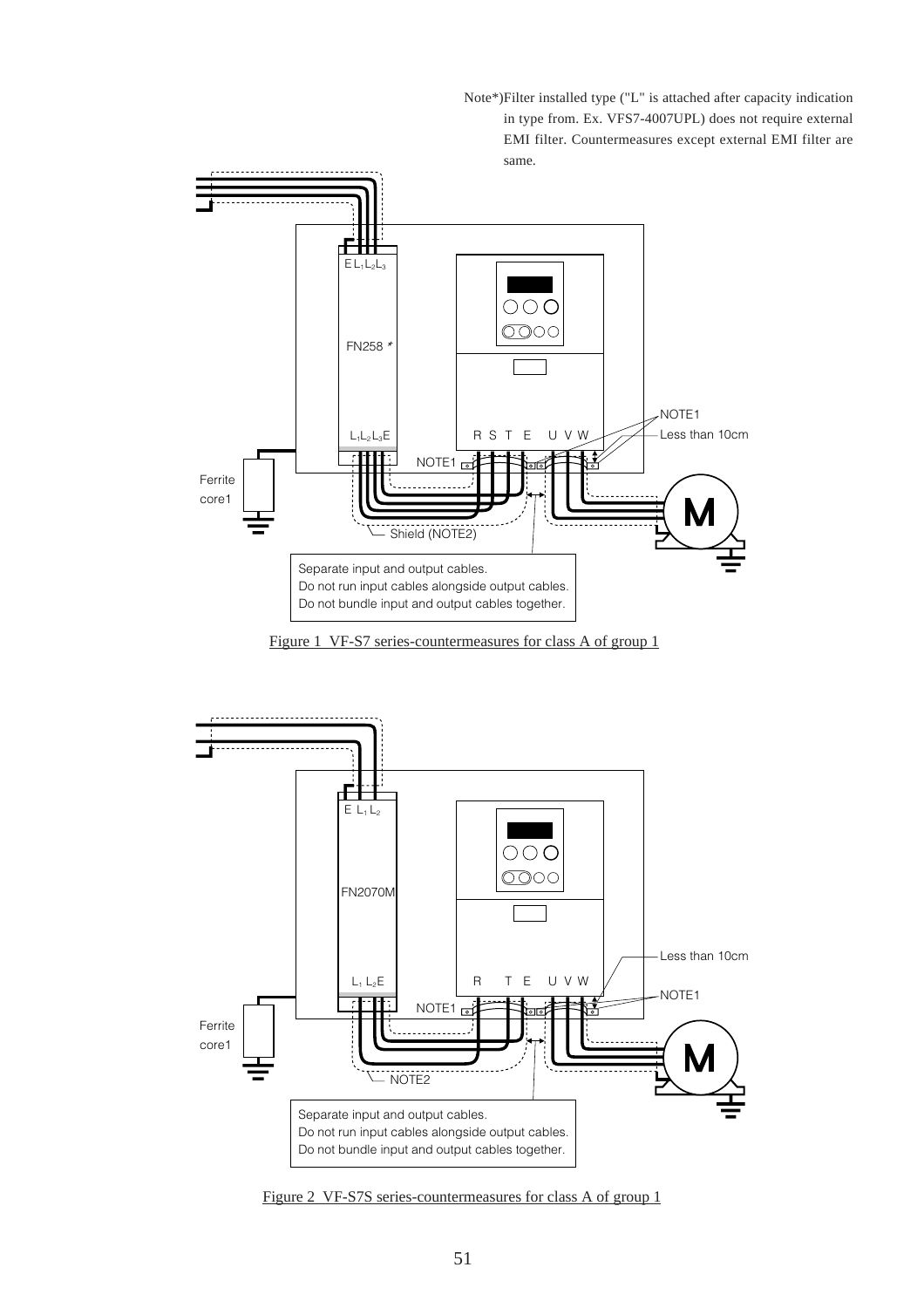



### **[Operating with external signals]**

To operate with external signals, process as following figures.



Figure 4

#### **[Accessories]**

| Zero-phase reactor: | SOSHIN ELECTRONIC COMPONENT    |
|---------------------|--------------------------------|
|                     | Type form/RC5078 or RC9129     |
| Ferrite core1:      | Chomerics                      |
|                     | Type form/HBFE-1004-AS         |
| Ferrite core2:      | <b>NEOSID</b>                  |
|                     | Type form/28-043-38            |
| NOTE2) Shield:      | SUMITOMO 3M                    |
|                     | Type form/DS-5, 7, 10, 14      |
| EMI filter:         | <b>SCHAFFNER ELEKTRONIC AG</b> |
|                     | Type form/FN2070M, FN258       |
|                     |                                |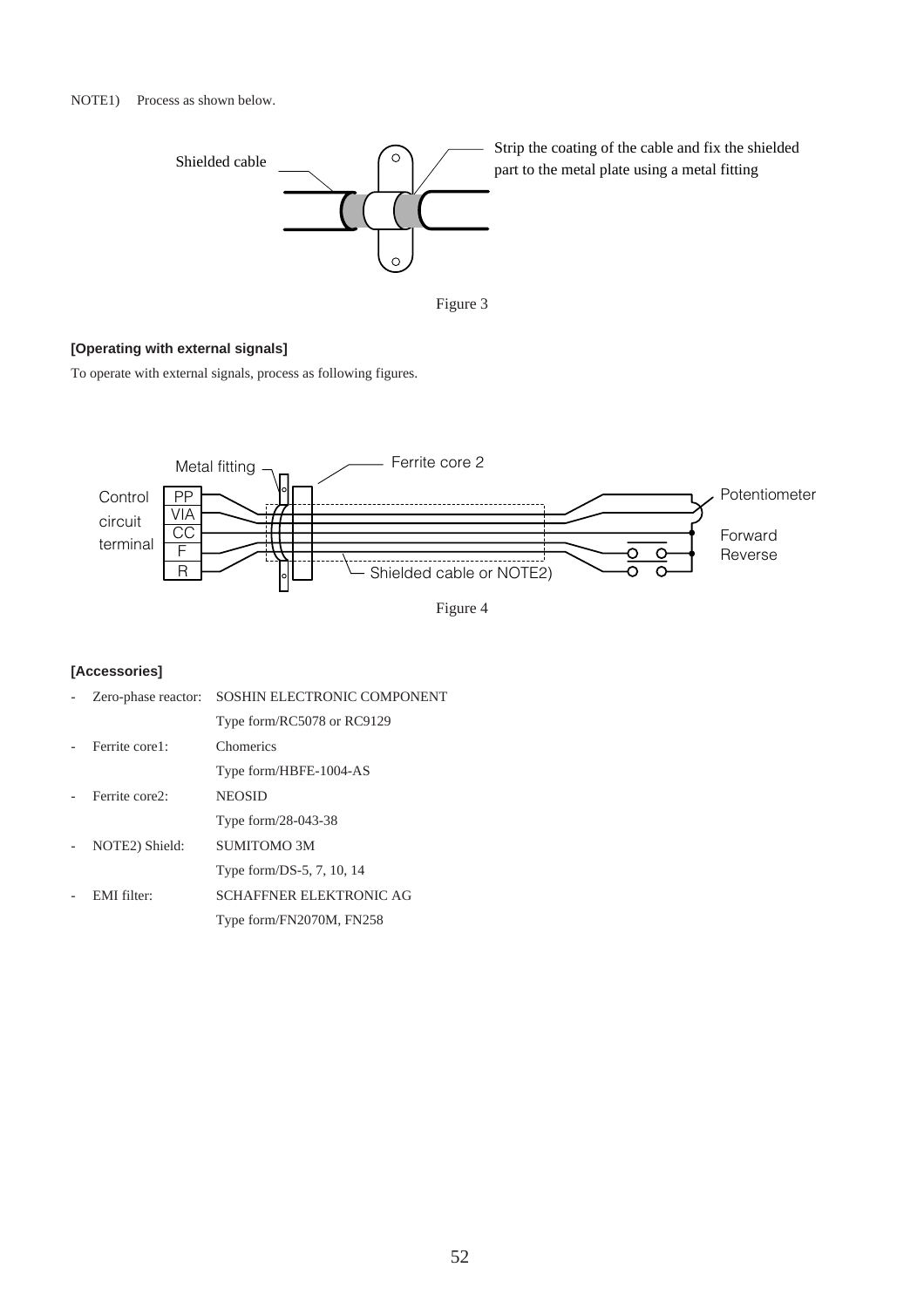### **Low Voltage directive**

#### ■ Inverter itself is an object of the CE marking.

The Low Voltage directive defines the safety of the electric equipment. VF-S7/S7S series is conformed to the Low Voltage directive based on prEN50178. Then CE is marked on the inverter.

| Normative standard:                                                           |  | prEN50178 (a draft)/Electronic equipment for use in power installation |                                    |  |  |
|-------------------------------------------------------------------------------|--|------------------------------------------------------------------------|------------------------------------|--|--|
| Pollution degree:                                                             |  | 2(5, 2, 15, 2)                                                         |                                    |  |  |
| Over-voltage category: $3\,200\,\text{V}$ class $3.0\,\text{mm}$ (5.2, 16, 1) |  |                                                                        |                                    |  |  |
|                                                                               |  |                                                                        | 400 V class $5.5$ mm $(5.2, 16.1)$ |  |  |

prEN50178 provides that for electronic equipment used in power installations. The main intention is to stipulate minimum requirements for the design and manufacture of electronic equipment, for protection against electric shock, for testing and for the integration into systems for power installations.

#### **Countermeasures for Low voltage directive**

Please carry out the below mentioned countermeasures in case of using VF-S7/S7S as components of your products.

- 1) When the inverter is installed outside a cubicle wiring openings should be covered, so that it should prevent someone from touching live parts through the openings in case of a maintenance. (Refer to Figure 5)
- 2) No more than 1 cable should be connected to each ground terminal of the main terminal board. In this case, other cables for grounding should be grounded on the metal back plate or/and in the cubicle (Refer to Figure 6). The cross-sectional area of grounding cable shall be, in any case, not less than 3.5 mm<sup>2</sup>.
- 3) A no-fuse breaker should be connected to the input side of the EMI filter.



Please make the opening that finger cannot enter, after wiring. (The gap should be 12mm or less.)

Figure 5 Wiring opening cover



Figure 6 Grounding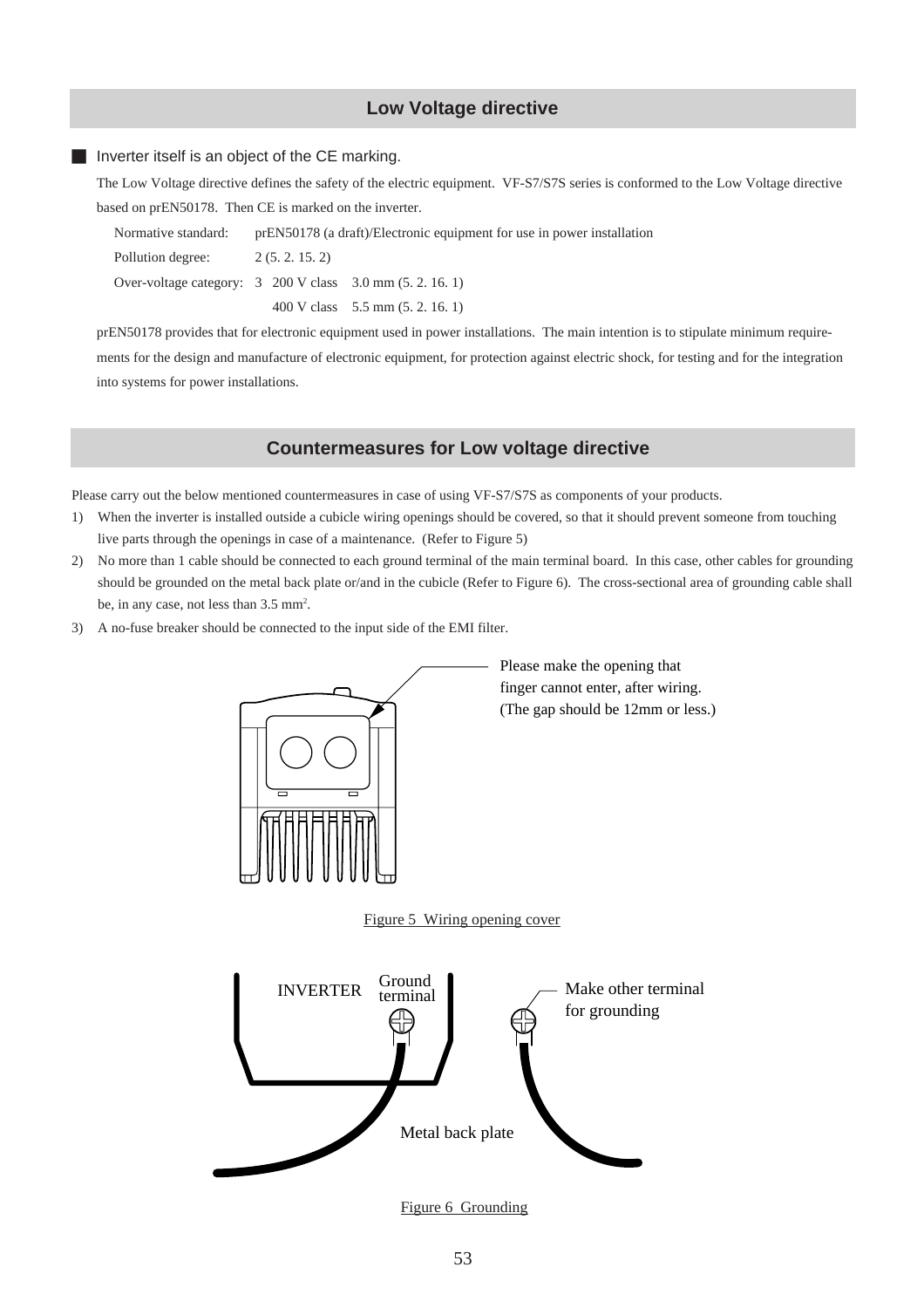# **N O T E**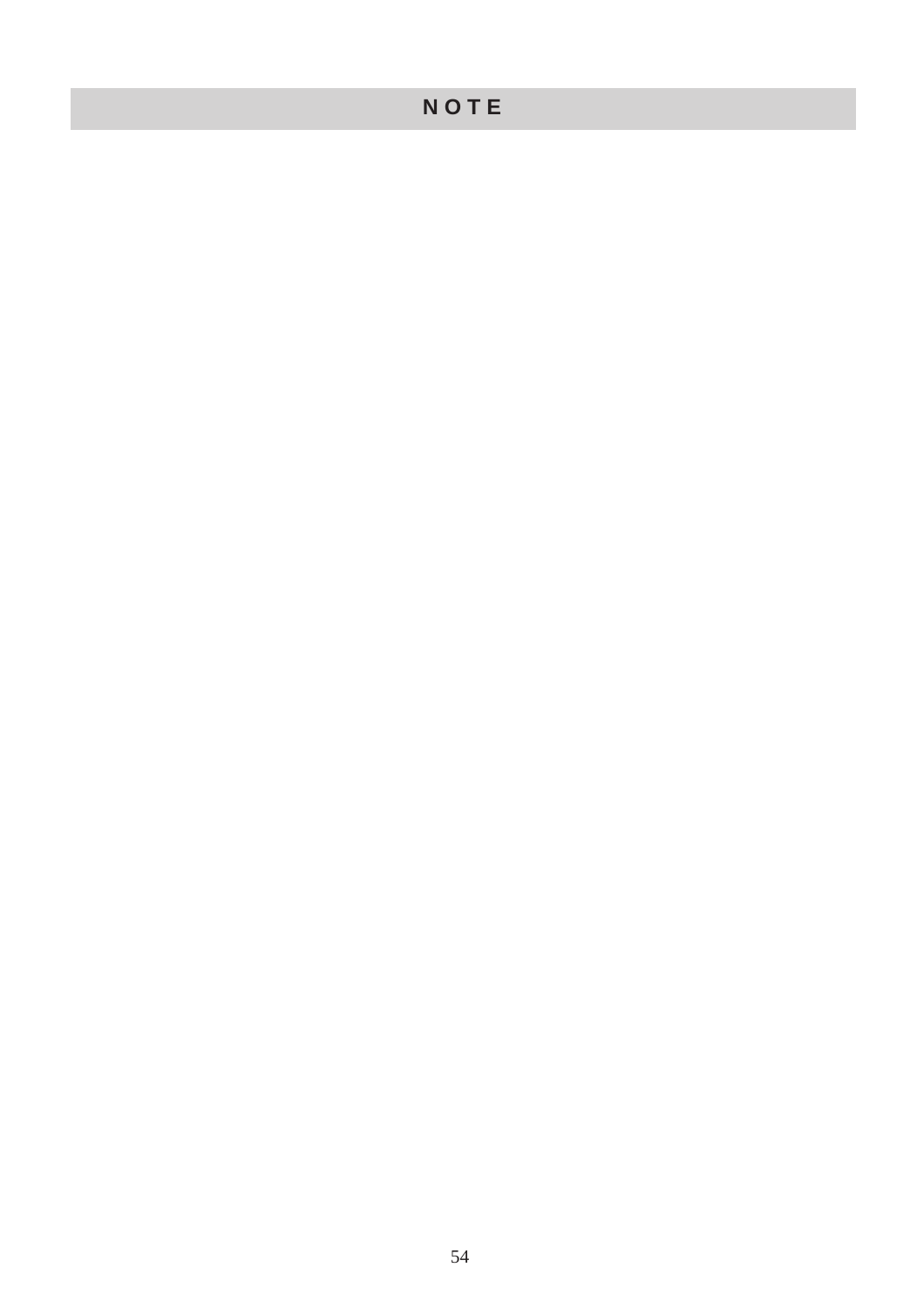# **N O T E**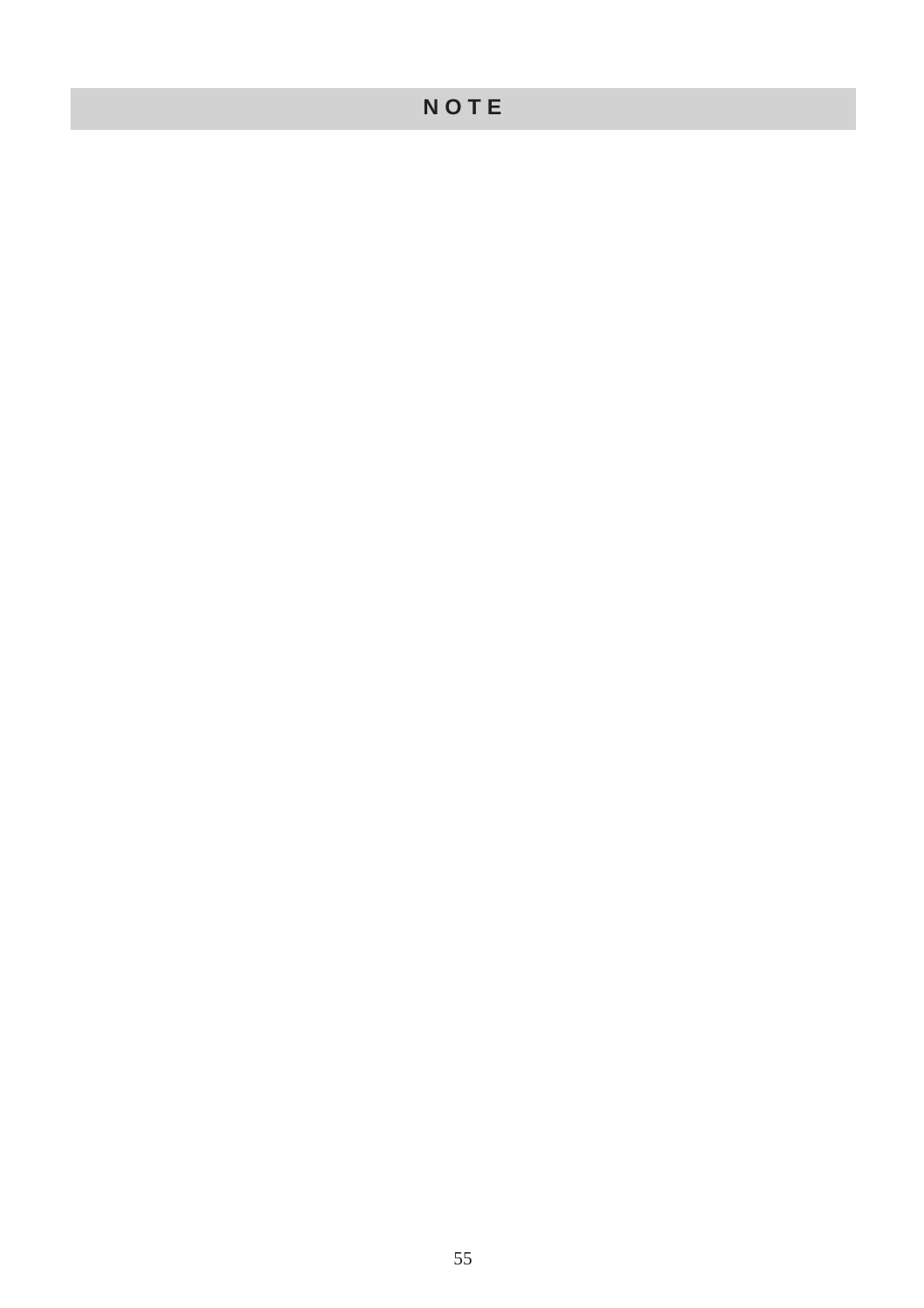# **N O T E**